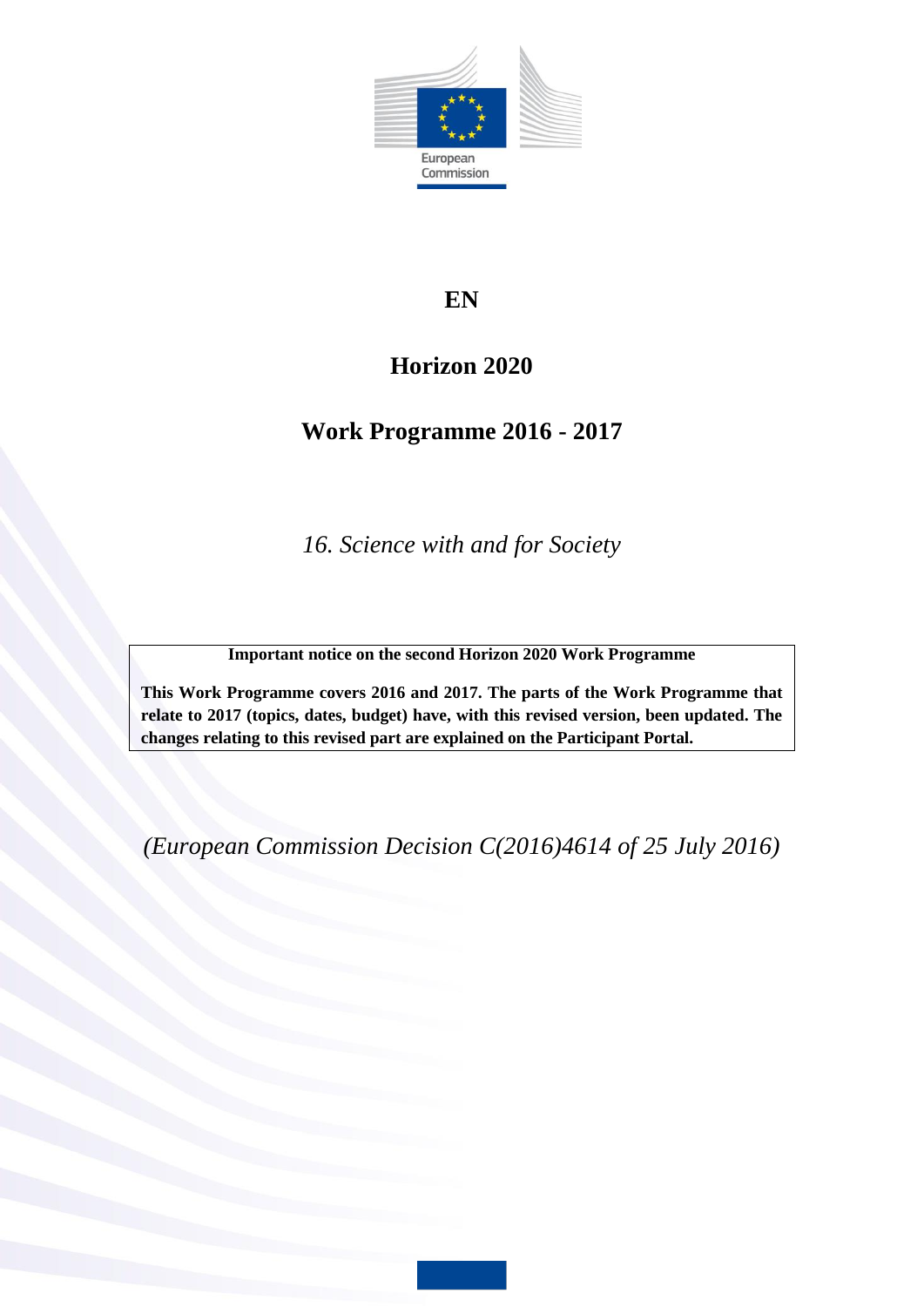# **Table of contents**

| 1. Institutional Change to Support Responsible Research and Innovation in Research                                                                                      |  |
|-------------------------------------------------------------------------------------------------------------------------------------------------------------------------|--|
|                                                                                                                                                                         |  |
| SwafS-01-2016: Participatory research and innovation via Science Shops 11                                                                                               |  |
| SwafS-02-2016: ERA-NET Cofund – Promoting Gender equality in H2020 and the ERA 12<br>SwafS-03-2016-2017: Support to research organisations to implement gender equality |  |
|                                                                                                                                                                         |  |
| SwafS-04-2016: Opening Research Organisations in the European Research Area  15                                                                                         |  |
| SwafS-05-2017: New constellations of Changing Institutions and Actors 17                                                                                                |  |
| SwafS-06-2017: Engaging industry – Champions for RRI in Industrial Sectors  18                                                                                          |  |
| SwafS-07-2016: Training on Open Science in the European Research Area  20                                                                                               |  |
| SwafS-08-2017: European Community of Practice to support institutional change  21                                                                                       |  |
| 2. Embedding Responsible Research and Innovation in Horizon 2020 Research &                                                                                             |  |
|                                                                                                                                                                         |  |
| SwafS-09-2016: Moving from constraints to openings, from red lines to new frames in                                                                                     |  |
|                                                                                                                                                                         |  |
|                                                                                                                                                                         |  |
| 3. Strengthening the Science with and for Society Knowledge-Base 26                                                                                                     |  |
|                                                                                                                                                                         |  |
| SwafS-12-2017: Webs of Innovation Value Chains and Openings for RRI 27                                                                                                  |  |
| SwafS-13-2017: Integrating Society in Science and Innovation - An approach to co-                                                                                       |  |
|                                                                                                                                                                         |  |
|                                                                                                                                                                         |  |
| 4. Developing Inclusive, Anticipatory Governance for Research & Innovation  32                                                                                          |  |
| SwafS-15-2016: Open Schooling and collaboration on science education 33                                                                                                 |  |
| SwafS-16-2016: Mapping the Ethics and Research Integrity Normative Framework 34                                                                                         |  |
| SwafS-17-2016: The Ethics of informed consent in novel treatment including a gender                                                                                     |  |
|                                                                                                                                                                         |  |
| SwafS-18-2016: The Ethics of technologies with high socio-economic impact and Human                                                                                     |  |
|                                                                                                                                                                         |  |
| SwafS-19-2016: Networking of National representatives and resources centres on Gender                                                                                   |  |
|                                                                                                                                                                         |  |
|                                                                                                                                                                         |  |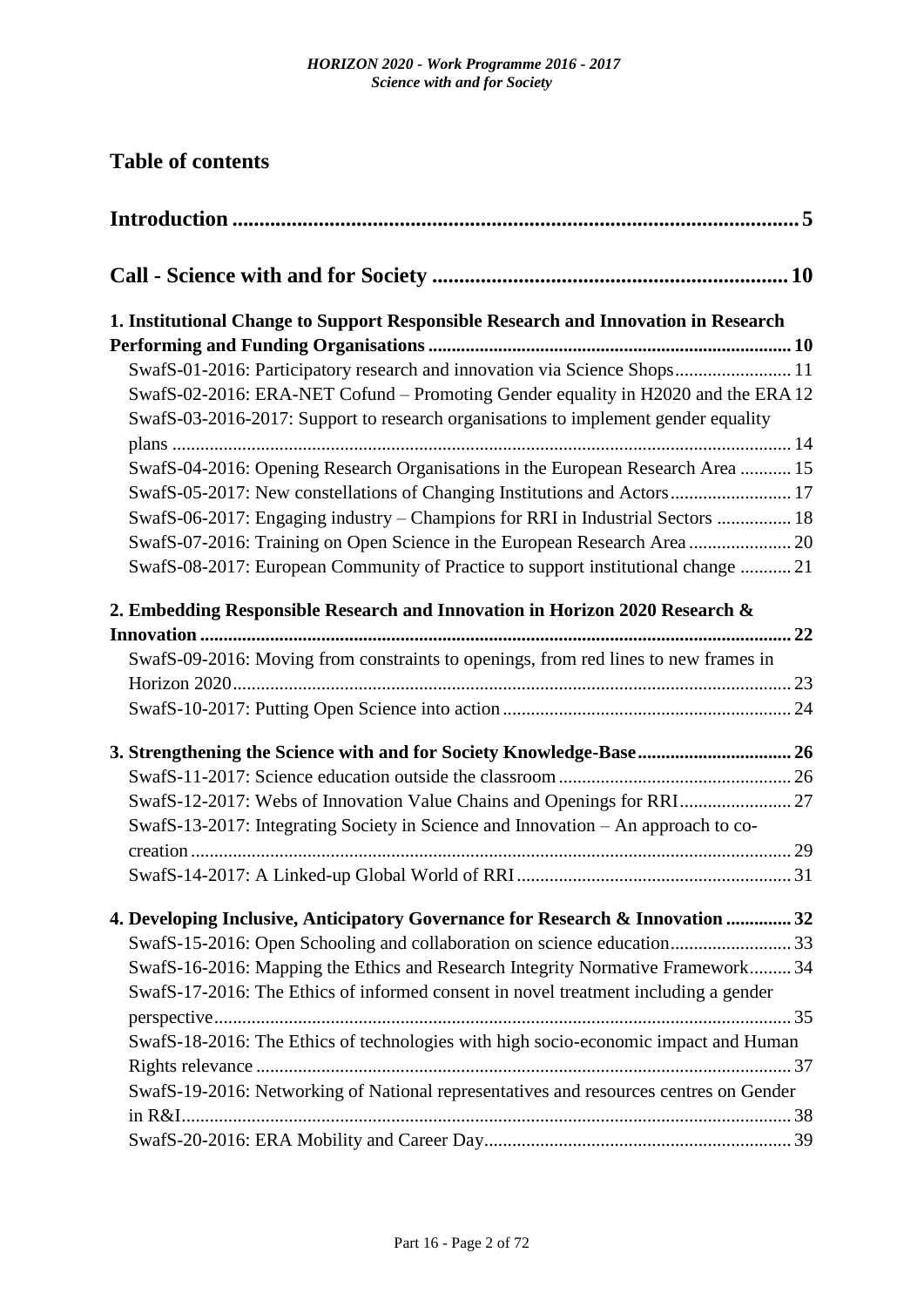| SwafS-21-2017: Promoting integrity in the use of research results in evidence based policy: |
|---------------------------------------------------------------------------------------------|
|                                                                                             |
| SwafS-22-2017: The ethical dimensions of IT technologies: a European perspective            |
|                                                                                             |
| SwafS-23-2017: Responsible Research and Innovation (RRI) in support of sustainability       |
|                                                                                             |
| SwafS-24-2017: Trans-national operation of the EURAXESS Service network  44                 |
|                                                                                             |
| SwafS-26-2017: Science4Refugees - Support to highly skilled refugee scientists 47           |
| SwafS-27-2017: Implementing a European Train-the-trainers initiative with regard to         |
|                                                                                             |
|                                                                                             |
|                                                                                             |
|                                                                                             |
|                                                                                             |
| 3. SCIENTIX III Building and maintaining a Science Education Community in Europe by         |
| promoting Inquiry-Based Science Education and other initiatives at national level  57       |
|                                                                                             |
|                                                                                             |
|                                                                                             |
|                                                                                             |
| 8. Industrial talents dimension of the Innovative Doctoral Training Principle 62            |
| 9. Monitoring of gender equality in Research and Innovation - Development,                  |
|                                                                                             |
| 10. Data Collection and analysis on researchers in the European Union and abroad in the     |
|                                                                                             |
| 11. Evaluation of the impact and effectiveness of the EURAXESS – Researchers in Motion      |
| initiative with special emphasis on the national implementation level in 40 European        |
|                                                                                             |
| 12. EURAXESS Services, Links, Rights, Jobs and cross-cutting activities  65                 |
| 13. Industrial talents dimension of the Innovative Doctoral Training Principle 65           |
| 14. Support to the Consortium setting up the Pan-European Pension Fund for research         |
|                                                                                             |
| 15. External expertise for the evaluation on Science with and for Society and Responsible   |
|                                                                                             |
| 16. External expertise on the evaluation of gender as a cross cutting issue in Horizon 2020 |
|                                                                                             |
| 17. External expertise for ad hoc tasks related to the implementation of Horizon 2020       |
|                                                                                             |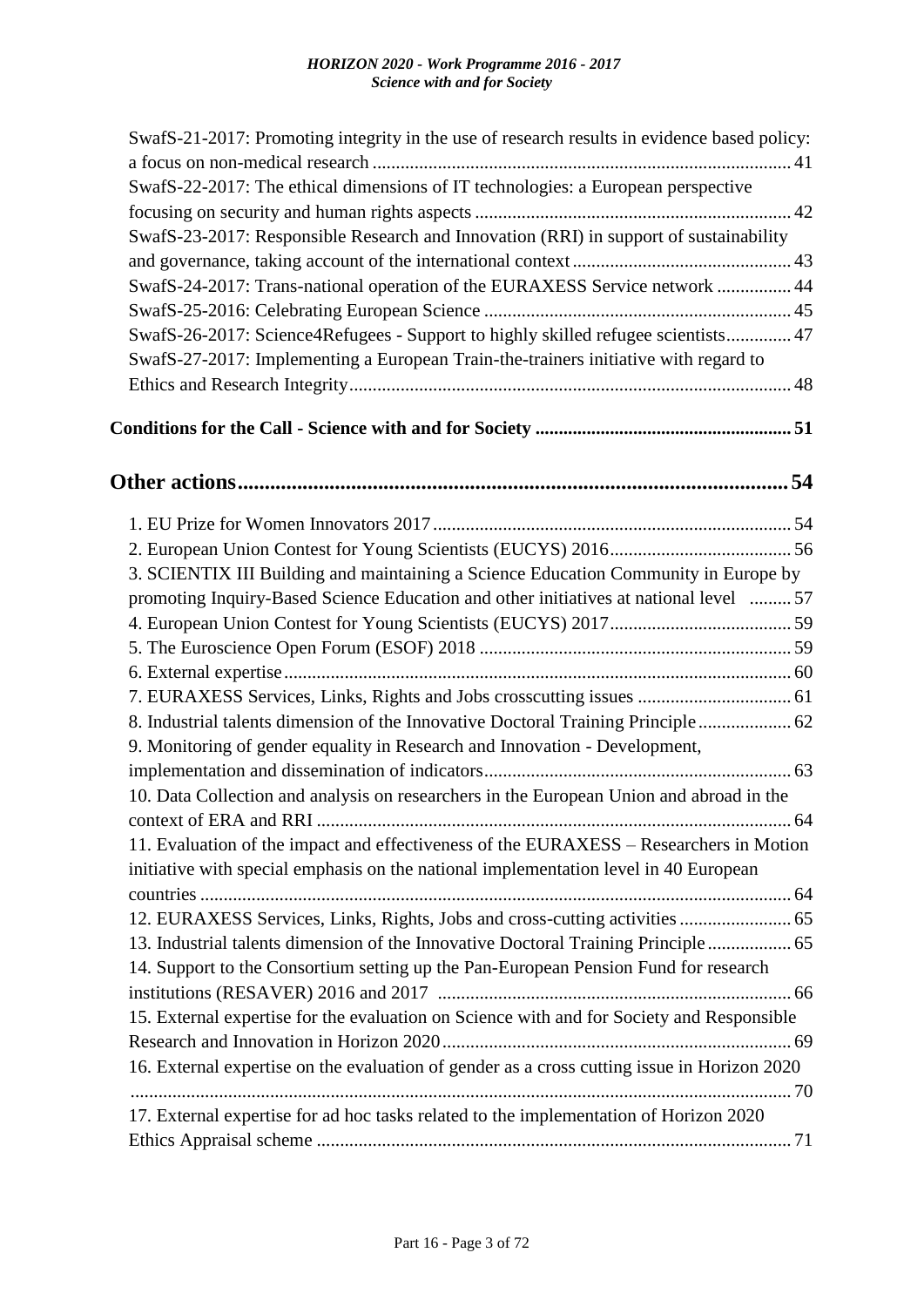|--|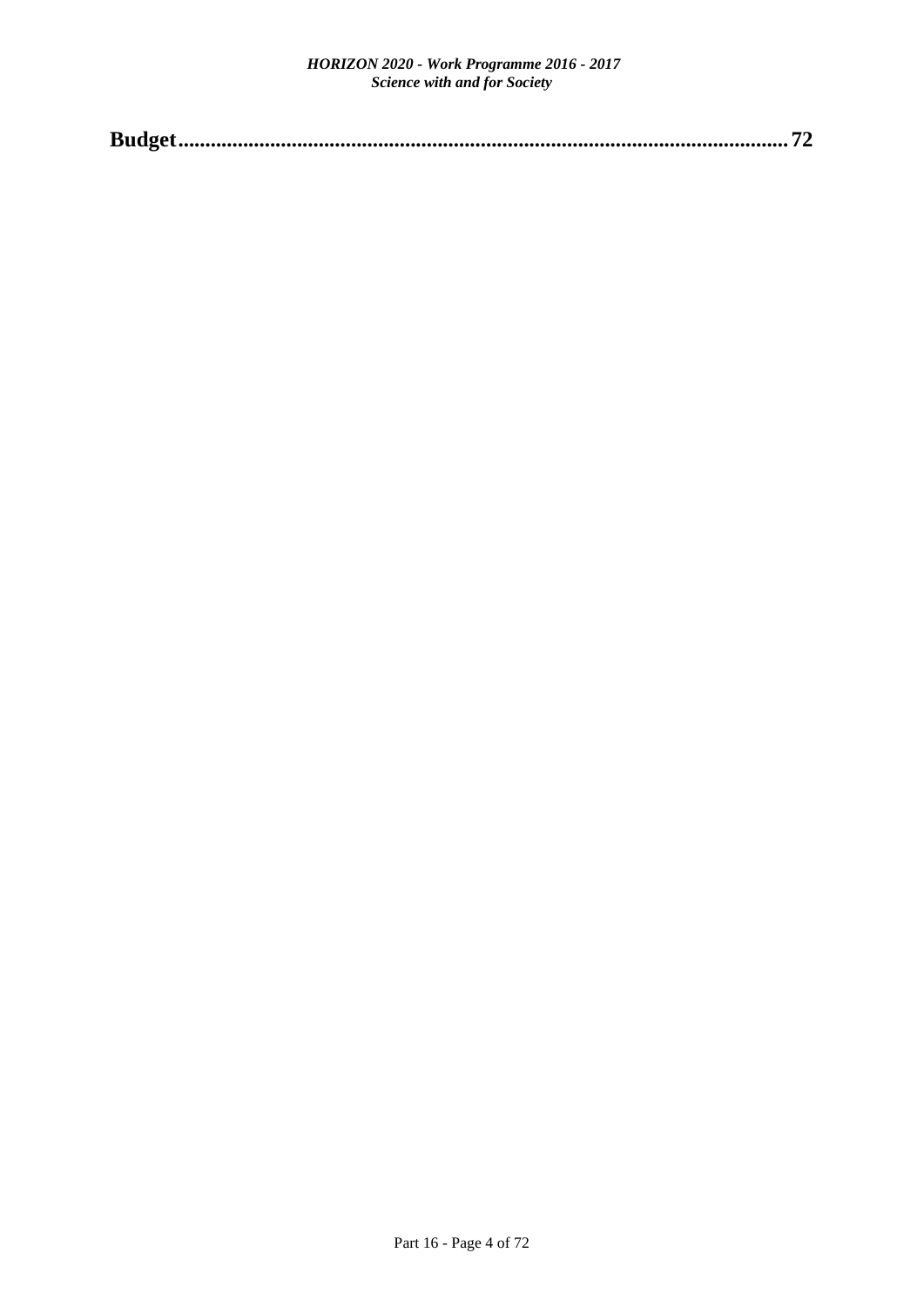# <span id="page-4-0"></span>**Introduction**

### General framework

The Horizon 2020 Specific Programme describes the aim of Part V 'Science with and for Society' (SWAFS) as follows: *"The aim is to build effective cooperation between science and society, to recruit new talent for science and to pair scientific excellence with social awareness and responsibility".*<sup>1</sup>

To that end, it indicates that the focus will be on 8 specific activities lines: attractiveness of scientific careers, gender equality, integration of citizens' interests and values in research and innovation (R&I), formal and informal science education, accessibility and use of research results, governance for the advancement of responsible research and innovation and promotion of an ethics framework for research and innovation, anticipation of potential environmental, health and safety impacts, and improved knowledge on science communication. It also states the importance of the complementarities and cross-cutting issues between the various parts of Horizon 2020, notably for Science and Society<sup>2</sup> and for gender equality<sup>34</sup>.

Against the background of the eight keys defined in the Horizon 2020 Specific programme Science with and for Society, this Work Programme has been designed. It considers – inter alia – the work undertaken by the Science with and for Society Advisory Group (EAG), projects funded under FP7-Science in Society, several workshops and expert groups held to help prepare the next steps of Horizon 2020, and the results of a public consultation launched on 11 August 2014.

There is a regime shift in the evolution of science and of its interactions with society for a number of reasons. Some of them have been identified in the Communication of the Commission *'Taking stock of the Europe 2020 strategy for smart, sustainable and inclusive growth*' 5 , namely: societal changes in European and global societies (e.g. new forms of urban and rural lifestyles, new consumption and mobility patterns, new and more diverse family settings), globalisation and trade, productivity developments, and pressure on natural resources.

.

1

<sup>&</sup>lt;sup>1</sup> Horizon 2020 Framework Programme for research and innovation (R&I) (2014-2020)

<sup>2</sup>"*The relationship and interaction between science and society as well as the promotion of responsible research and innovation, science education, science communication and culture shall be deepened and public confidence in science and innovation reinforced by activities of Horizon 2020 favouring the informed engagement of and a dialogue with citizens and civil society in research and innovation*."

<sup>3</sup>"*Promoting gender equality in science and innovation is a commitment of the Union. In Horizon 2020, gender will be addressed as a cross-cutting issue in order to rectify imbalances between women and men and to integrate a gender dimension in research and innovation programming and content*."

<sup>&</sup>lt;sup>4</sup> Council Decision 2013/743/EU

 $5$  COM (2014) 130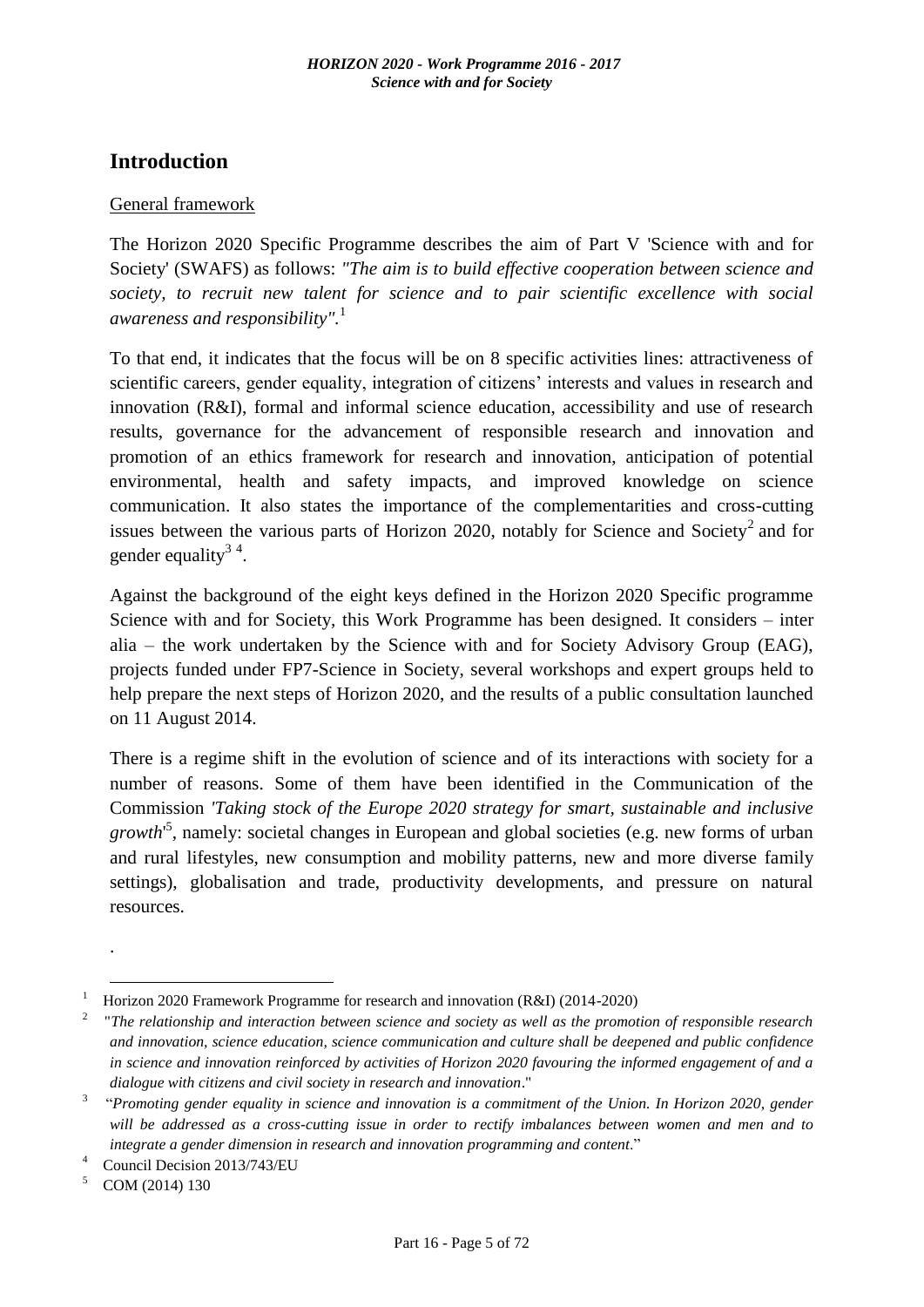Strategic orientation for 2016-2017: "Open debates and learning by doing along the lines of Responsible Research and Innovation"

Responsible Research and Innovation (RRI) is cutting across Horizon 2020, engaging society, integrating the gender and ethical dimensions, ensuring the access to research outcomes and encouraging formal and informal science education. At the occasion of the Competitiveness Council on 4-5 December 2014, RRI was characterised as follows: Responsible research and innovation is a process for better aligning research and innovation with the values, needs and expectations of society. It implies close cooperation between all stakeholders in various strands comprising: science education, definition of research agendas, access to research results and the application of new knowledge in full compliance with gender and ethics considerations.

There is a regime shift in the evolution of science and of its interactions with society for a number of reasons. Some of them have been identified in the Communication of the Commission *'Taking stock of the Europe 2020 strategy for smart, sustainable and inclusive growth*' 6 , namely: societal changes in European and global society (e.g. new forms of urban and rural lifestyles, new consumption and mobility patterns, new and more diverse family settings), globalisation and trade, productivity developments, and pressure on natural resources.

This shift in the science-society interactions has been discussed and analysed in various contexts (including FP7 projects and Expert Groups) and has been referred to as a "*recontextualisation of science in society*" 7 . The various (and tentative) accounts and narratives of the relationship between science and society (e.g. its importance, the degree of urgency to act, and the kind of activities that should be launched in response to these assessments) depend on the normative approaches adopted. This implies that learning-in-interaction (between and within science and society) must be important for the Science with and for Society Work Programme and for Responsible Research and Innovation (RRI) embedding in Horizon 2020.

For instance, FP7 Mobilisation and Mutual Learning Action Plans (MML) supported collaboration between researchers and citizens in the research cycle, from defining research agendas to exploiting research results; the Gendered innovations initiative provides case studies and methodologies to integrate the needs and behaviours of women as well as men in research content. This trend towards opening research and innovation activities to societal actors and concerns is seen as an important move to be pursued in order to improve the quality and relevance of R&I for society.

1

 $6$  Document COM (2014)130.

<sup>7</sup>*"By the 1980s, the earlier regime 'Science, the Endless Frontier' was giving way to a new regime which could be labelled 'Strategic Science'. What kind of role do national governments and European governing bodies want science to play in society? What kinds of conditions frame science? What kinds of institutions are needed? How can they respond to societal changes? While parts of the older contract between an autonomous and separated science and society survived (especially as a self*‐ *perception of scientists and as cultural views of science), the contract was opened up in recent decades."* (MASIS report, 2009)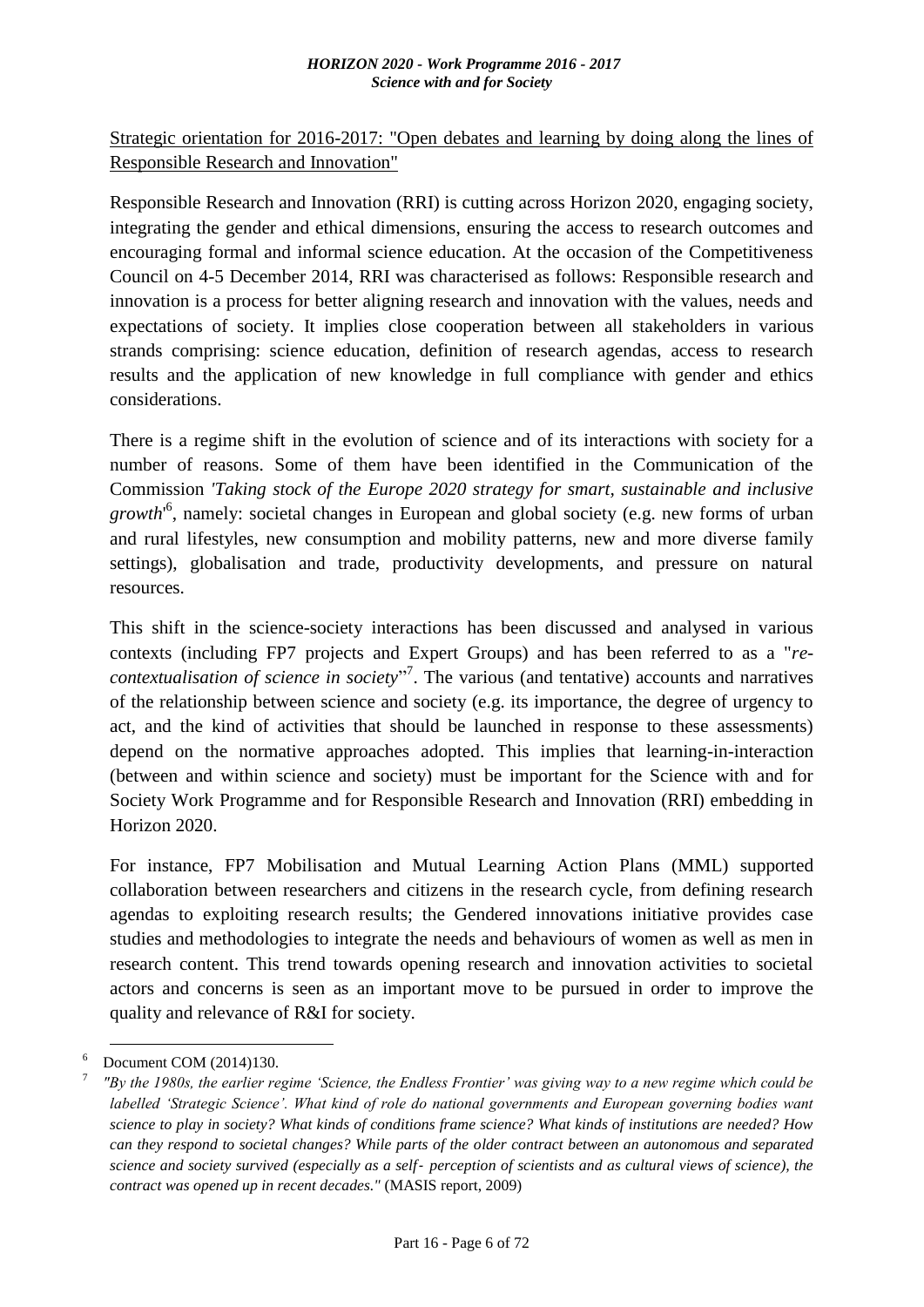The challenge therefore for Science with and for Society and Horizon 2020 is to foster and support the appropriate settings and collaboration to conduct R&I with and for society. This requires an open debates and learning-by-doing along the lines of Responsible Research and Innovation and ensuring adherence to highest ethical standards. The challenge is also to make the involvement of societal actors and the integration of societal concerns more systemic and sustainable, e.g. through institutional change in research performing and research funding organisations (RPOs and RFOs).

### *European Research Area*

Institutional change at the level of RPOs and RFOs is at the core of collaboration with Member States in the ERA. Open access, gender equality and an open labour market for researchers are defined as key priorities in the ERA Communication of  $2012<sup>8</sup>$ . Concerning gender equality, institutional change spurs RPOs and RFOs to remove cultural and institutional barriers that generate direct or indirect discrimination in scientific careers and decision-making and to integrate a gender dimension in research content. It could be complemented with institutional change contributing to a better engagement of civil society in R&I.

### *Open Science*

There are far reaching changes in the modus operandi of the scientific system, which are enabled by digital technologies and driven by the globalisation of the scientific community, as well as the increasing demand to address the societal challenges of our times. They have an impact on the entire research cycle, from the inception of research to its publication, as well as on the way in which this cycle is organised. These changes have been referred to as *'science 2.0'*, or *'open science'*. The institutions involved in science are affected (research organisations, research councils, funding bodies), as is the way in which science is disseminated and assessed e.g. the rise of new scientific disciplines, innovative pathways in publishing (among them a substantial rise of Open Access journals), new scientific reputation systems, and changes in the way the quality and impact of research are evaluated.

### Science with and for Society (SwafS) objectives 2016-2017

Against this background, the main objectives for 2016-17 for SwafS are the following:

- Implement institutional changes that foster RRI in R&I organisations: Past pilot activities have shown great potential for the future, notably by establishing good practices, but there are still bottlenecks to suppress (e.g. in terms of knowledge, behaviours, and spreading of good practices) in public and private governance frameworks, notably in RFOs and RPOs;
- Extend and update Science with and for Society and RRI knowledge base: Although there is a good knowledge base regarding the relationships between science and society

<sup>&</sup>lt;u>.</u> COM(2012) 392.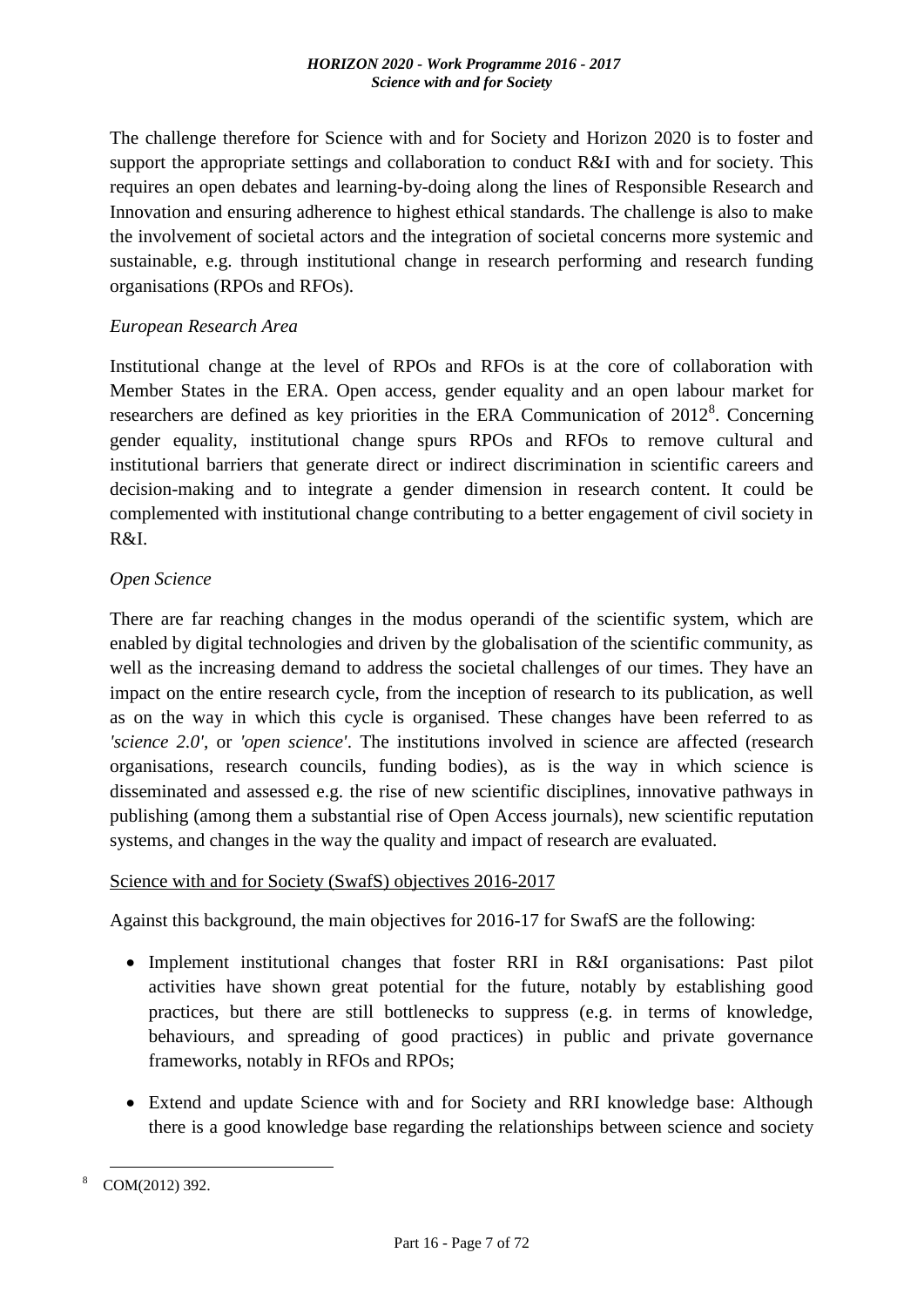and while actions can be already taken in a number of domains, this knowledge base shall be extended and constantly updated.

Support will be provided to embed RRI within the ERA.

Translation of the 2016-2017 strategy into a single call for proposals

The Science with and for Society will open only one call for proposals which is organised around the following four themes:

# **Institutional Change to Support Responsible Research and Innovation in Research Performing and Funding Organisations (2016-2017)**

The 'Institutional Change to Support RRI in Research Performing (RPOs) and Funding Organisations (RFOs)' part will contribute to implementing the RRI keys (public engagement, education to science, ethics including research integrity, gender equality, open science) in an integrated way and disseminate good practices. It will also allow to develop projects in association with researchers, citizens and industry and to monitor impact and progress. Developing new partnerships will also be a priority. Results should contribute to the implementation of the ERA priorities, a greater involvement of all stakeholders, and a better and more sustainable engagement with society.

# **Embedding Responsible Research and Innovation in Horizon 2020 Research & Innovation (2016-2017)**

The 'Embedding RRI in Horizon 2020 R&I' theme will be run and financed in association will other parts of Horizon 2020. It will support various types of engagement of citizens (e.g. focus groups, consensus conferences, MMLs), civil society organisations as well as other key stakeholders in the research and innovation policy implementation relating to Parts II, III, IV, V and VI of Horizon 2020. In this light, this theme can also support participatory research and innovation proposals that foster the uptake of transdisciplinary research, including understanding of the challenges and opportunities for interoperability of research data.

# **Strengthening the Science with and for Society Knowledge-Base (2016-2017)**

'The Science with and for Society-Knowledge Base' theme will be bottom-up and open to suggestions from researchers and other stakeholders on the eight specific activities of SWAFS. Results will help reinforce the understanding, uptake and dissemination of RRI among research communities, decision-makers and civil society actors. Results should also foster the definition of good practices and help analyse and improve the policy initiatives taken in the various keys of RRI.

# **Developing Inclusive, Anticipatory Governance for Research & Innovation (2016- 2017)**

'The Developing Inclusive, Anticipatory Governance for R&I' part will develop scenarios regarding possible future RRI activities and how these activities are perceived by science and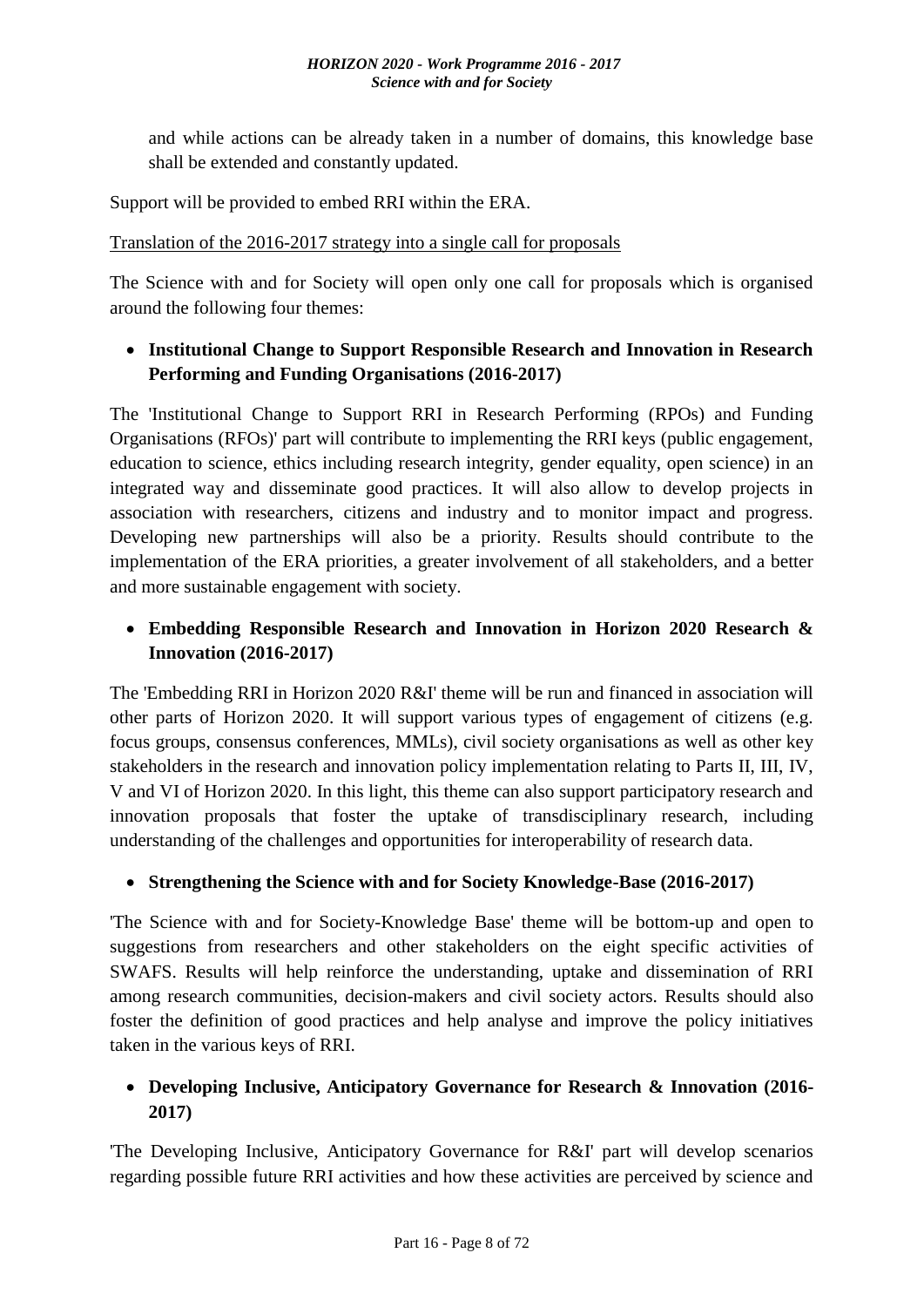society. It will promote the development of spaces of dialogue between researchers, academy, industry (including SMEs), Civil Society Organisations (CSOs) and policy makers, where systemic and institutional adaptation models to future priorities are explored and analysed. It will build scenarios that consider 2020 and beyond, including various governance levels. It will be grounded in integrated, inclusive and integrated assessments of future science and technology, for example by using methodologies from the fields of technology assessment, foresight and impact assessment. The outcomes shall contribute to inclusive and anticipatory governance in the context of strategic priority-setting for future R&I (funding) policy in Europe and contribute to the strengthening of the research and innovation ethics framework. Results of projects issued from this call should be available in time to inform the R&I and other EC policies when preparing the post-2020 period.

# **The following applies for all calls with opening dates falling between 14/10/2015 and 25/07/2016 inclusive:**

A novelty in Horizon 2020 is the Pilot on Open Research Data which aims to improve and maximise access to and re-use of research data generated by projects. Projects funded under Part 16 Science with and for Soceity will by default participate in the Pilot on Open Research Data in Horizon 2020.

Projects have the possibility to opt out of the Pilot, provided a justification is given for doing so. Participation in the Pilot is not taken into account during the evaluation procedure. Proposals will not be evaluated favourably because they are part of the Pilot and will not be penalised for opting out of the Pilot. More information can be found under General Annex L of the work programme.

A further new element in Horizon 2020 is the use of Data Management Plans (DMPs), detailing what data the project will generate, whether and how it will be exploited or made accessible for verification and re-use, and how it will be curated and preserved. The use of a DMP is required for projects participating in the Open Research Data Pilot. Other projects are invited to submit a DMP if relevant for their planned research. Only funded projects are required to submit a DMP. Further guidance on the Pilot on [Open Research Data](http://ec.europa.eu/research/participants/data/ref/h2020/grants_manual/hi/oa_pilot/h2020-hi-oa-pilot-guide_en.pdf) and [Data](http://ec.europa.eu/research/participants/data/ref/h2020/grants_manual/hi/oa_pilot/h2020-hi-oa-data-mgt_en.pdf)  [Management](http://ec.europa.eu/research/participants/data/ref/h2020/grants_manual/hi/oa_pilot/h2020-hi-oa-data-mgt_en.pdf) is available on the Participant Portal.

### **The following applies for all calls with an opening date on or after 26/07/2016:**

Grant beneficiaries under this work programme part will engage in research data sharing by default, as stipulated under Article 29.3 of the Horizon 2020 Model Grant Agreement (including the creation of a Data Management Plan). Participants may however opt out of these arrangements, both before and after the signature of the grant agreement. More information can be found under section L of the General Annex..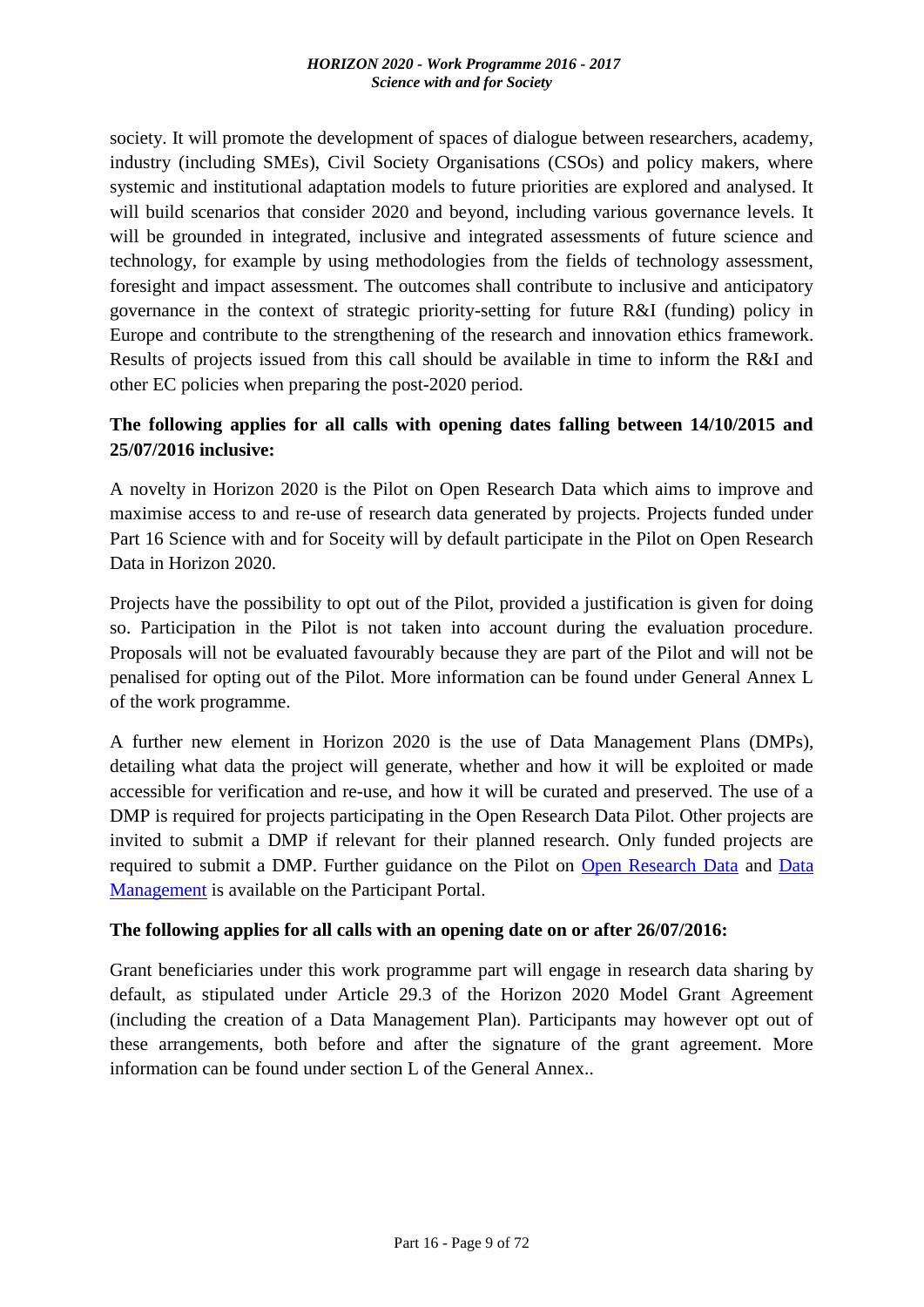# <span id="page-9-0"></span>**Call - Science with and for Society**

### *H2020-SwafS-2016-17*

# <span id="page-9-1"></span>**1. Institutional Change to Support Responsible Research and Innovation in Research Performing and Funding Organisations**

'Institutional change' is a way to name the evolution of organisations while integrating a concept such as RRI. It builds on pilot actions undertaken in the gender field and for RRI in the Work Programme 2014-2015. The topics of this part are directed to what is happening in Research Funding and Performing Organisations as well and in (and at the level of) Member States and sectors, such as industry and services. That is particularly important because RRI needs new constellations of actors and be embedded in people and institutions..

In the 2009 Report of the MASIS Expert Group, 'Challenging Futures of Science in Society - Emerging Trends and Cutting-Edge Issues', the overall diagnosis is one of a patchwork of ongoing partial and contested transformations. Major trends include the increasing recontextualization of institutions and practices of science in society, the growing interest in strategic research and accompanying institutional changes, greater citizen involvement and science becoming more reflexive about its own role and impacts. The Report underlines that the open debate about the place of science in society should continue, and experiments to address tensions and other challenges should be welcomed. It calls for 'dynamic governance', supporting ongoing dynamics rather than containing them.

The Rome Declaration<sup>9</sup>, even if it does not address overall changes and focuses on traditional science organisations, can be useful as one of the starting points for building proposals for the topics below. It calls on public and private Research and Innovation Performing Organisations to implement institutional changes that foster RRI by:

- Reviewing their own procedures and practices in order to identify possible RRI barriers and opportunities at organisation level;
- Creating experimental spaces to engage civil society actors in the research process as sources of knowledge and partners in innovation;
- Developing and implementing strategies and guidelines for the acknowledgment and promotion of RRI;
- Adapting curricula and developing trainings to foster awareness, know-how, expertise and competence of RRI;
- Including RRI criteria in the evaluation and assessment of research staff.

<sup>&</sup>lt;u>.</u> http://www.sis-rri-conference.eu/wp-content/uploads/2014/12/RomeDeclaration Final.pdf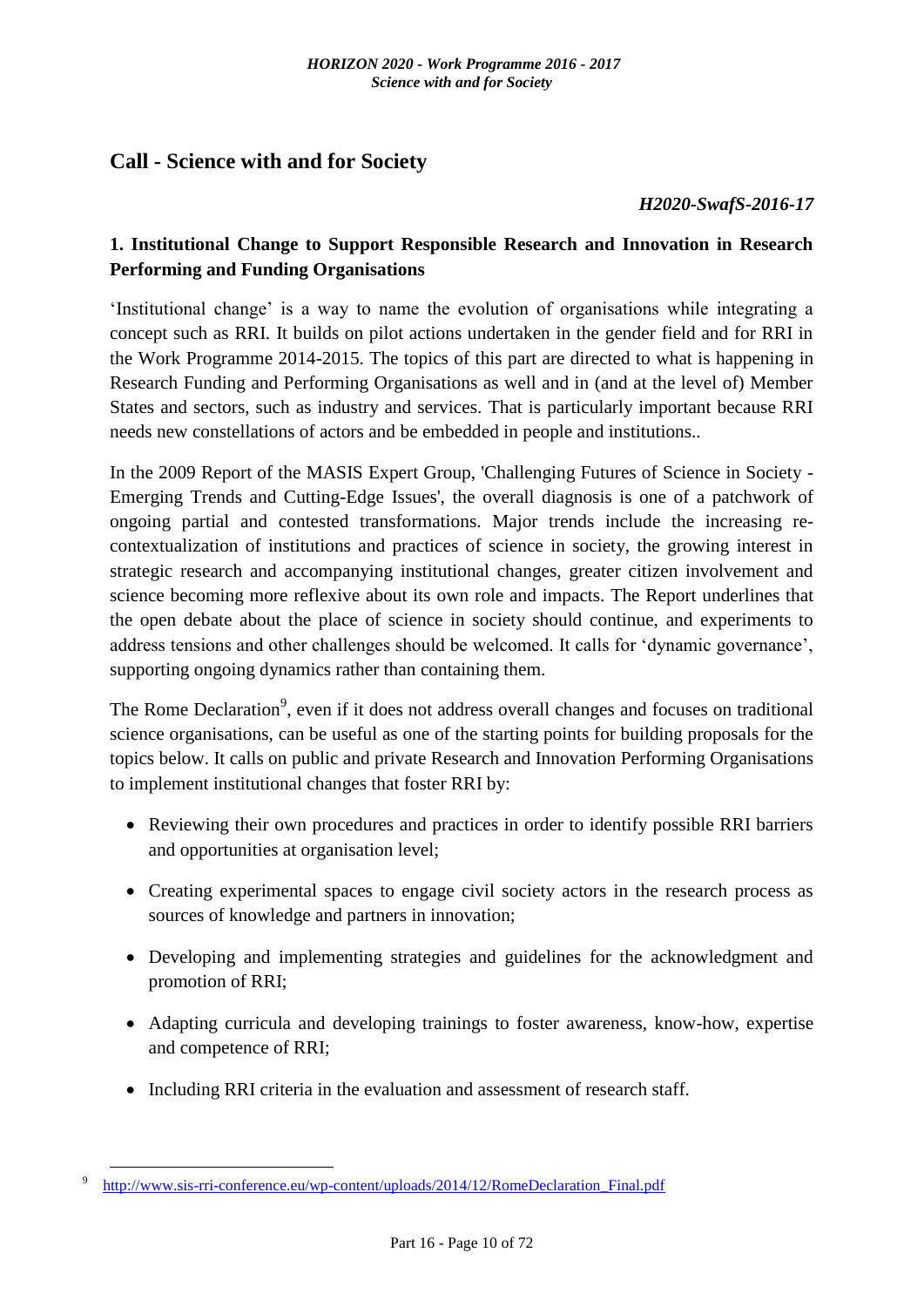In general, it is important to position RRI as opening up opportunities rather than introducing "red line" prescriptions. Topics include the possibility of identifying demonstration projects (for example, about quadruple helix approaches), and recognize the importance of "consortium engineering" by developing hubs with a critical mass, as well as capacity building (including annual meetings/conferences). Positioned as Coordination and Support Actions, there could be as well reflective components, e.g. on the barriers to change.

Proposals are invited against the following topic(s):

### <span id="page-10-0"></span>**SwafS-01-2016: Participatory research and innovation via Science Shops**

Specific Challenge: The Science Shop model of participatory research and innovation has been successful in bringing students, researchers and civil society together towards tackling real issues at the local and regional levels. Aside from positively impacting on the co-creation of solutions to real world problems, the process of engaging with society has strengthened both the research process and its outcomes, thereby contributing to research excellence and acceptability of innovation outcomes. It has also lead to improved teaching and learning methods in academia, which has benefitted both students and their teachers.

Scope: This topic will provide support to universities, and other research performers, to establish or strengthen science shops throughout Europe, and beyond. Science shops will serve to demonstrate how students and researchers can assist communities tackle real life problems or explore opportunities for sustainable futures. In most cases, research questions will be derived by community partners. The Science Shops will provide an inclusive and safe space for participatory dialogue, citizen science and co-creation with a variety of actors including civil society, public authorities, SME, designers and innovators. This topic will also create opportunities for twinning, whereby well-established science shops provide guidance to universities keen on setting up new science shops. It will allow for joint visits, mutual learning, and the exchange of students and trainers, as well as summer schools. It it will compile an exhaustive database of case studies demonstrating the usefulness of the approach in multiple contexts, as well as their alignment with the RRI dimensions. Furthermore it will conduct a comparative assessment of science shops and assess the impacts they have had on their communities, and on the quality of teaching and research within the organisation. This topic shall seek to establish linkages with relevant international initiatives (e.g.: UNESCO Community-based research, Civic Universities, etc.). Particular attention will be placed on gender balance and the integration of gender in research. This topic shall benefit from the inclusion of SSH experts, and will support community processes favouring sustainable solutions.

In line with the strategy for EU international cooperation in research and innovation (COM(2012) 497), international cooperation is encouraged.

The Commission considers that proposals requesting a contribution from the EU of the order of EUR 3 million would allow this specific challenge to be addressed appropriately.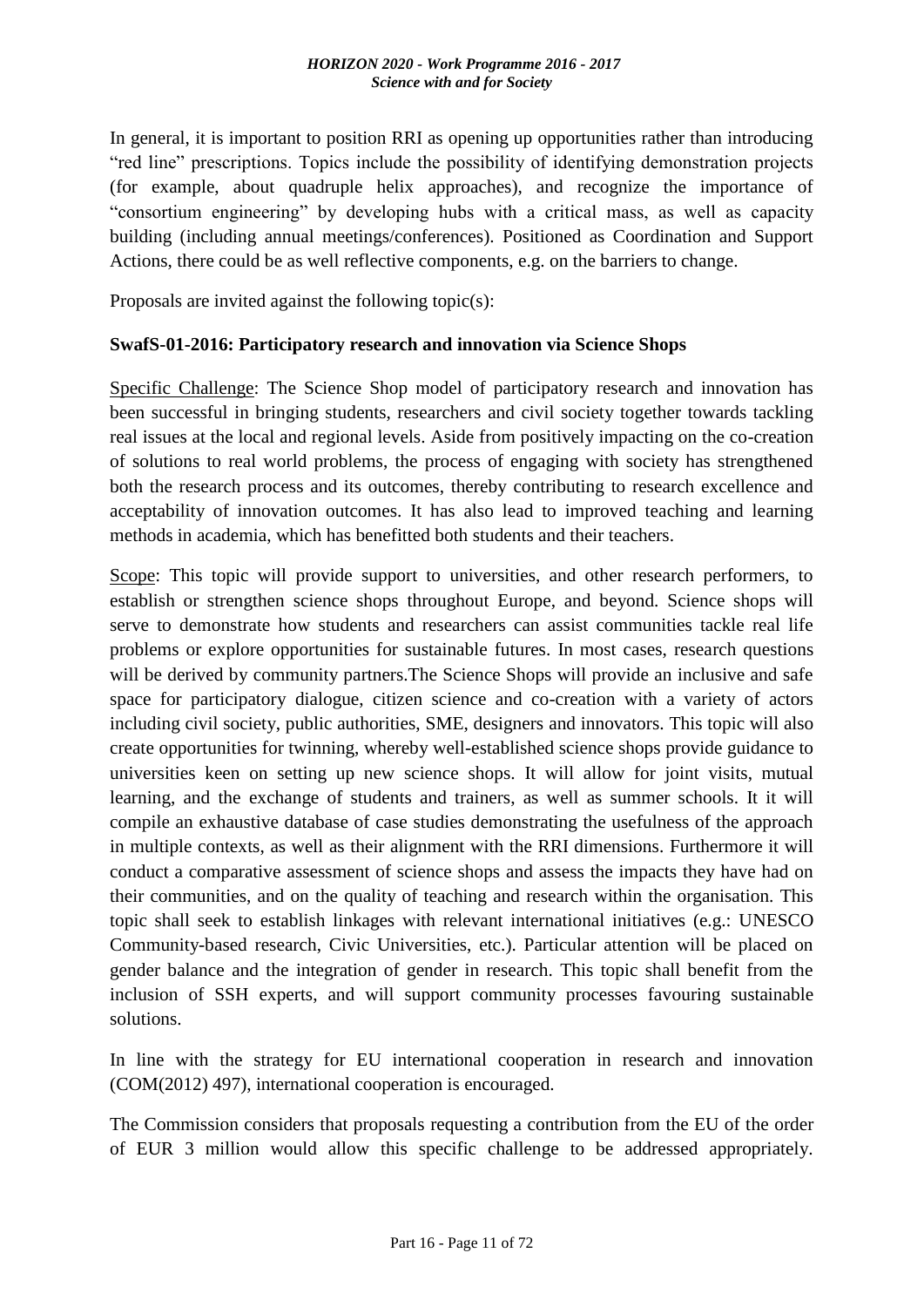Nonetheless, this does not preclude submission and selection of proposals requesting other amounts.

This action allows for the provision of financial support to third parties in line with the conditions set out in Part K of the General Annexes.

Expected Impact: The research will promote the growth and capacity building of science shops for socially responsible community-based research and citizen science. It will provide means through which students, researchers and teaching staff may transfer their knowledge and skills for the benefit of their community, while at the same time ensuring their learning, teaching and research activities benefit from real-life cases and interactions. At the same time it will connect with relevant international initiatives so as to ensure mutual learning across borders.

Type of Action: Research and Innovation action

### *The conditions related to this topic are provided at the end of this call and in the General Annexes.*

### <span id="page-11-0"></span>**SwafS-02-2016: ERA-NET Cofund – Promoting Gender equality in H2020 and the ERA**

Specific Challenge: European research still suffers from persistent barriers and constraints to gender equality in the recruitment, advancement and mobility of scientists in the European scientific system, as well as the lack of women in decision-making and the unbalanced representation in the evaluation process of research projects. Statistical evidence suggests that research funding success rates are higher for male than for female researchers. The gender dimension also needs to be further integrated in research programmes and contents. The ERA Progress report 2014 indicates that there are wide disparities among Member States in their awareness and acknowledgement of direct and indirect gender discriminations in research systems as well as in the means they mobilise to overcome them. The challenge is to improve on all these points and advance towards completing the European Research Area in the field of gender equality in research and innovation.

Scope: A first ERA-NET on gender equality in R&I policy called GENDER-NET was funded under FP7 for the period 2013-2016. It helped mapping and analysing existing national and regional programmes and initiatives aiming at promoting gender equality through institutional change in research organisations, as well as the gender dimension in research contents and programmes. It also aimed at developing common indicators for the monitoring of gender equality policies, and identifying priority activities for strategic transnational cooperation.

On the basis of the priorities identified by GENDER-NET, collaboration will be further supported between Member States and Associated Countries, their research programmes and their initiatives addressing the shared challenges described above.

The ERA-NET Cofund action shall extend the partnership to other Member States and Associated Countries, and enlarge the mapping and analysis to these new partners. Moreover,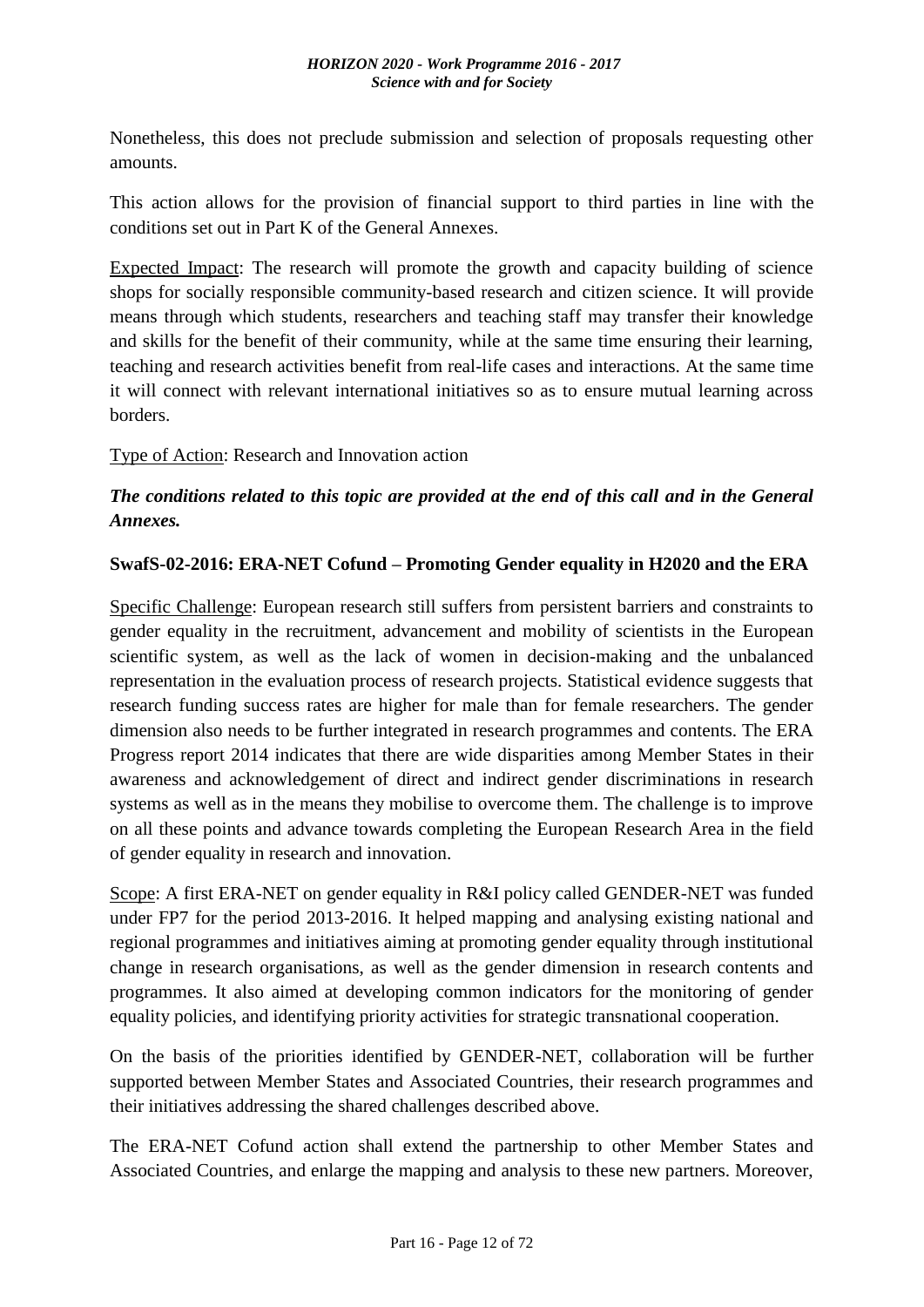joint assessments will be extended to the quantitative and qualitative analysis of gender differences and bias in access to research grants. The ERA-NET Cofund action shall help define and develop appropriate conditions for equal opportunities in research funding.

The ERA-NET Cofund action will also launch, co-fund, and monitor strategic transnational cooperation/ actions in support of the implementation of the ERA objectives and based on the priorities identified by GENDER-NET, both from the angle of institutional change in research performing and funding organisations and in view of integrating the gender dimension in research programmes and contents. Priorities may include initiatives such as support to gender equality plans, and development of monitoring systems and of evaluation strategies.

Monitoring arrangements, including indicators, shall be further developed and used.

Proposals should pool the necessary financial resources from the participating national (or regional) research programmes with a view to implementing a joint call for proposals resulting in grants to third parties with EU co-funding, aiming at institutional change and integrating the gender dimension in research contents.

Proposers are encouraged to include other joint activities including additional joint calls without EU co-funding.

The Commission considers that proposals requesting a contribution from the EU of the order of EUR 5 million would allow this specific challenge to be addressed appropriately. Nonetheless, this does not preclude submission and selection of proposals requesting other amounts.

This action allows for the provision of financial support to third parties in line with the conditions set out in Part K of the General Annexes.

Expected Impact: The ERA-NET Cofound action is expected to strengthen the development of gender equality measures in research and innovation across the EU and consequently improve the overall research productivity. Through mutual learning, it will improve the implementation of research and innovation programmes and monitoring of gender equality policies.

The ERA-NET Cofound action will help overcome the disparities among countries and implement appropriate conditions for equal opportunities in the research programmes of the participating countries. It will foster closer cooperation and greater pooling of resources between regional, national and EU-wide research programmes. By mobilising Member States and Associated Countries funding and scaling it up, it will contribute to the implementation of the gender priority of the ERA Roadmap.

### Type of Action: ERA-NET Cofund

*The conditions related to this topic are provided at the end of this call and in the General Annexes.*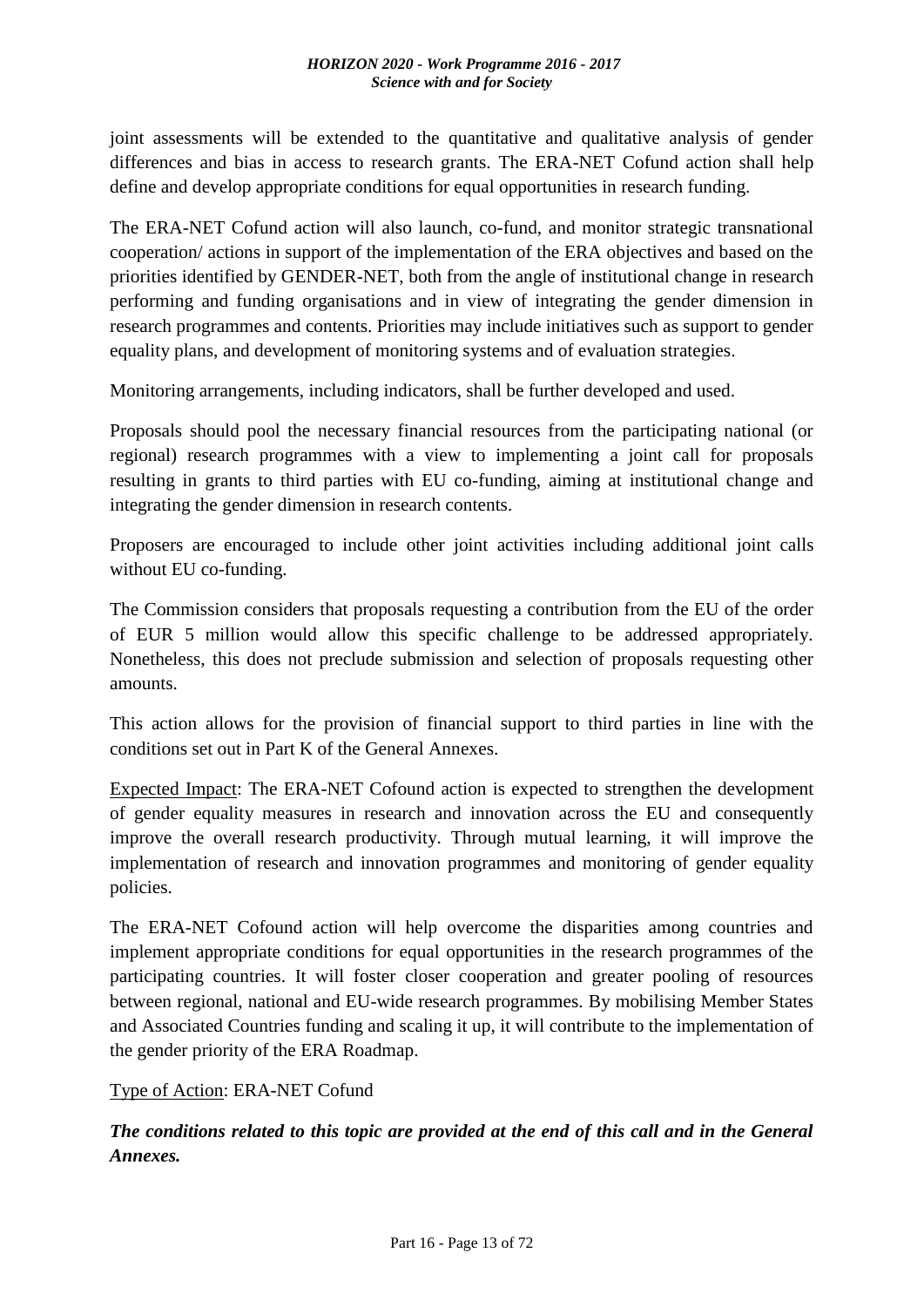# <span id="page-13-0"></span>**SwafS-03-2016-2017: Support to research organisations to implement gender equality plans**

Specific Challenge: Gender equality is a key priority of the European Research Area. The Communication "A Reinforced European Research Area: Partnership for Excellence and Growth" invites research performing organisations (RPOs), including Higher Education Institutions, as well as research funding organisations (RFOs) to take action to promote gender equality in R&I by implementing institutional changes relating to HR management, funding, decision-making and research programmes through Gender Equality Plans, with the following objectives :

Removing barriers to the recruitment, retention and career progression of female researchers;

- Addressing gender imbalances in decision making processes;
- Strengthening the gender dimension in research programmes.

Scope: The action provides support to RPOs and RFOs in order to implement Gender Equality Plans (GEPs) as "drivers" for systemic institutional changes. The proposed GEPs structure must address the following:

• Conduct assessment / audit of procedures and practices, including relevant data on HR management, teaching and research activities, in order to identify gender bias at organisation level;

• Implement effective strategies to address gender bias; this shall include actions such as family-friendly policies (e.g. work schedule's flexibility; parental leave; mobility, dual-career couples), gender planning and budgeting, training on gender equality in Human Resources (HR) management, the integration of gender dimension in research content and programmes and/or the inclusion of gender studies in Higher Education Institution curricula;

• Set targets and monitor progress via indicators at organisation level.

The proposals must include a first assessment of gender issues in each partner organisation. Based on this assessment, effective strategies will be designed to cover organisational features, people and processes, as well as potential impacts.

The proposals shall also explain the planned GEPs in the context of existing national provisions (national legislation, specific incentives, possible barriers, etc) relating to gender equality in research. They shall explain how they will contribute to the achievement of the European Research Area (ERA) objectives on gender equality.

The RPOs - including Higher Education Institutions- and RFOs, involved as partners in the consortium must be at a starting/initial stage in the setting-up of gender equality plans. The allocation of resources within the consortium shall focus on the implementation of GEPs in the partner organisations. If a limited number of other partners which are not implementing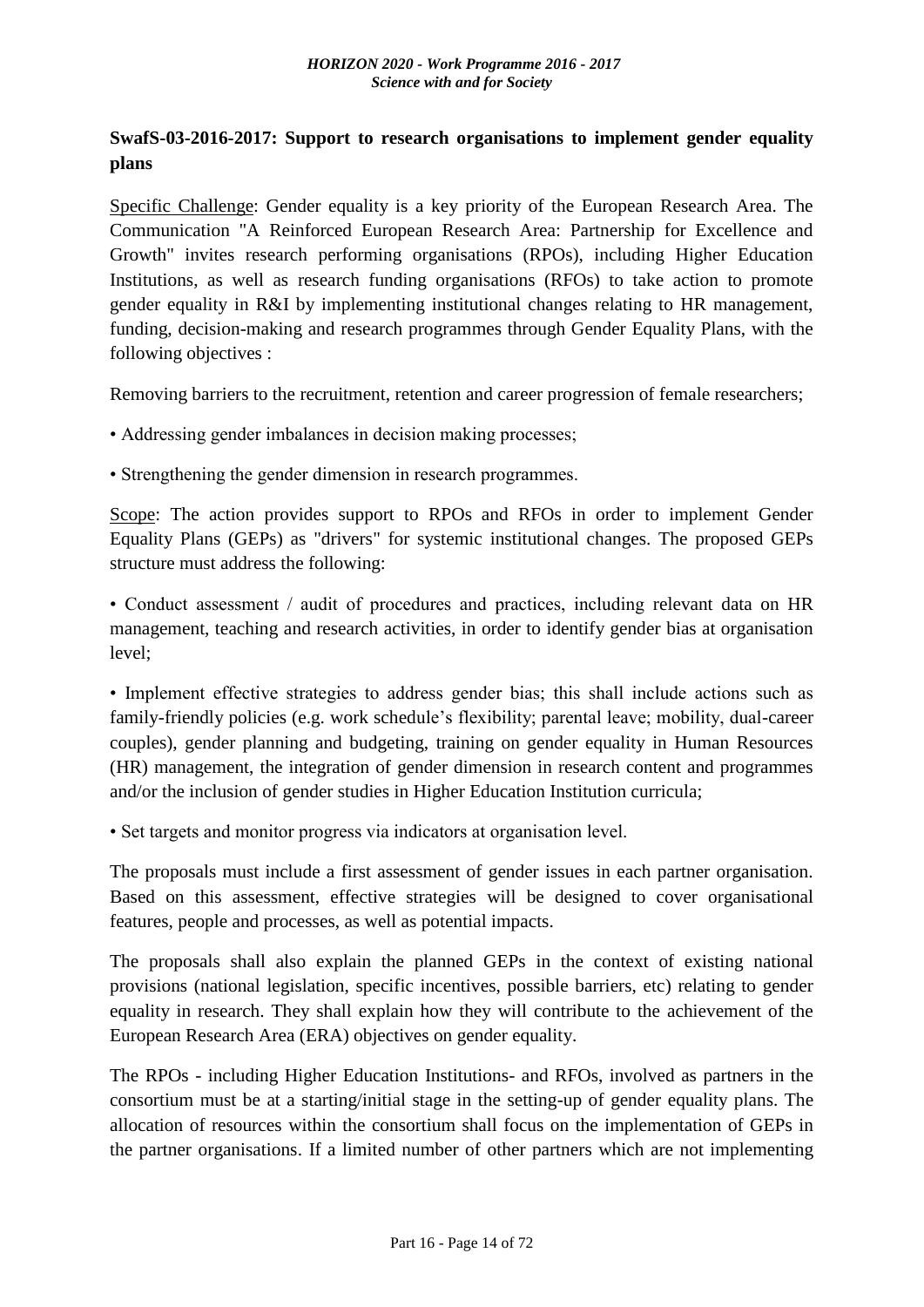GEP's are part of the consortium, they shall explain their role and their specific contribution to the project in line with the text and requirements of the call.

The proposals shall ensure the support from their highest management level and provide proof of their commitment in the implementation of GEPs. The role of the middle management in the implementation of the GEPs shall be explained.

Participation of RFOs and professional associations in the consortium is recommended.

The proposals shall include a methodology for impartially evaluating the progress made on gender equality plans throughout the duration of the project. The methodology for the evaluation should be thought as formative, helping the partners to adapt their GEP's as necessary. This activity could be dedicated to a specific partner organisation within the consortium with the appropriate expertise or it can be subcontracted. Specific work package and deliverable(s) should be introduced in the proposal.

Project duration of at least 48 months is recommended.

The Commission considers that proposals requesting a contribution from the EU of between EUR 1.5 million and 2.03 million would allow this specific challenge to be addressed appropriately. Nonetheless, this does not preclude submission and selection of proposals requesting other amounts.

This action allows for the provision of financial support to third parties in line with the conditions set out in Part K of the General Annexes.

Expected Impact: The proposed action will contribute to increase the number of RPOs and RFOs starting to implement gender equality plans pursuing the three objectives mentioned above under "specific challenge". In the medium to long term, activities will contribute to the achievement of ERA in particular by increasing the number of female researchers, improving their careers and mobility. The integration of the gender dimension in research programmes and content will contribute to the quality of research and the social value of innovations.

Type of Action: Coordination and support action

# *The conditions related to this topic are provided at the end of this call and in the General Annexes.*

### <span id="page-14-0"></span>**SwafS-04-2016: Opening Research Organisations in the European Research Area**

Specific Challenge: This topic focuses on the institutional changes needed to cope with the new interactions between Research Funding and Performing Organisations (RFPOs) and RRI stakeholders. Existing RFPOs become more "porous", accepting inputs from what used to be seen as outsiders (extended peer review in funding agencies is an early example). There is a move towards "co-creation" (co-construction in policy and design phases; actual coproduction of research organization and performance; co-evaluation of proposals, projects and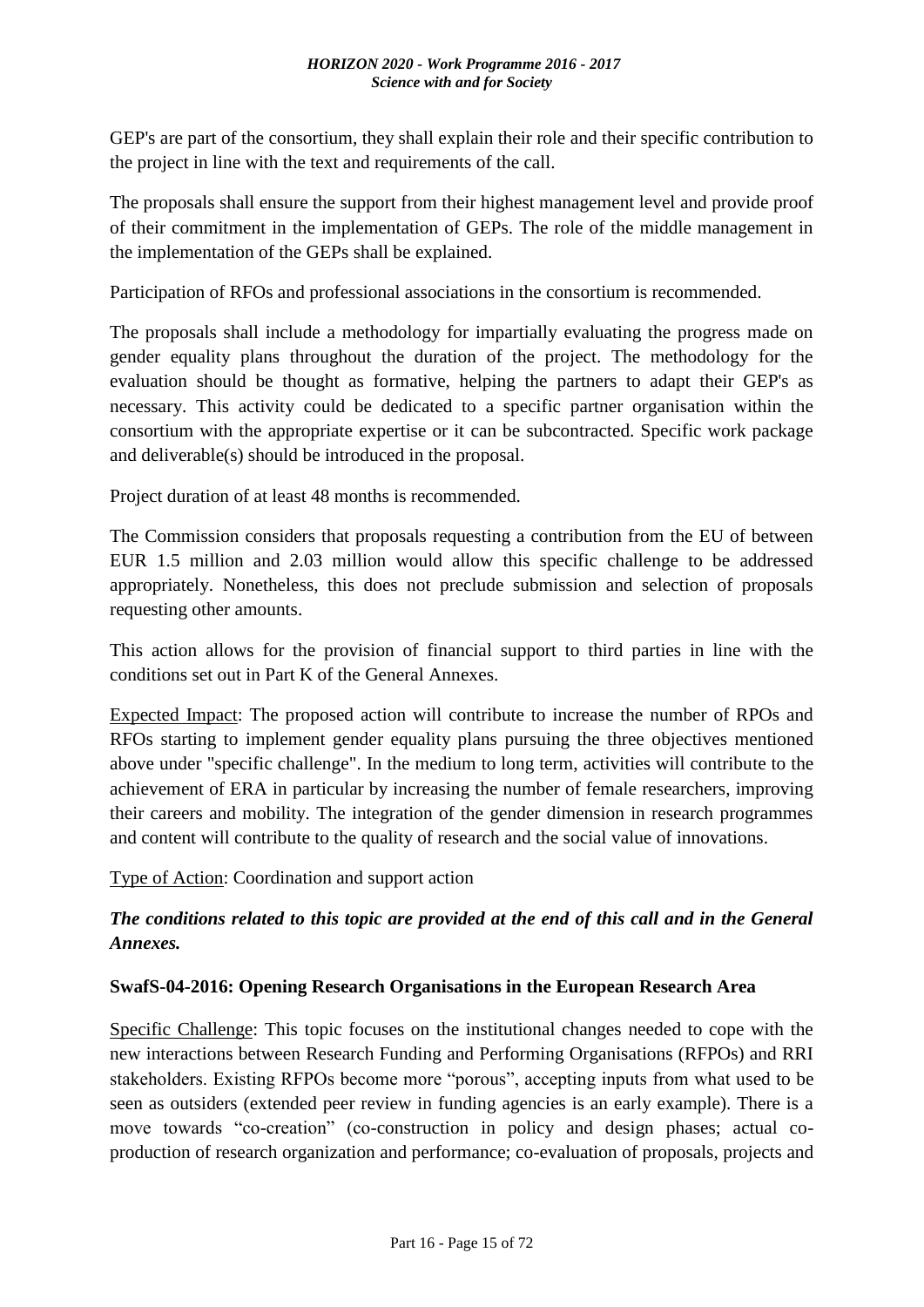programmes). Overall, at the macro-level, so-called quadruple helix formations might be emerging, RRI dimensions being an integral part of these developments.

Within the general trend, the dissemination of RRI practices varies from one discipline to another and from one country to another. Not all researchers and research policy-makers have the same knowledge and skills to adapt to these changes. In order to address these gaps specific trainings for researchers and academics (in particular young scientist during underand post-graduate training) but also policy-makers and staff working in funding bodies, need to be supported.

Scope: From the perspective of an open science and RRI in the ERA, the above developments are desirable, so it is important to support institutional changes through exchanges between RFPOs in order to benchmark governance settings, map what is happening, identify the drivers and the barriers, how to diagnose the interests and values at stake, and upgrade related skills.

Proposals shall consider co-creation experiences and experiments, some of them being conflictual and/or leading to controversies. They will also consider further issues, in particular of a longitudinal epistemological nature, as different competencies and epistemic authority are involved. They can as well design experiments and try them out, informed by the above reflective components (i.e. benchmarking, mapping, drivers and barriers, interests and values).

In addition, the proposals will support the improvement and consolidation of training material and reach through training the highest number of stakeholders in the European Research Area. The training actions proposed must be relevant for the specific scientific fields considered. They must be practical, engaging, and outcome-oriented. They would use as much as possible existing EC funded training initiatives (e.g. RRI-TOOLS<sup>10</sup>, FOSTER<sup>11</sup>, not excluding others). Online didactic material and training toolkits will be made available free of charge/open access for re-use linked with existing online material.

The Commission considers that proposals requesting a contribution from the EU of between EUR 3 and 3.35 million would allow this specific challenge to be addressed appropriately. Nonetheless, this does not preclude submission and selection of proposals requesting other amounts.

This action allows for the provision of financial support to third parties in line with the conditions set out in Part K of the General Annexes.

Expected Impact: The funded activities:

.

1

 $10$  http://www.rri-tools.eu

https://www.fosteropenscience.eu/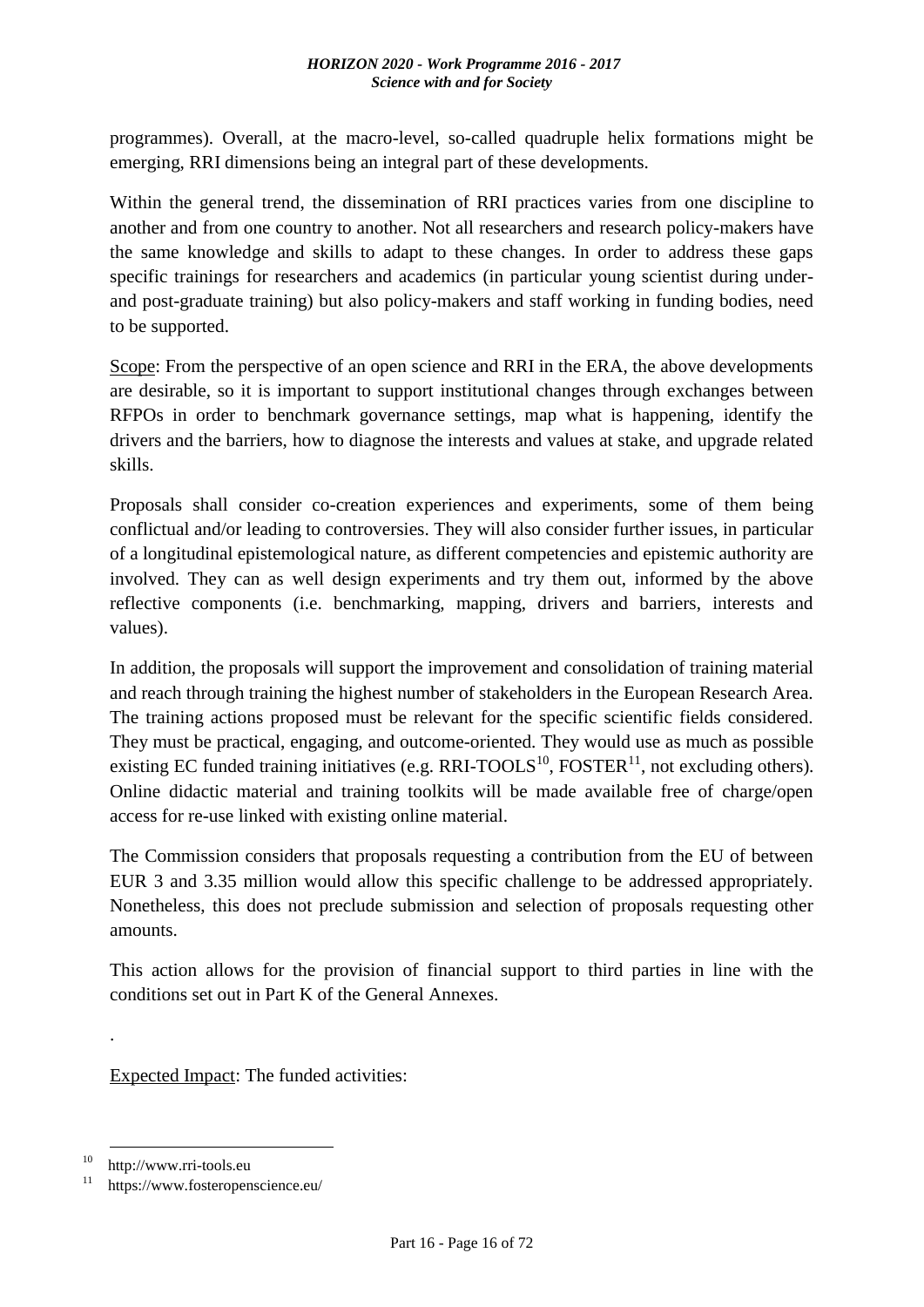- Will enrich and improve the quality of existing training materials on RRI and open science;
- Will increase general knowledge on RRI and open science practices by sharing experience across different disciplines;
- Will contribute to changes in RFPOs governance settings (including institutional changes and stakeholder behaviours) that are consistent with open science and RRI.

Type of Action: Coordination and support action

# *The conditions related to this topic are provided at the end of this call and in the General Annexes.*

### <span id="page-16-0"></span>**SwafS-05-2017: New constellations of Changing Institutions and Actors**

Specific Challenge: Key institutions like universities and funding agencies are changing, in general and occasionally with respect to RRI issues. In calls for 'civic universities' or 'citizen companies' one can see RRI issues at play, without necessarily having them labelled as such.

Member States are reconsidering their science, technology and innovation policy. New actors such as regions, cities, social entrepreneurs and NGOs of various kinds are becoming important, and new forms of governance are emerging, partly bottom-up. The 'triple helix' of science, industry and government is expanding to a model of a 'quadruple helix' with a fourth strand, the public sphere. At the same time, there is the move to smart specialization, of regions and countries, as well as sectors. Clearly, it is important to support such changes within and between actors and stakeholders when they help articulate good practices.

Scope: The present topic focuses on the importance of new constellations of actors, already visible in public-private partnerships and open science and open innovation, but now becoming broader and more heterogeneous. This is both about new constellations of existing actors (as in public-private interactions) and new or modified constellations because of new actors joining in. The proposals will be initiated by consortia of relevant existing and new actors (research organizations, industry, civil society organizations, and policy makers), articulating evolving practices against the overall backdrop of transformations and tensions as underlined above. There will be a reflective aspect as well, in mapping and analysing what is happening, and perhaps placing it in larger economic frameworks. The reflection is an essential complement to the interactions between the various relevant organizations and actors, in terms of exchanges about good practices and exploring new collaborations.

The proposals would require specific attention to RRI issues, but not necessarily be limited to it.

Given the variety of interests and possible tensions, a somewhat independent actor might lead the project, as some of these independent actors have actually already shown an interest and are engaged in RRI. One generally acknowledged way of managing conflict and nurturing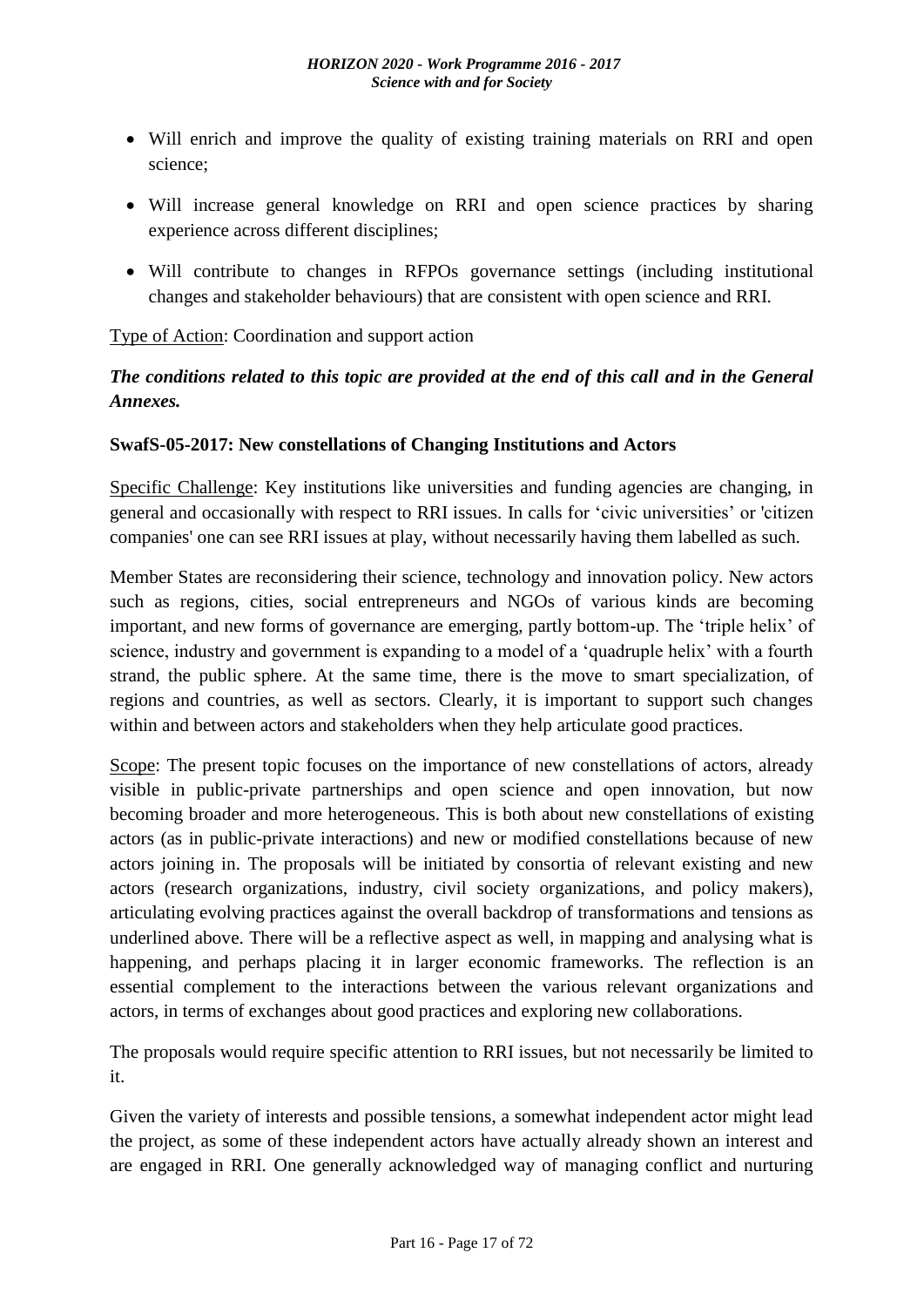trust is via "boundary organisations" that act as brokers or mediators between science and society with credibility in the eyes of both.

The Commission considers that proposals requesting a contribution from the EU of between EUR 3 million and 3.55 million would allow this specific challenge to be addressed appropriately. Nonetheless, this does not preclude submission and selection of proposals requesting other amounts.

This action allows for the provision of financial support to third parties in line with the conditions set out in Part K of the General Annexes.

Expected Impact: The proposed action is expected to enable diversification of constellations of actors and stakeholders in Research and Innovation processes, a spread of good practices among them, and a transformation in their governance framework.

Type of Action: Coordination and support action

# *The conditions related to this topic are provided at the end of this call and in the General Annexes.*

### <span id="page-17-0"></span>**SwafS-06-2017: Engaging industry – Champions for RRI in Industrial Sectors**

Specific Challenge: There is already experience with RRI issues in industry, for example in connection with Nanoscience and Nanotechnologies. Now that other domains are drawing public attention (e.g. synthetic biology, geo-engineering), the challenge is to take stock, drawing also on existing analyses, and to progress further in integrating RRI in industrial contexts.

Earlier and present activities initiated and carried by RRI 'champions' in industrial sectors can be a starting point. The early Responsible Care Programme of the chemical industry and various attempts at codes of conduct for Nano science and Nanotechnologies are quite wellknown examples, as are various initiatives referring to sustainability, but one should not overlook smaller and less visible examples. There are also broad-brush initiatives related to social responsibility of organizations and sustainability (e.g. Vision  $2050^{12}$ ) and which want to pay attention, explicitly or implicitly, to RRI (e.g. EIRMA Task Force on Responsible Innovation). There are the activities which go further than Corporate Social Responsibility, because they are linked to technological innovations.

There are various motives and drivers in these developments, including the importance of having or keeping a social licence to operate, i.e. an acceptance from various stakeholders and communities as a prerequisite to operations. Nevertheless, because of the variety of values and societal convictions, there will be no consensus about who or what is going to count as 'responsible'. This constitutes a structural problem, not only because of essential contestations in our societies, but also because what is 'responsible' can be interpreted differently by

<sup>&</sup>lt;u>.</u>  $12$  http://www.wbcsd.org/vision2050.aspx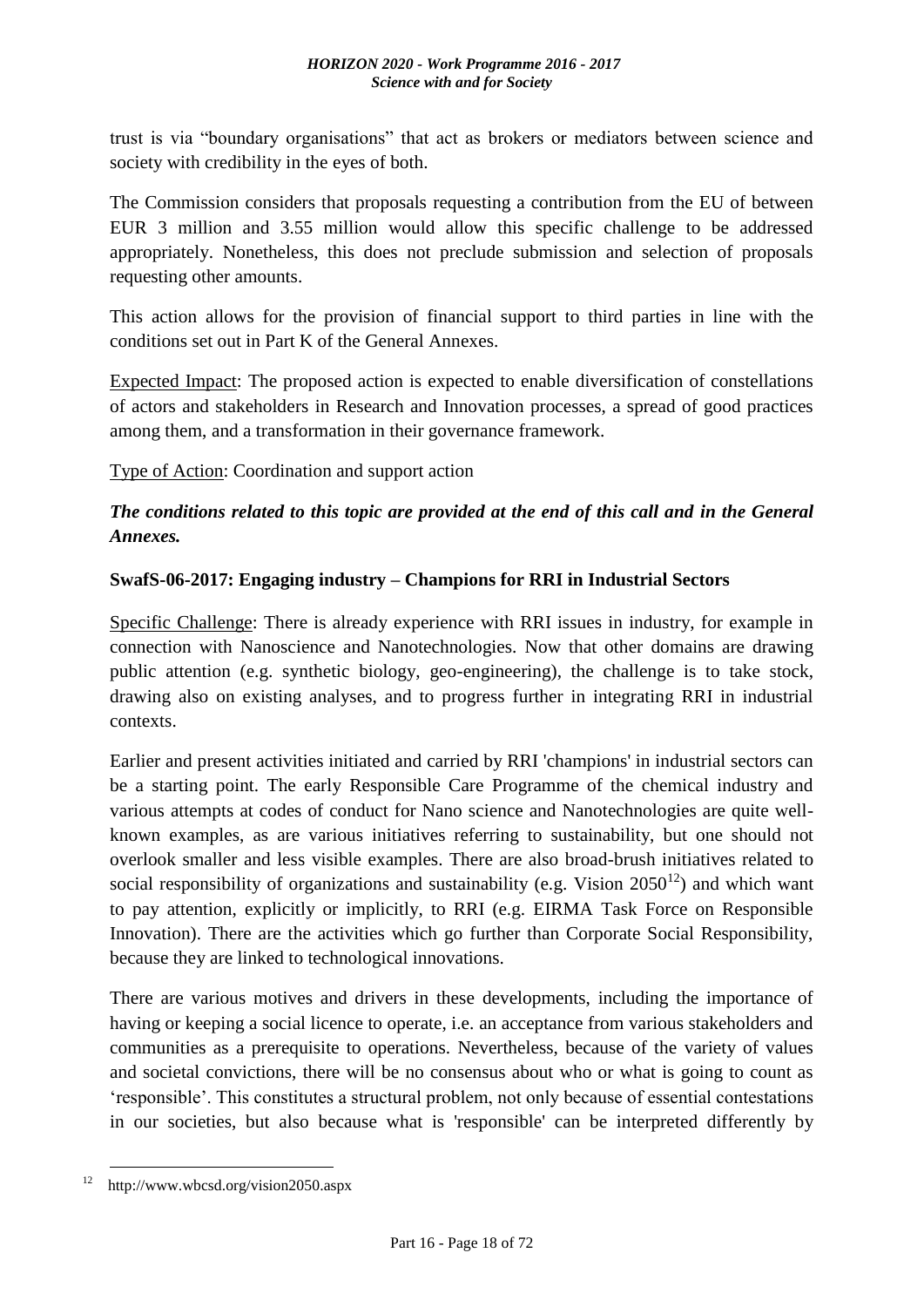different actors, while each of them wants to use it to describe how he is doing the right thing. The narrative of 'inclusion' compounds this problem.

Scope: Two considerations are important within the scope of this topic. First, the narrative of 'inclusion', also implicitly in the way terms like 'inclusive' are used, suggests that more actors and more inputs should be included in the work of traditional organisations. These organisations might feel beleaguered, and be reluctant. Proposals to do better often start with suggestions on how to create more access for societal actors to the 'beleaguered' organisations, which reinforces the storyline. Second, to reduce the effect of mutual suspicions about intentions, the proposals should create (and be themselves) a space guided by actors (or a combination of actors) who would themselves be above the struggles of suspicion and the deadlocks these create. The participants in the project will be mostly companies and industry organisations, but can also include other entities, e.g. private foundations and/or so-called third parties like organisations specialized in supporting changes toward responsible innovation or re-insurance companies. It is expected that several companies join forces to experiment new ways of developing their research and innovation activities in the line of RRI.

To address this specific challenge, proposals should have a wide geographical coverage. It is therefore expected that consortia would include at least entities from 10 different Member States or Associated Countries, although smaller consortia will also be eligible and may be selected.

The Commission considers that proposals requesting a contribution from the EU of between EUR 3 million and 3.55 million would allow this specific challenge to be addressed appropriately. Nonetheless, this does not preclude submission and selection of proposals requesting other amounts.

This action allows for the provision of financial support to third parties in line with the conditions set out in Part K of the General Annexes.

Expected Impact: This action aims at the development of new approaches to innovation (be they technical, social or otherwise) in industrial context. It will use and improve existing training instruments funded by the European Commission (e.g. RRI-TOOLKIT of the project  $RRI-TOOLS<sup>13</sup>$ . It will help disseminate good RRI practices in industrial circles.

Type of Action: Coordination and support action

*The conditions related to this topic are provided at the end of this call and in the General Annexes.*

<u>.</u>

http://www.rri-tools.eu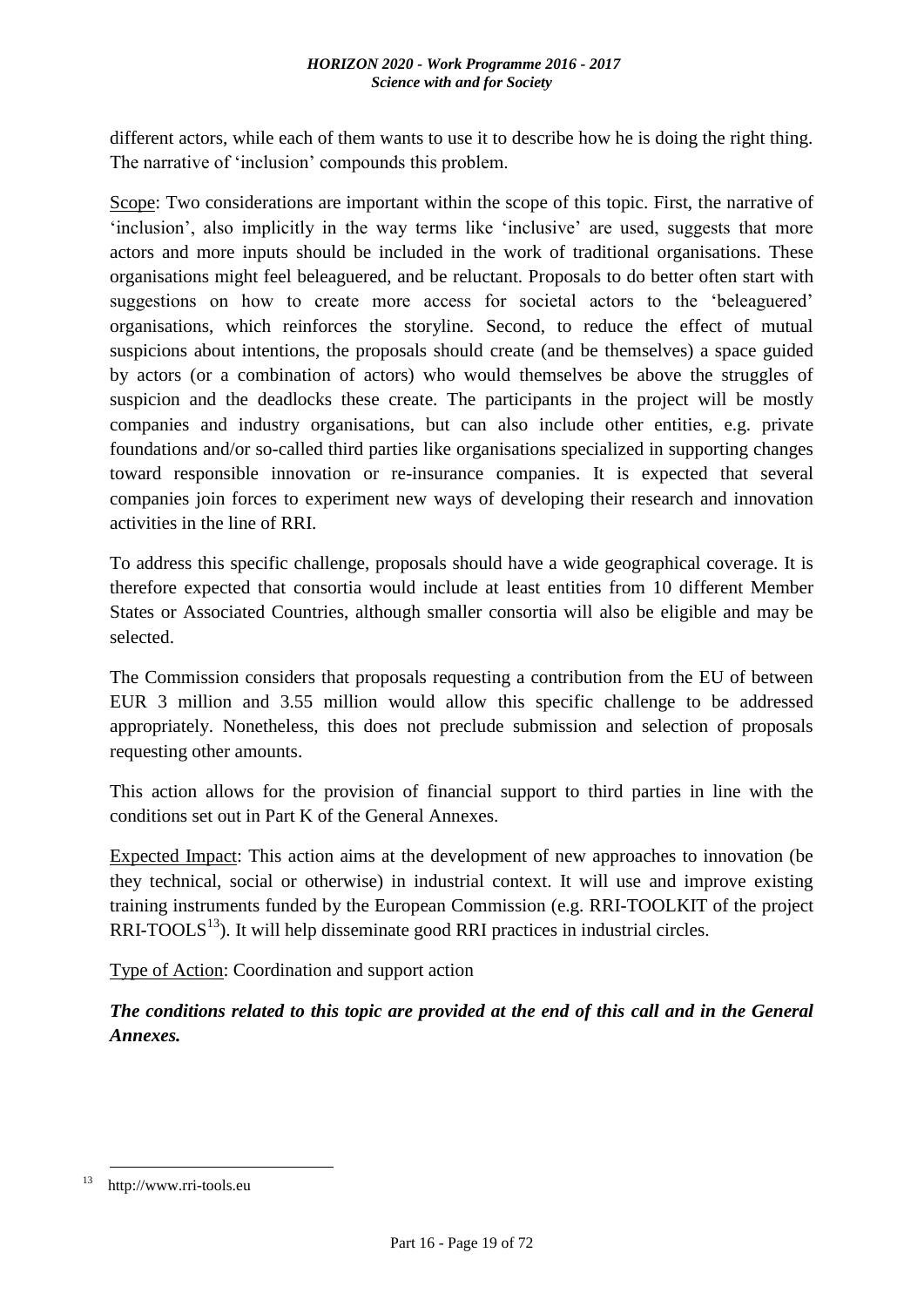### <span id="page-19-0"></span>**SwafS-07-2016: Training on Open Science in the European Research Area**

Specific Challenge: Open Science describes the on-going transitions in the way research is performed, researchers collaborate, knowledge is shared, and science is organised. It is driven by digital technologies, the globalisation of the scientific community, and the need to address grand societal challenges.

The acceptance of Open Science practices varies from one discipline to another and not all researchers have the same skills to adapt to this change.

In order to address this skills gap specific training for researchers and academics addressing key skills fostering the culture of Open Science will be supported.

Scope: While some aspects of open science, such as open access to publications, have become more widely known in recent years, significant knowledge gaps with regard to other aspects of open science still exist in both institutional settings and among individual researchers . Therefore, this topic supports actions with a clear European added value that are aimed at developing, improving or consolidating training activities at downstream level and reach the highest number of stakeholders in the European Research Area.

Actions proposed must be aimed at training stakeholders with a view to permitting them and/or their organisations to fully implement the practical aspects of open science. Stakeholders include academic staff (train the trainers approach), in particular young scientist during under- and postgraduate training, but also policy-makers and staff working in funding bodies.

The training actions proposed must be relevant for the specific scientific field, practical, engaging, and outcome-oriented .and aiming at linking up with other already existing training initiatives. They should reach the greatest number of stakeholders possible including those Horizon 2020 projects that do not participate in the Horizon 2020 Pilot on open access to data.

Online didactic material or training tool kits made available free of charge/open access for reuse must be developed and linked with existing online material.

As Open Science impacts the entire research cycle and its organisation introducing Open Science research practices education and training will be supported.

The Commission considers that proposals requesting a contribution from the EU of the order of EUR 900 000 would allow this specific challenge to be addressed appropriately. Nonetheless, this does not preclude submission and selection of proposals requesting other amounts.

This action allows for the provision of financial support to third parties in line with the conditions set out in Part K of the General Annexes.

Expected Impact: This action will increase knowledge of open science related issues across different disciplines, contribute to changes in behaviour that are consistent with the ideals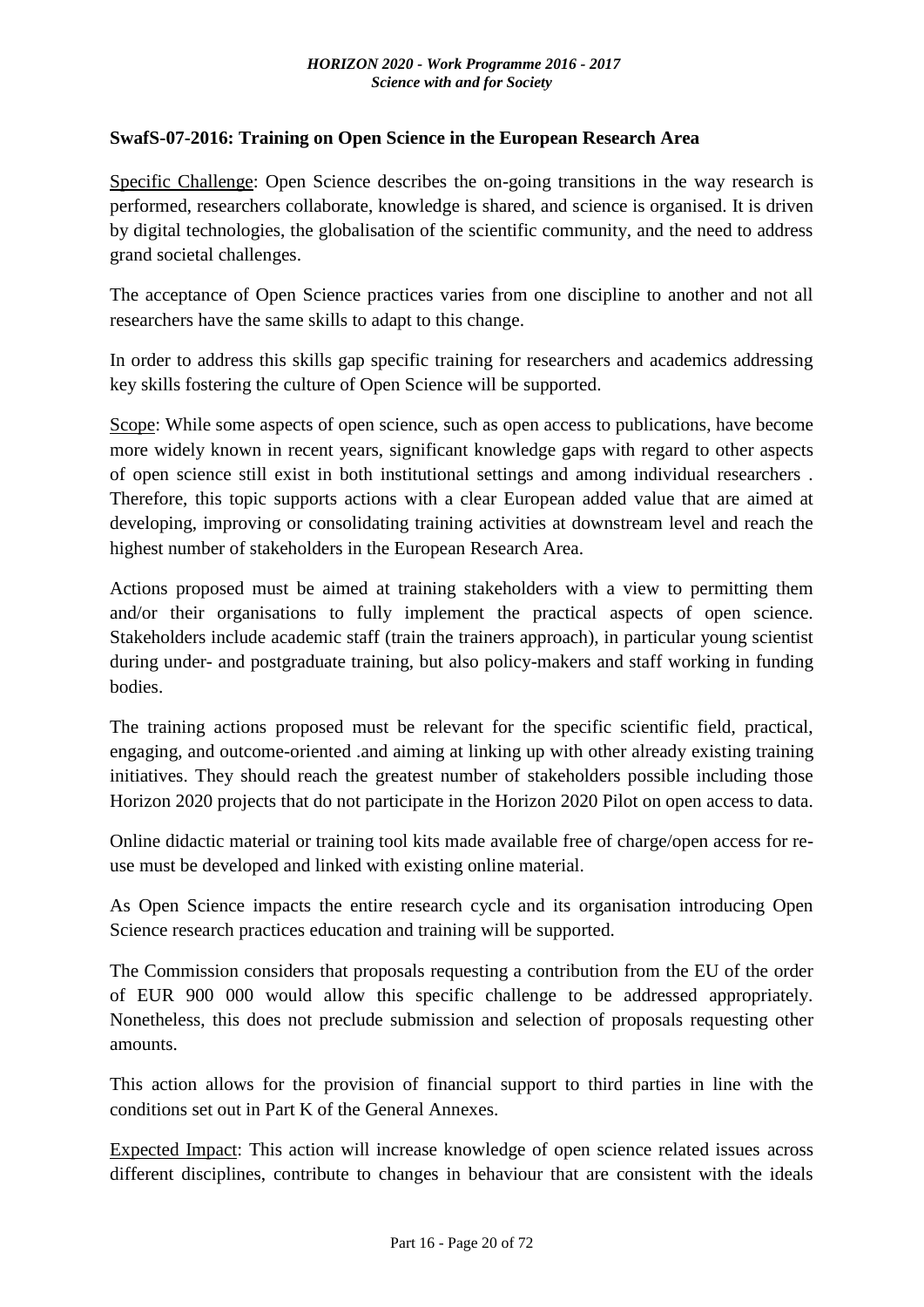underlying Open Science, and prepare stakeholders for a real application of Open Science in the European Research Area, in particular in Horizon 2020.

Type of Action: Coordination and support action

### *The conditions related to this topic are provided at the end of this call and in the General Annexes.*

### <span id="page-20-0"></span>**SwafS-08-2017: European Community of Practice to support institutional change**

Specific Challenge: Gender equality strategy in research and innovation policy is given a growing attention at the level research performing organizations, including universities and funding organisations, in particular through institutional change and with the objectives of:

- Removing barriers to the recruitment, retention and career progression of female researchers;
- Addressing gender imbalances in decision making processes;
- Strengthening the gender dimension in research programmes.

These objectives are pursued at EU level in Horizon 2020 and at national level in the European Research Area, with the support to Gender Equality Plans and to research on gender (e.g. gender studies, gender medicine, gender in transport). Implementing these policy objectives entails the involvement and development of gender-in-science infrastructures, centres or departments. They need to learn from each other and work together to share best practice and knowledge. There is a need of exchange and cooperation between experienced and less experienced centres / stakeholders from which all should gain and progress on the gender equality objectives.

Scope: The funded action will create a community of practice of research and practitioners centres experienced in gender equality in research and innovation policies aim at:

- sharing lessons learned from institutional change projects and from institutions with higher expertise and transformation experiences
- developing tools to share their lessons learned and stimulate activities in less advanced institutions
- sharing experience with and mentoring institutions who want to implement structural change and advance on gender knowledge
- providing information and training about gender in academic careers and setting gender equality plans, thereby encouraging less advanced organisations to engage in institutional change
- creating and facilitating a forum in which experienced and less experienced stakeholders meet and share their experiences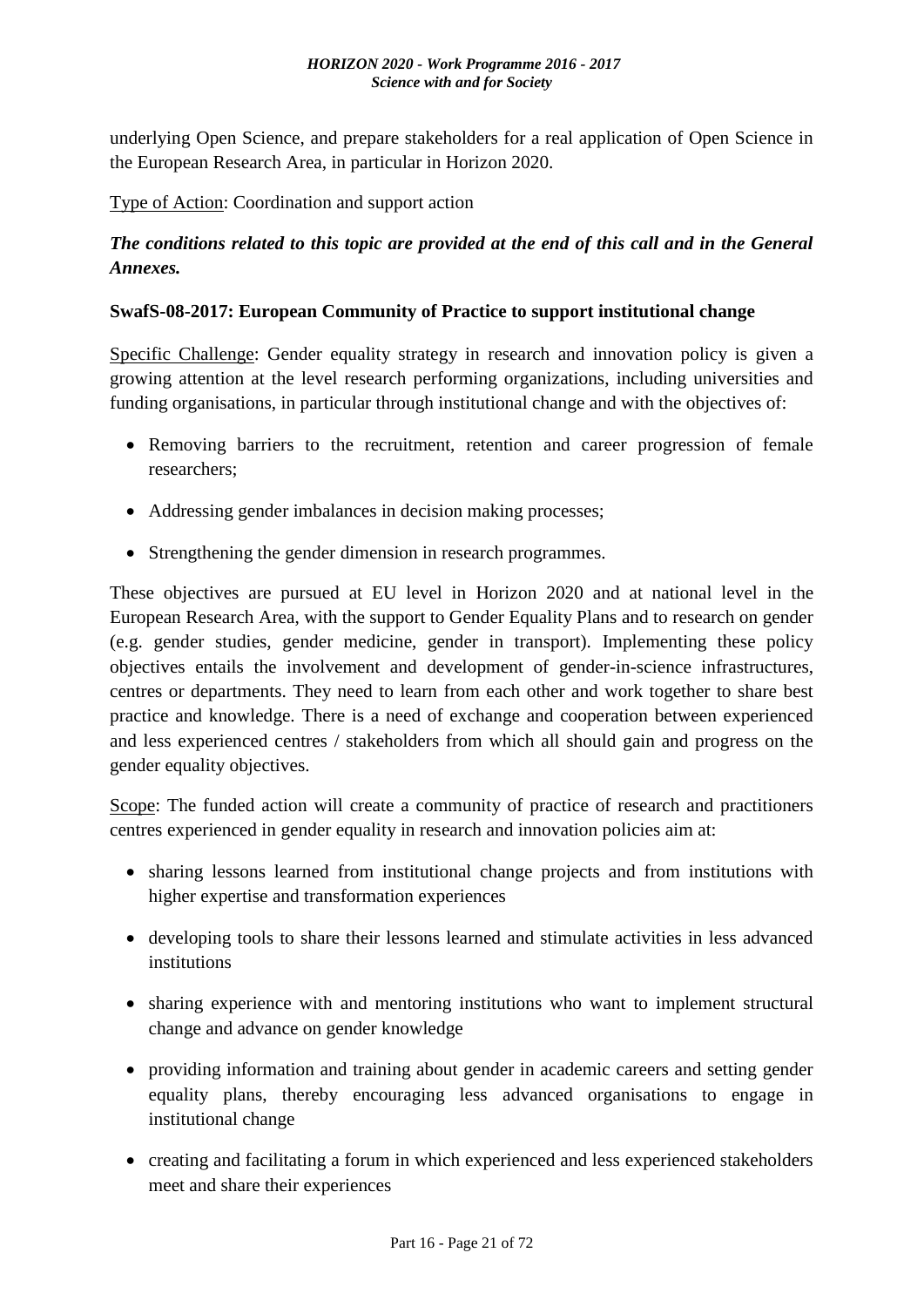The proposals shall undertake an assessment of the needs of the less advanced institutions or countries.

The Commission considers that proposals requesting a contribution from the EU of the order of 3 million EUR would allow this specific challenge to be addressed appropriately. Nonetheless, this does not preclude submission and selection of proposals requesting other amounts.

This action allows for the provision of financial support to third parties in line with the conditions set out in Part K of the General Annexes.

Expected Impact: Improved inter- centre and transnational learning on knowledge and practices on gender equality in research and innovation; increased gender expertise across Europe; ,increased engagement across Europe for institutional change to promote gender equality.

The activities will contribute to increase the number of research organisations implementing gender equality plans to the achievement of the ERA.

Type of Action: Research and Innovation action

*The conditions related to this topic are provided at the end of this call and in the General Annexes.*

# <span id="page-21-0"></span>**2. Embedding Responsible Research and Innovation in Horizon 2020 Research & Innovation**

The 'Embedding RRI in Horizon 2020 R&I' theme will be run in association will other parts of Horizon 2020. It will support various types of engagement of citizens (e.g. focus groups, consensus conferences, MMLs), civil society organisations as well as other key stakeholders in the research and innovation policy implementation relating to other parts of Horizon 2020.

In this light, this theme supports also participatory research and innovation proposals that foster the uptake of transdisciplinary research, including understanding of the challenges and opportunities for interoperability of research data.

It supports as well Open Science as a transition within the sciences towards a systematic opening up of the research process, which includes among other:

- the inclusion of a wider range of knowledge producers beyond the academic context
- the (online) sharing of data, research findings and scientific outcomes among researchers and research communities prior to publication
- the open access to publications and data (infrastructures)"

Proposals are invited against the following topic(s):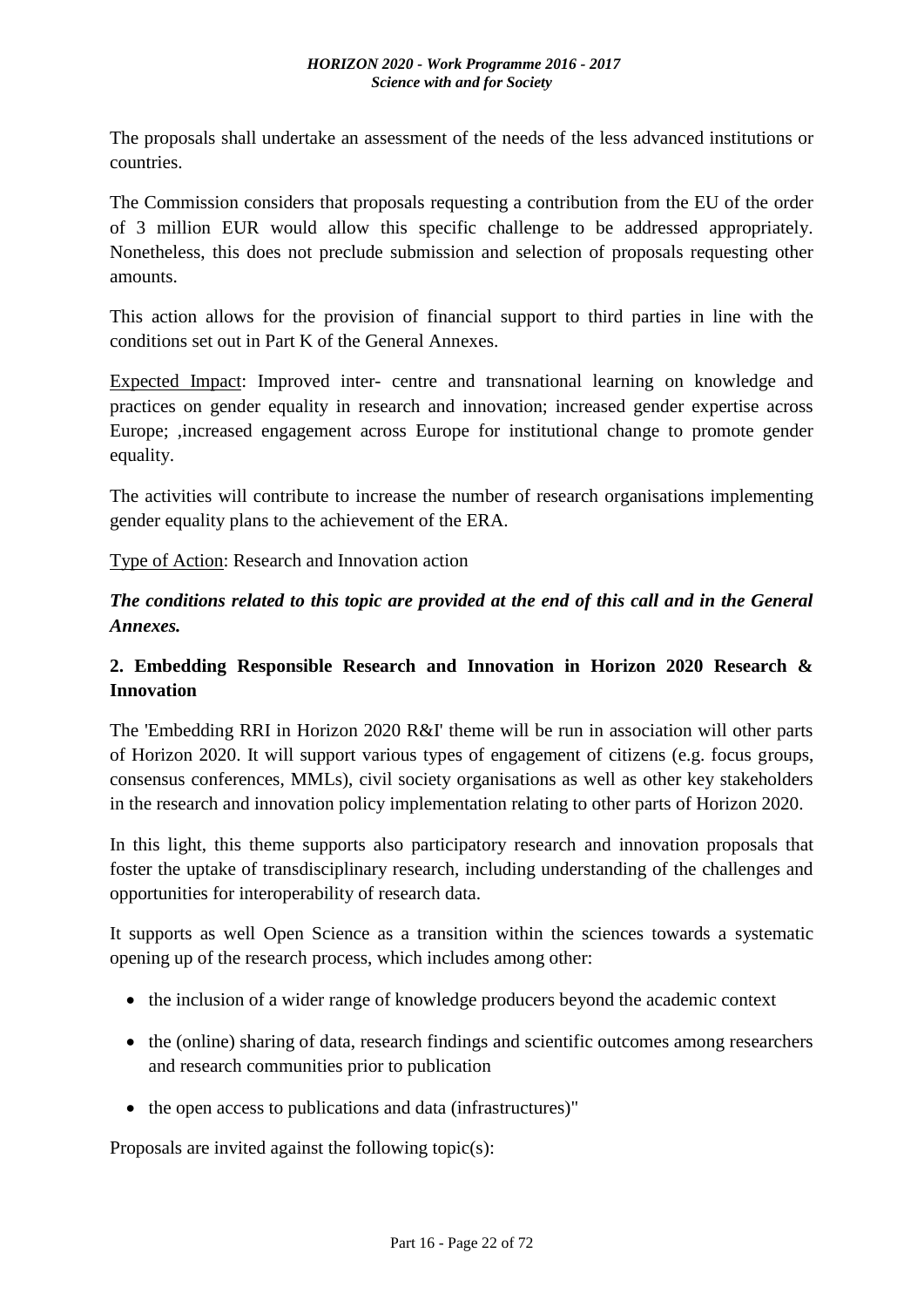### <span id="page-22-0"></span>**SwafS-09-2016: Moving from constraints to openings, from red lines to new frames in Horizon 2020**

Specific Challenge: Responsible Research and Innovation (RRI) is cutting across Horizon 2020. RRI is a package<sup>14</sup>aiming to better engage society across all Horizon 2020 Research and Innovation activities. Nevertheless it is not immediately clear what the issues are in the various parts of Horizon 2020 and how they can be best addressed. The definition or characterisation of RRI is rather too open and this creates difficulties to operationalize it directly in each of the parts of Horizon 2020. This has also to do with the fact that RRI works out differently in different domains and for different industrial and societal challenges.

Furthermore, eventual desirable outcomes of RRI depend just as much on what is happening overall, also in the Member States, than what can be done within the confines of Horizon 2020. Still, Horizon 2020 activities can play a leading role, through articulating an evidencebased diagnosis, storyline or narrative for each of its parts, and through taking up and further developing approaches and tools, including training tools.

Scope: Applicants will select experts from different parts of Horizon 2020, project coordinators and participants as well as representatives of the main stakeholders with a view to engage together to compare experiences and identify opportunities to develop RRI in the various parts of Horizon 2020.

An RRI diagnosis will be developed for each of the parts of Horizon 2020, including substantial issues of science and technology developments, processes and institutions, as well as relevant societal aspects. Each part should try and formulate actions and activities to address items from the diagnosis (which might include work to improve the diagnosis). This will be articulated as a 'storyline' or a 'narrative' about overall present and future developments, which would then lead to identifying RRI aspects and activities specific to the different Horizon 2020 parts.

The work on the diagnoses, for each part of Horizon 2020, should lead to suggestions for further work, including RRI work (activities and studies). It will also be an occasion to adapt training tools as available today (e.g. RRI-TOOLS<sup>15</sup>, FOSTER<sup>16</sup>, not excluding others) to the specific situation of each part of Horizon 2020, so as to be more effective in reaching and supporting stakeholders. These training tools will be tested in the specific scientific and societal fields considered. They will be practical, engaging, and outcome-oriented. The online

1

.

<sup>&</sup>lt;sup>14</sup> See also Competitiveness Council of 4-5 December 2014: *"Responsible research and innovation is a process for better aligning research and innovation with the values, needs and expectations of society. It implies close cooperation between all stakeholders in various strands comprising: science education, definition of research agendas, access to research results and the application of new knowledge in full compliance with gender and ethics considerations." (16505/14, 3353rd Council Meeting)*

<sup>&</sup>lt;sup>15</sup> http://www.rri-tools.eu

https://www.fosteropenscience.eu/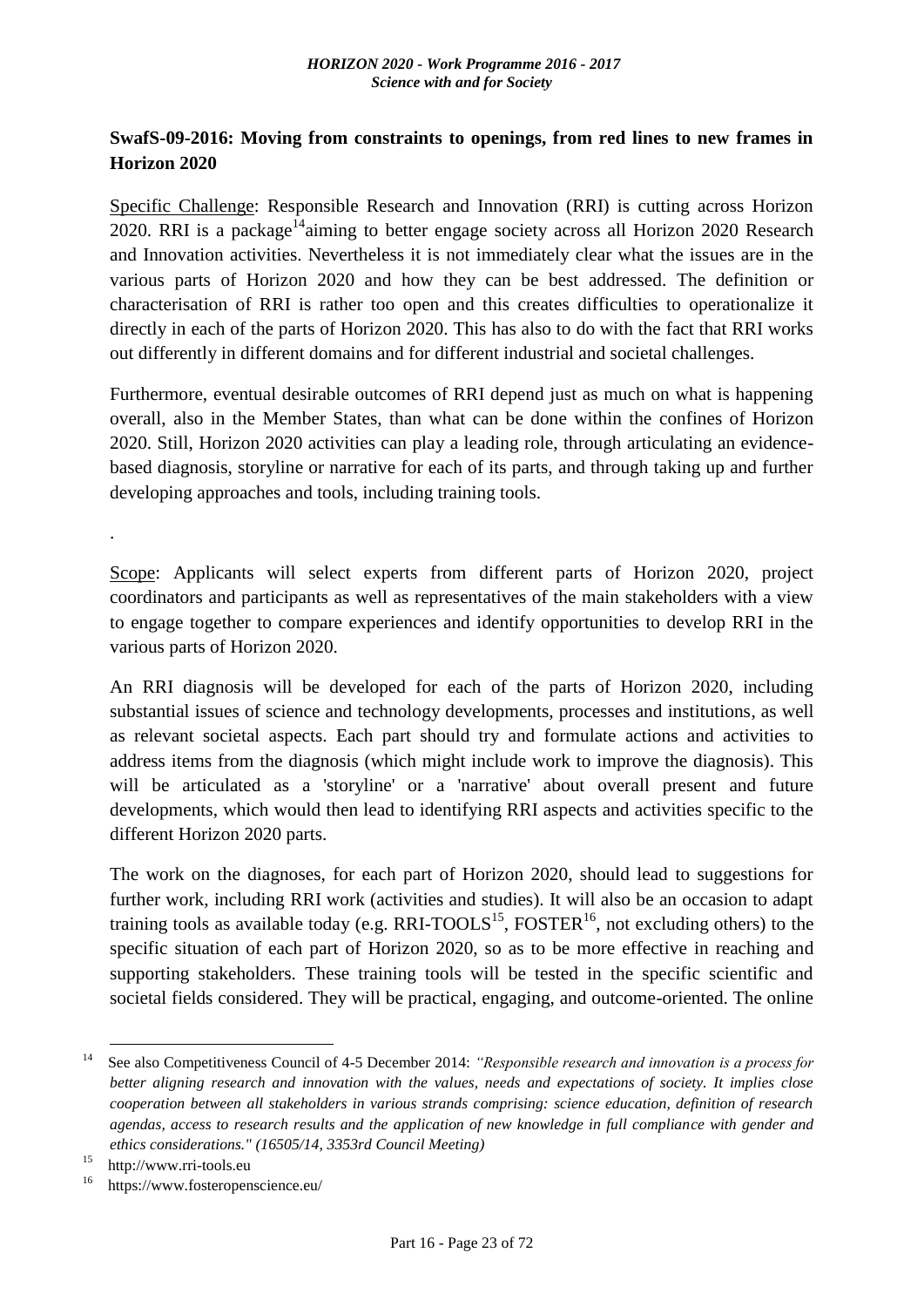didactic material and training toolkits will be made available free of charge/open access for re-use linked with existing online material.

Sophisticated public engagement, including co-creation, will be one important set of tools for the present topic. It can also be interesting to explore the notion of 'society-readiness level', just as there is use of a notion of 'technology-readiness level' (TRL). The actual practices of using TRL can be somewhat limited, considering that TRLs are eventually always sociotechnical, i.e. include economic and social (and sometimes political) readiness.

Good embedding practices can be drawn from the Horizon 2020 work programmes 2014-15 as well as from other similar public funding programmes at any governance level (i.e. international, national, regional or local levels) in Europe and beyond. Integration of the global dimension will be a must.

To address this specific challenge, proposals should have a wide geographical coverage. It is therefore expected that consortia would include at least entities from 10 different Member States or Associated Countries, although smaller consortia will also be eligible and may be selected.

The Commission considers that proposals requesting a contribution from the EU of the order of EUR 6.8 million would allow this specific challenge to be addressed appropriately. Nonetheless, this does not preclude submission and selection of proposals requesting other amounts.

This action allows for the provision of financial support to third parties in line with the conditions set out in Part K of the General Annexes.

Expected Impact: 'Storylines' or 'narratives' developed in relation to the various parts of Horizon 2020 will allow RRI to be an integral part of a more coherent Work Programme in Horizon 2020. They will impact as well on the relevant stakeholder communities as well as in the European Research Area and beyond.

Type of Action: Coordination and support action

# *The conditions related to this topic are provided at the end of this call and in the General Annexes.*

### <span id="page-23-0"></span>**SwafS-10-2017: Putting Open Science into action**

Specific Challenge: The challenge is to operationalise an Open Science rationale for one or more of the societal challenges defined under Horizon 2020. This should be done by a knowledge coalition based on a quadruple helix model of innovation in which civil society organisations, industry, government and academia are committed to work together and share knowledge and data among each other and interested third parties, thus putting Open Science in action in order to produce Responsible Research and Innovation solutions for a particular societal challenge. As citizens and civil society organisations are becoming increasingly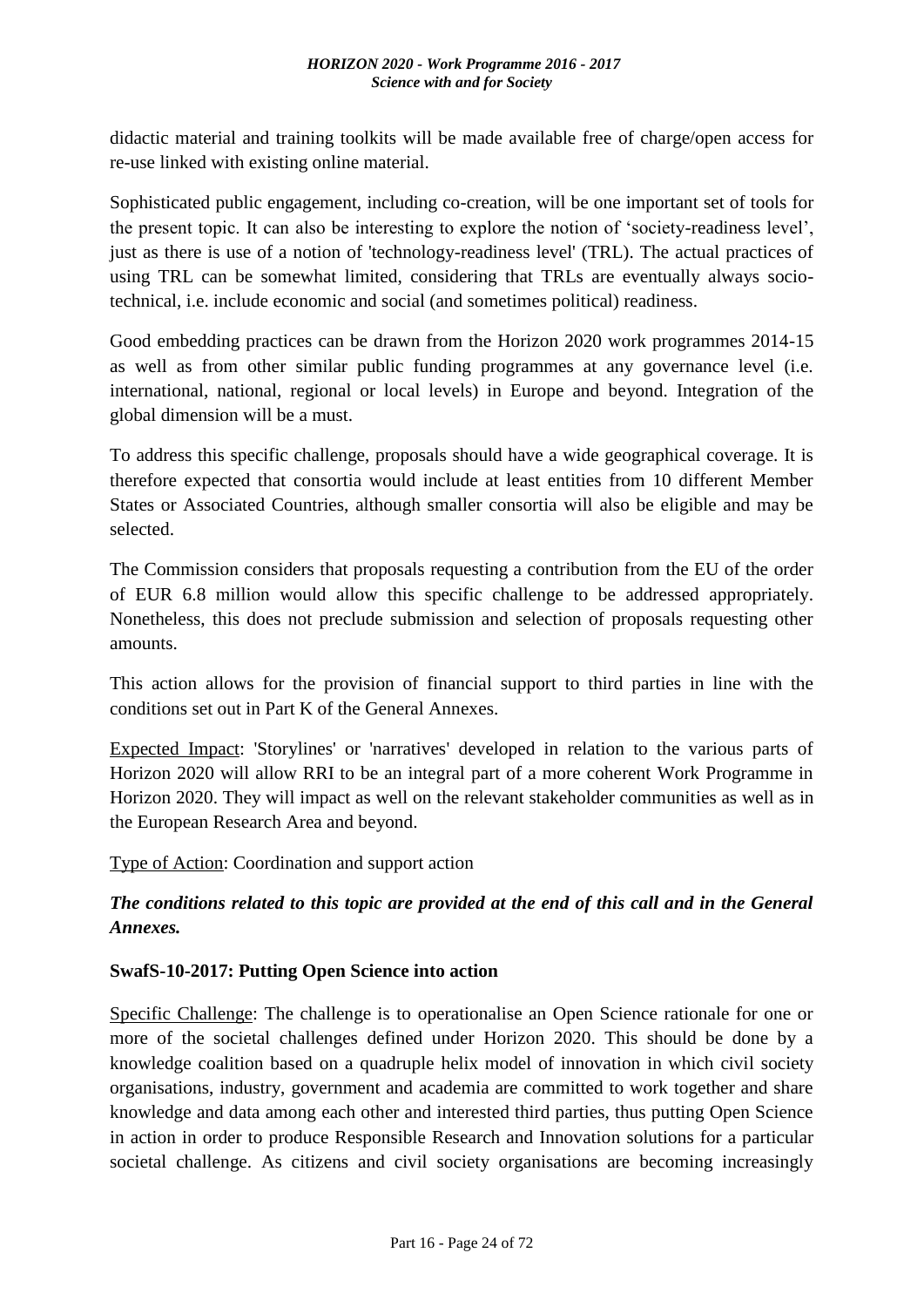involved in research and innovation projects and processes, an input by Citizen Scientists can be considered for the present specific challenge.

Scope: Proposals can be inspired (but not exclusively) by previous Mobilisations and Mutual Learning Action Plans (MMLs) funded by the European Commission, in their methods or actual design and outcomes. MMLs bringing together a wide diversity of actors to deliberate and share on matters of science, technology and innovation, they can ensure an evidencebased, both knowledge and value-driven approach in support of EU policies. The proposals should enable trans-disciplinary research and innovation cooperation.

Proposals will focus on one or more of the following challenges, at multiple geographical scales (global to local):

- Health, demographic change and wellbeing;
- Food security, sustainable agriculture and forestry, marine and maritime and inland water research, and the Bioeconomy;
- Secure, clean and efficient energy (in line with the Commission priority for 2014-2019, Energy Union<sup>17</sup>):
- Smart, green and integrated transport;
- Climate action, environment, resource efficiency and raw materials;
- Europe in a changing world inclusive, innovative and reflective societies (in line with the Commission priorities for 2014-2019, 'Stronger Global Actor', 'a Union of Democratic Change' and a 'New Policy on Migration'<sup>18</sup>) including Social Science and Humanities and Big Data ;
- Secure societies protecting freedom and security of Europe and its citizens.

To be of real impact, proposals must ensure research and innovation solutions and their possibility can be increased by public-private partnerships whereby Citizen Science can also involved,

In line with the strategy for EU international cooperation in research and innovation (COM(2012)497), international cooperation is encouraged.

The Commission considers that proposals requesting a contribution from the EU of the order of EUR 3 million would allow this specific challenge to be addressed appropriately. Nonetheless, this does not preclude submission and selection of proposals requesting other amounts.

1

<sup>&</sup>lt;sup>17</sup> [http://ec.europa.eu/commission/2014-2019/president\\_en](http://ec.europa.eu/commission/2014-2019/president_en)

[http://ec.europa.eu/commission/2014-2019/president\\_en](http://ec.europa.eu/commission/2014-2019/president_en)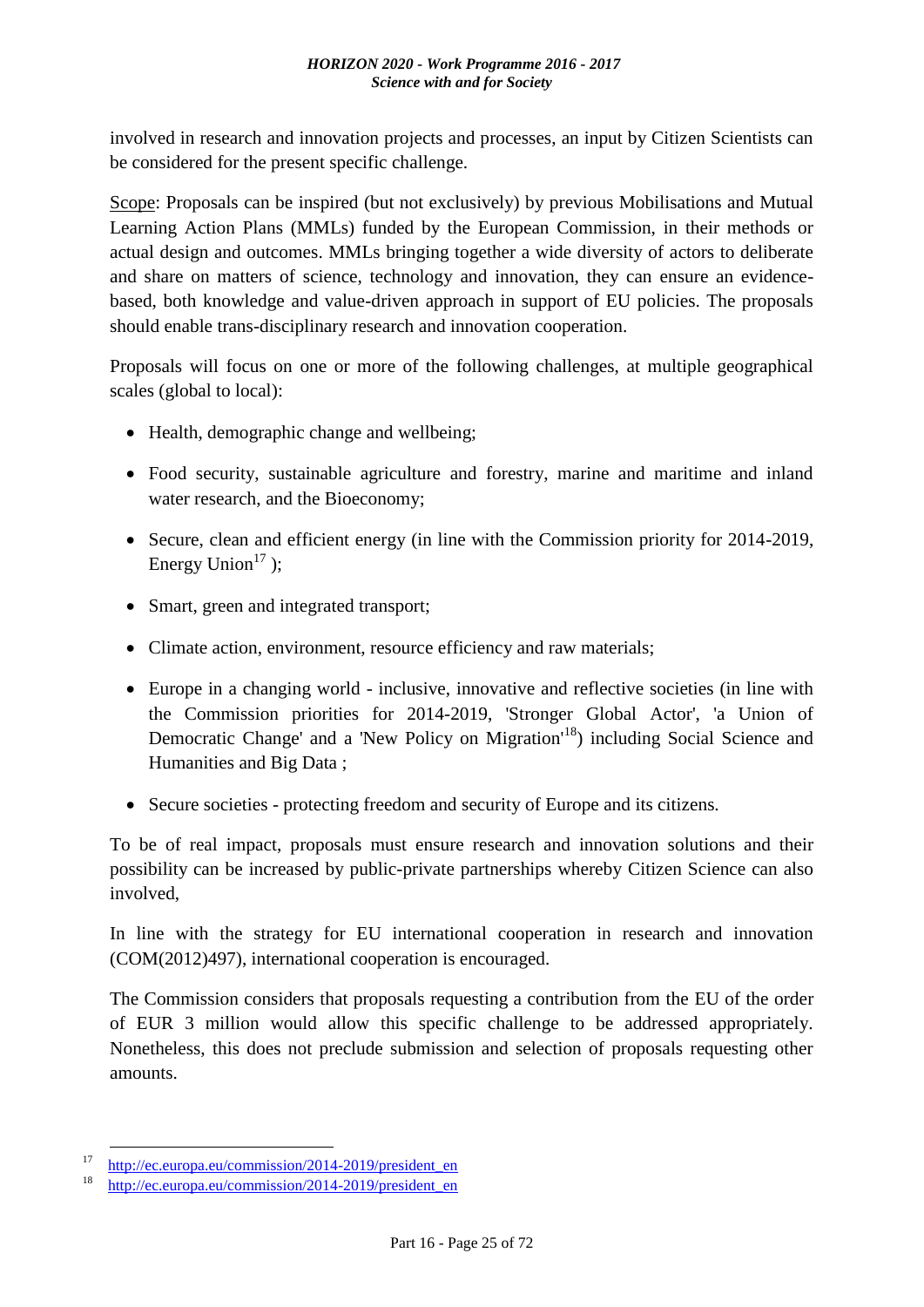This action allows for the provision of financial support to third parties in line with the conditions set out in Part K of the General Annexes.

Expected Impact: The knowledge coalitions and the adoption of a responsible research and innovation approach will facilitate the uptake of socially acceptable innovative solutions. The topic will provide an Open Science pilot which will become a reference for other scientific endeavours. It will demonstrate how Open Science and RRI can be used to foster effective science-policy-society interfaces to support research and innovation at various geographical levels, in Europe. It will foster socially responsible citizen science approaches embedding the concept of RRI. It will provide EU leadership in this emerging practice of science, within Europe and in a wider global context..

Type of Action: Research and Innovation action

*The conditions related to this topic are provided at the end of this call and in the General Annexes.*

### <span id="page-25-0"></span>**3. Strengthening the Science with and for Society Knowledge-Base**

The 'Science with and for Society-Knowledge Base' theme will be bottom-up and open to suggestions from researchers on the eight specific activities of SWAFS. Results will help reinforce the understanding, uptake and dissemination of RRI among research communities, decision-makers and civil society actors. Results should also foster the definition of good practices and help analyse and improve the policy initiatives taken in the various keys of RRI.

Proposals are invited against the following topic(s):

### <span id="page-25-1"></span>**SwafS-11-2017: Science education outside the classroom**

Specific Challenge: Much analysis has been carried out on the importance of science education both in schools and in higher education. However, science education outside the classroom, which refers to informal science education, and the science education effects of non-educational activities, are not well explored in their nature and effects. Acquiring knowledge, and in particular, evaluating knowledge, often with the help of the Internet, is what is frequently happening in reality, and should be recognised for what it contributes in terms of more sophisticated consumers and scientific citizenship. Consideration on what is available and what is being learnt would be useful to understand how science education outside the classroom influences today's citizens.

Scope: The available knowledge on science education outside the classroom and its impact on citizens need to be analysed, taking into account possible gender and geographical differences and the analysis including socio-economically disadvantaged groups. The analysis include socio-economically disadvantaged groups. The proposed action shall specify if this type of learning complements the classroom or succeeds where the classroom might have failed. Consideration shall be given to the impact that can be achieved by science education outside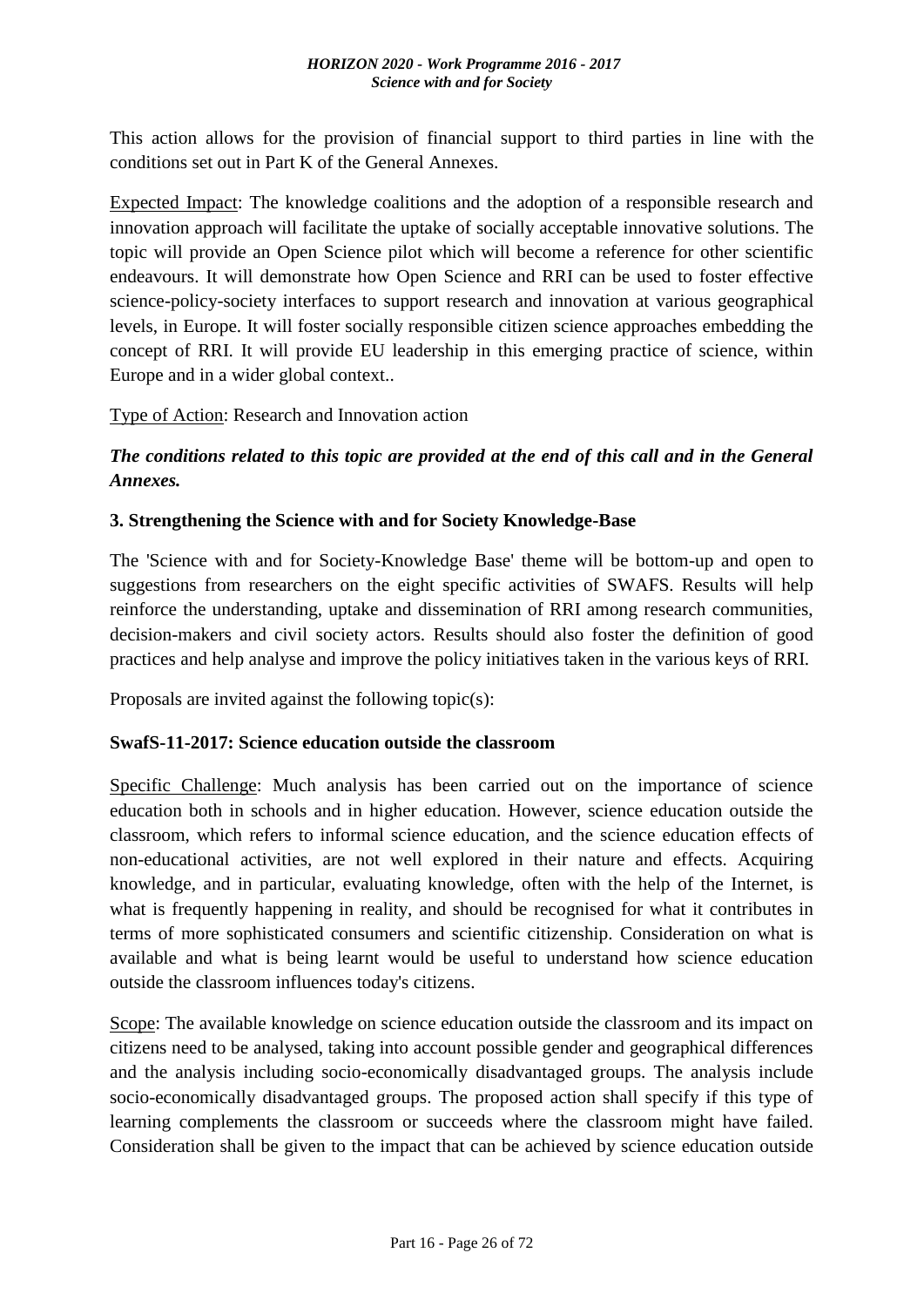schools and how this form of informal schooling might be accredited and whether there is a way of assessing the quality of the educational contents.

To address this specific challenge, proposals should have a wide geographical coverage. It is therefore expected that consortia would include at least entities from 10 different Member States or Associated Countries, although smaller consortia will also be eligible and may be selected.

The Commission considers that proposals requesting a contribution from the EU of the order of EUR 3 million would allow this specific challenge to be addressed appropriately. Nonetheless, this does not preclude submission and selection of proposals requesting other amounts.

This action allows for the provision of financial support to third parties in line with the conditions set out in Part K of the General Annexes.

Expected Impact: In the short term, the proposed action will identify good practices in terms of science education outside the classroom and consider the impact this information has on formal and informal science education for students and citizens. In the medium term, the results of the present action will help the EU to better understand the effects of science education outside the regular education institutions and will increase the range of innovative products in science education that reflect societal needs. In the long term the results of the research should contribute to considerations on accrediting the available information.

Type of Action: Research and Innovation action

# *The conditions related to this topic are provided at the end of this call and in the General Annexes.*

### <span id="page-26-0"></span>**SwafS-12-2017: Webs of Innovation Value Chains and Openings for RRI**

Specific Challenge: The challenge is to model and better understand the dynamics of the complex webs of innovation value chains and the openings they offer for RRI. The key idea is that of crisscrossing 'innovation value chains'. Innovations and prototypes, business-tobusiness products and final products move from one organization (entity) to another and are transformed in the process, value is added in the transactions and appropriated. Third-party actors are involved such as standardization bodies and insurance companies, but also, and increasingly, NGOs. While there is a direction to the eventual product flows, initiatives may emerge anywhere, there is no simple linearity (cf. the chain-link model of innovation) and, even more, no beginning nor end (cf. circular economy). Chains can change, split, be rearranged, crisscross, and co-evolve with changing business models. In general, industry and service structures consist of webs of crisscrossing chains, forming broader structures, consisting of more than the traditional economic actors. There are uncertainties involved in the evolution of these webs, e.g. with the promise of large-area polymeric semi-conducting materials that can be printed. Will the key driver of the eventual chains in this domain be the materials manufacturers, the printing companies, or the various application sectors?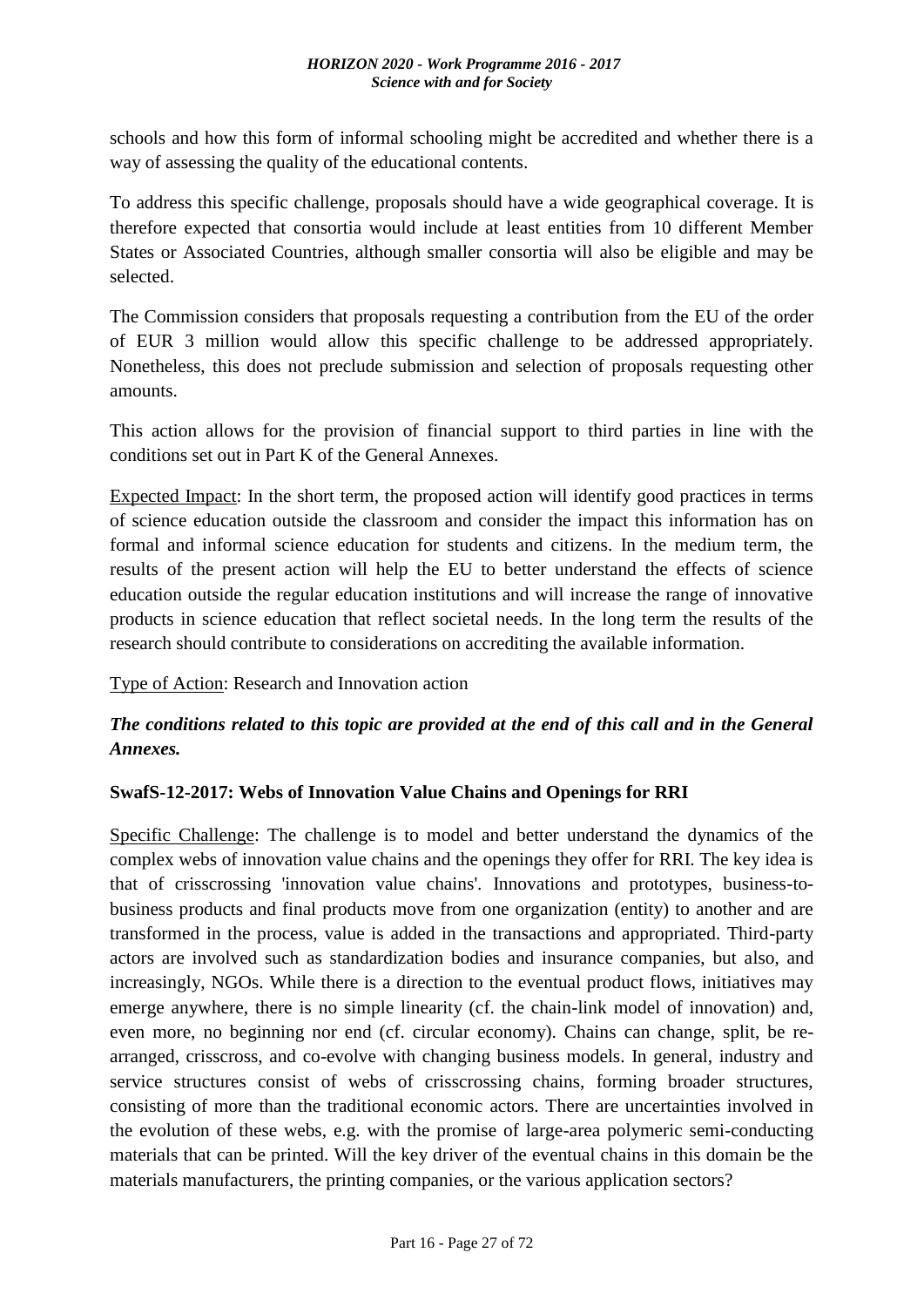Scope: Given this perspective, the key point of the present topic is that there are openings for RRI in these webs of chains, building on what is there already and/or inserting it if there is an opportunity. Thus, this action shall start with the economic world rather than see RRI as only impinging on it from the outside. It draws on the theme of exploration of intermediaries and boundary spanners, but creates additional focus, as underlined here below by the questions and issues that could be addressed under this topic..

The experience with stage-gate approaches<sup>19</sup> in R&D and product development, as practiced within a few firms, has been taken up by some Member States as a framework for their approach to RRI, and applied in a few cases. What could be explored is whether stage-gate processes could be applied across organisations in an innovation chain, and create openings to include RRI not just in the assessments during the 'gate', but also during the 'stage', to anticipate on the eventual assessment.

When novelties (new options) are introduced, articulated and taken up, chains can shift and split (for example in additive manufacturing, and in the uses of mobile telephony) and new chains may emerge. This can just happen, but increasingly, actors try to anticipate and influence what happens to serve their interests, or otherwise pursue desirable goals. There is joint strategy articulation, occasionally supported by Constructive Technology Assessment, road mapping, and indications and narratives to monitor performance in a forward-looking manner, as in notions like technological readiness. There are openings here, for example by adding 'societal readiness' levels to technological readiness levels, and making sure that 'societal readiness' has pro-active elements, and is not just another term for 'societal acceptability'.

More generally, the reference to responsibility that is part of RRI is not about retrospective responsibility, as in accountability and liability, but about prospective responsibility, with its expectation, perhaps obligation, to do well. The requirement can be seen as a call 'to show an honest effort'. This phrase has been used to assess technology forcing measures (as in the California air pollution legislation). One opening for RRI would then be to operationalise it as 'an honest effort' to achieve desirable outcomes in innovation chains and eventual productvalue chains, responding to societal values.

This illustration of possible openings for RRI becoming visible through the perspective of webs of crisscrossing and shifting/emerging chains, is not exhaustive. It shows, though, that it is a generative perspective. It can also contribute to other parts of Horizon 2020. For example, questions about the role of SMEs, or of small-holder farmers, can be explored by inquiring into their functioning in present and emerging webs of crisscrossing chains. 'Open innovation' can become more than a fashionable catchword, at the same time making operational how RRI fits in.

This action will show, and induce, relevant change, without having to go through definitional exercises about RRI first, because the thrust is to go for 'openings to do better'. Rather than

<u>.</u>

<sup>&</sup>lt;sup>19</sup> http://www.stage-gate.com/resources stage-gate full.php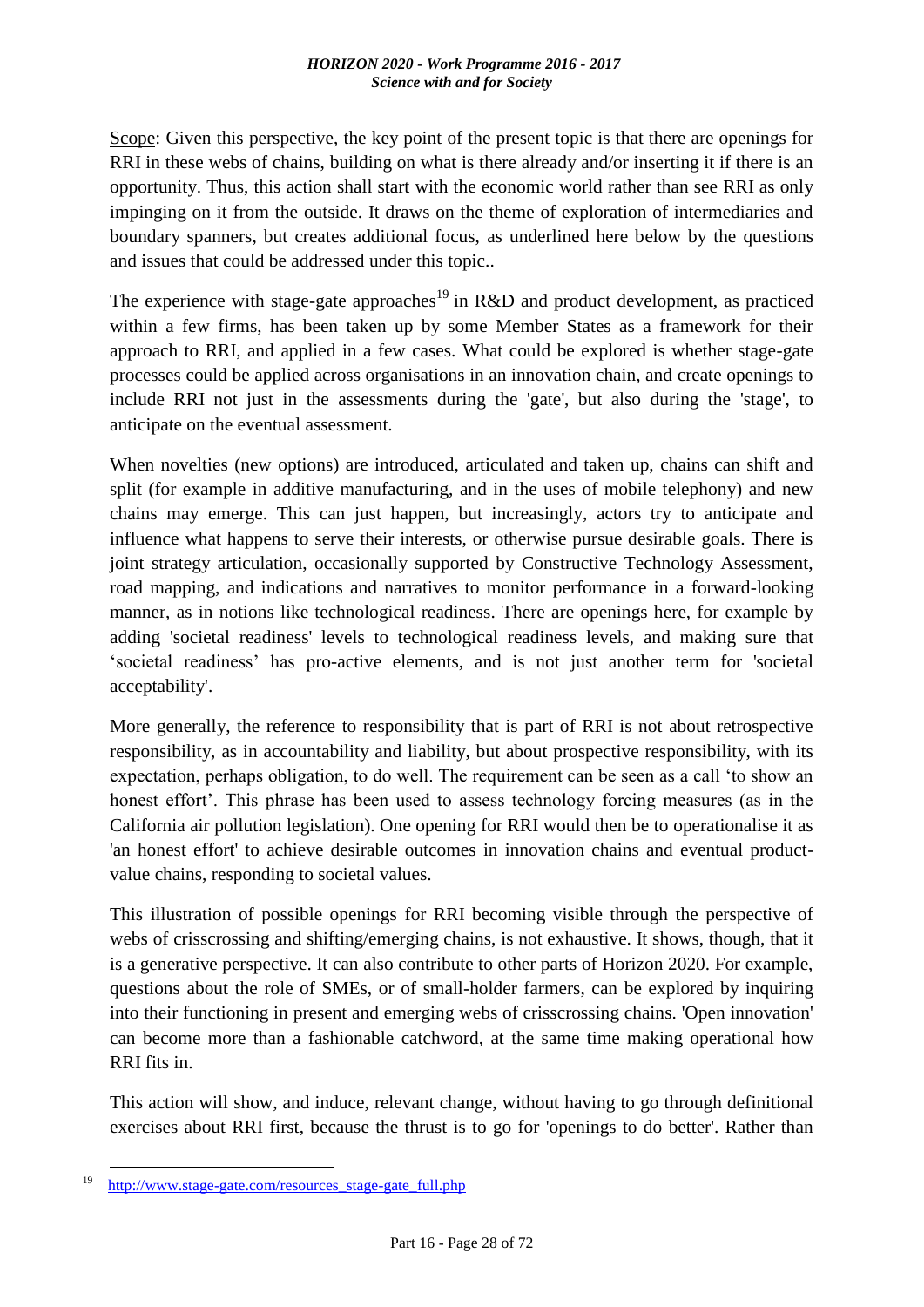'growth' per se, often defined in terms of competition only, the result will be higher quality outcomes and better jobs ('better technology in a better society').

To address this specific challenge, proposals should have a wide geographical coverage. It is therefore expected that consortia would include at least entities from 10 different Member States or Associated Countries, although smaller consortia will also be eligible and may be selected.

The Commission considers that proposals requesting a contribution from the EU of the order of EUR 3 million would allow this specific challenge to be addressed appropriately. Nonetheless, this does not preclude submission and selection of proposals requesting other amounts.

This action allows for the provision of financial support to third parties in line with the conditions set out in Part K of the General Annexes.

Expected Impact: The development of a model and a better understanding of the webs of Innovation Value Chains will set a stronger knowledge base for policy orientations regarding innovation. This will facilitate the dissemination and integration of good RRI practices thanks to the identification of 'openings' for RRI. This action will strengthen the SWAFS knowledge base, but also promote institutional changes in Research Funding (RFO) and Research Performing Organizations (RPO), as well as in and across organisations involved in innovation and its embedding in society.

Type of Action: Research and Innovation action

# *The conditions related to this topic are provided at the end of this call and in the General Annexes.*

# <span id="page-28-0"></span>**SwafS-13-2017: Integrating Society in Science and Innovation – An approach to cocreation**

Specific Challenge: There is increasing interest, and occasional experiments in processes of co-construction (e.g. agenda-building and policy inputs, co-evaluation, co-funding) and coproduction (e.g. citizen science). Sometimes, it is deemed sufficient to have such processes occur, but one could also consider their content and how society would be integrated through approaches like value-sensitive design and gender-sensitive design. There are also combinations of process and content, as with place-based activities involving smart cities, living labs, and the regional dimension linked to Smart Specialization Strategies. For the gender dimension, research has already been funded to outline the loss to society and economy of not taking gender aspects into account in research organization and research design. Such questions can be raised for other dimensions of RRI as well.

While traditional approaches to public engagement will remain, this topic constitutes an opening towards the 'new wave' of public engagement where 'co-creation' is a key notion. It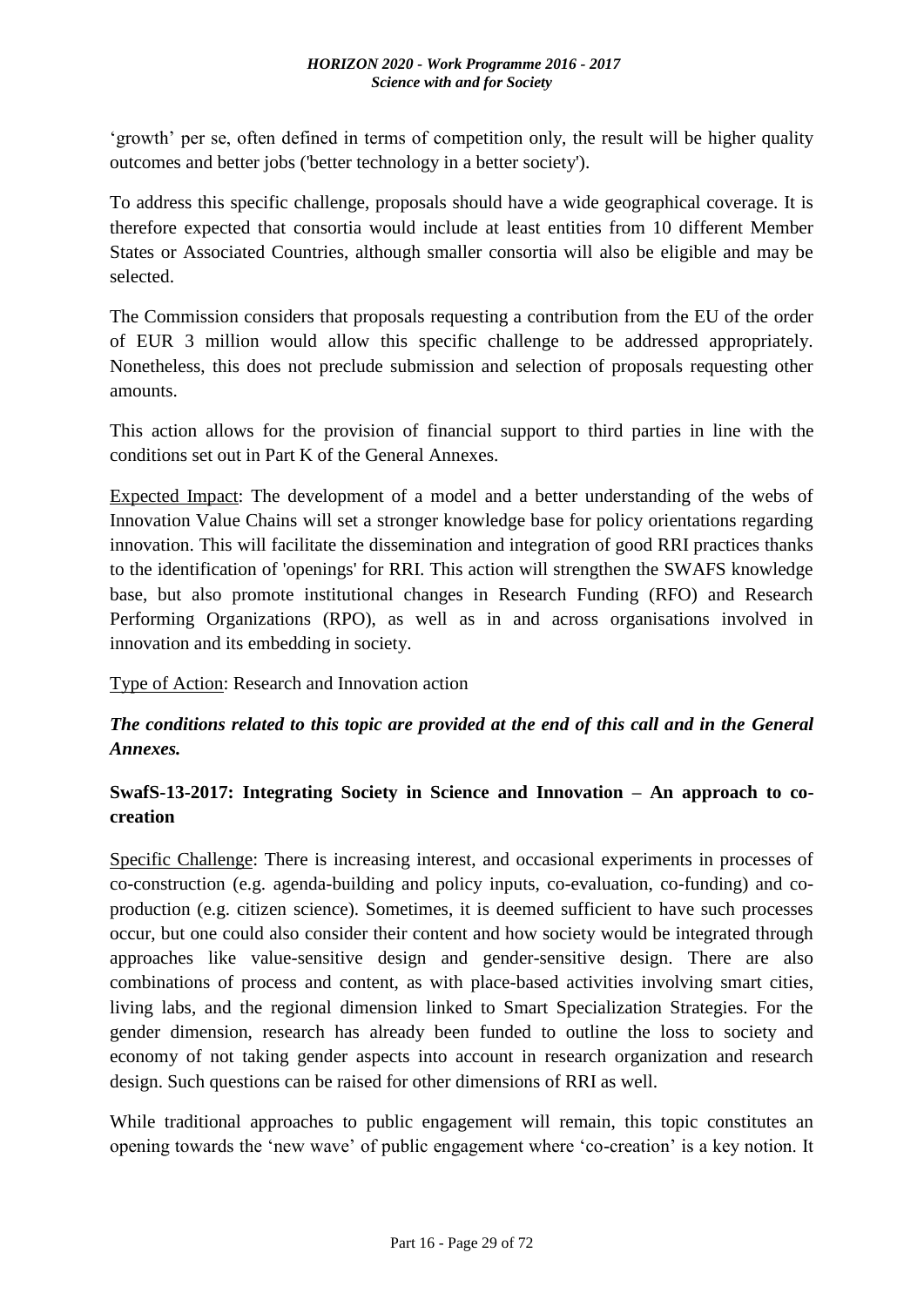will provide innovative solutions to the more heavily technology and/or systems oriented approaches in other parts of Horizon2020.

Approaches and openings to the "creation of spaces for public engagement" (Rome Declaration), including the development and use of temporary and permanent physical spaces (e.g. exhibitions, events), will contribute towards the processes of involving European citizens and the co-creation of knowledge

Scope: The topic could become an umbrella for all sorts of projects, allowing benchmarking and comparisons.

An important focus for study in this topic is the question of what outcomes are being realised. Co-construction and society sensitive design are well intentioned, but what happens will be refracted through practicalities embedded in existing institutions and interests. This has been documented extensively for ICT. There is a structural element here, in the sense that coconstruction and design necessarily take place at an early stage, while there are many other factors and circumstances at play in the later stages which co-determine outcomes.

There is a similar structural problem with regulation: good intentions, but actual implementation on the ground falls short. There have been calls for 'implementable regulation', where one would start with what are achievable effects in practice, rather than good intentions.

The present topic, on possible outcomes of integration of society in science, shall include the aspect of 'implementable integration'. This requires study of dynamics of such initiatives, and will definitely improve their reflexivity.

The topic can also consider the role of science communication in improving the quality and effectiveness of the interactions between stakeholders.

To address this specific challenge, proposals should have a wide geographical coverage. It is therefore expected that consortia would include at least entities from 10 different Member States or Associated Countries, although smaller consortia will also be eligible and may be selected.

The Commission considers that proposals requesting a contribution from the EU of the order of EUR 4 million would allow this specific challenge to be addressed appropriately. Nonetheless, this does not preclude submission and selection of proposals requesting other amounts.

This action allows for the provision of financial support to third parties in line with the conditions set out in Part K of the General Annexes.

Expected Impact: This action aims at developing a better understanding of co-creation processes and outcomes under various cultural, societal and regulatory backgrounds. It will allow better-targeted policy support in the future.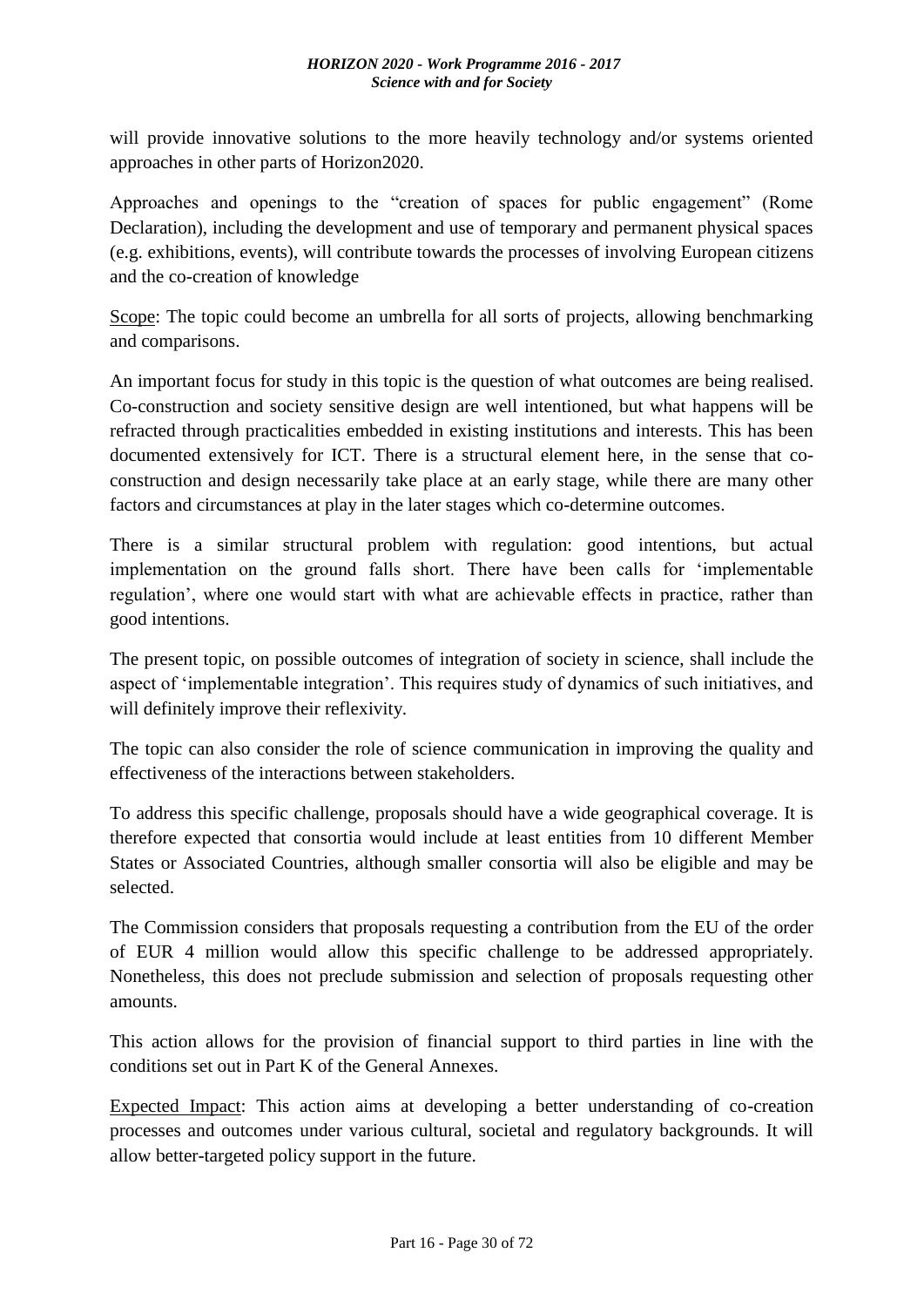Type of Action: Research and Innovation action

### *The conditions related to this topic are provided at the end of this call and in the General Annexes.*

### <span id="page-30-0"></span>**SwafS-14-2017: A Linked-up Global World of RRI**

Specific Challenge: At the moment, 'a linked-up global world of RRI', is a future, and speculative, perspective. But the world is definitely linked-up, and there is recurrent mention of, and occasional work on, RRI-type issues all over the world. In the field of nanotechnology, for some time (since the early 2000s) there were platforms and spaces for dialogue. What is the role of regulation and of civil society in a linked-up global society? What is the role of industry, with the dynamics of firms wanting to appear as 'good firms' rather than the contrary? Similarly, what is the role of nation states and international organizations in this global world?

One might actually consider that RRI could become a competitive advantage, definitely for Europe and directly contribute to Europe's jobs and growth agenda. That possibility will be one element of this topic. It is important to give industry's 'ethical behaviour' a concrete foothold, and not to leave it to abstract deliberations. To this end, domain and case studies in key areas, such as Digital Single Market and Energy Union, supporting the Commission's agenda<sup>20</sup> for jobs, growth, fairness and democratic change will be relevant. Other sectors of activities can be considered as case studies as well (e.g. bio-economy, waste management) provided that they yield significant insight into the possible rise of the global world of RRI.

Scope: There are interesting projects already that can be built on for the present topic. The EU-funded ProGReSS project<sup>21</sup>, aims to promote a European approach to Responsible Research and Innovation (RRI) through a global network, including partners and advisers from Europe, the US, China, Japan, India, Australia and South Africa, and involvement of relevant stakeholders from academia, international organisations, industry, SME research, NGOs, policy advisors and research funders. The GEST (Global Ethics in Science and Technology) project<sup>22</sup>, which has recently led to a major publication on Science and Technology Governance and Ethics, comparing Europe, China and India, is another example.

The present topic spans at least over three overlapping foci:

1

- Identification and analysis of platforms and spaces for RRI-type issues
- Comparative studies of major and minor players, taking into account differences especially the situation of developing countries

<sup>21</sup>http://www.progressproject.eu/

<sup>&</sup>lt;sup>20</sup>http://www.eesc.europa.eu/resources/docs/jean-claude-juncker---political-guidelines.pdf

http://www.uclan.ac.uk/research/explore/projects/global\_ethics\_science\_technology.php  $22$  http://www.progressproject.eu/ http://www.uclan.ac.uk/research/explore/projects/global\_ethics\_science\_technology.php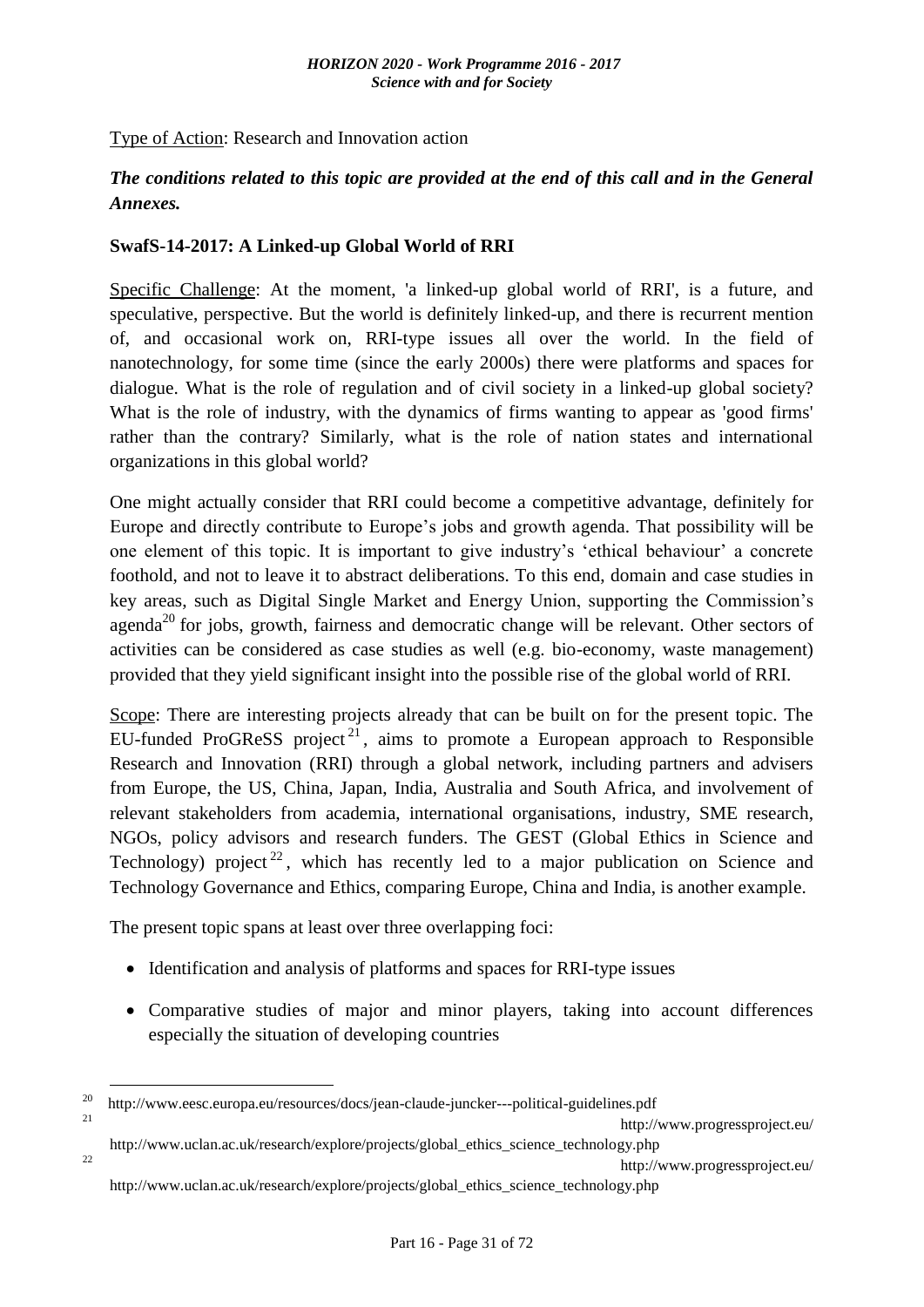Advantages (up to competitiveness) of RRI, and ethical behaviour in general.

It is also important to locate these questions and trends in current and emerging governance frameworks.

In line with the strategy for EU international cooperation in research and innovation (COM(2012)497), international cooperation is encouraged, including with third countries beyond Associated Countries.

To address this specific challenge, proposals should have a wide geographical coverage. It is therefore expected that consortia would include at least entities from 10 different Member States or Associated Countries, although smaller consortia will also be eligible and may be selected.

The Commission considers that proposals requesting a contribution from the EU of the order of EUR 3 million would allow this specific challenge to be addressed appropriately. Nonetheless, this does not preclude submission and selection of proposals requesting other amounts.

This action allows for the provision of financial support to third parties in line with the conditions set out in Part K of the General Annexes.

Expected Impact: Better understanding of the dynamics of a 'linked-up global world of RRI' will allow benchmarking European RRI initiatives and integrating good practices from other contexts. It will help industry, civil society and policy makers to take decisions based on evidence. It will produce formal knowledge, easing the dissemination of good practices and improving existing training material.

Type of Action: Research and Innovation action

# *The conditions related to this topic are provided at the end of this call and in the General Annexes.*

### <span id="page-31-0"></span>**4. Developing Inclusive, Anticipatory Governance for Research & Innovation**

The 'Developing Inclusive, Anticipatory Governance for R&I' line will develop scenarios regarding possible future RRI activities and how these activities are perceived by science and society. It will promote the development of spaces of dialogue between researchers, academy, industry (including SMEs), civil society organisations and policy makers, where systemic and institutional adaptation models to future priorities are explored and analysed. It will build scenarios that consider 2020 and beyond, including various governance levels. It will be grounded in integrated, inclusive and integrated assessments of future science and technology, for example by using methodologies from the fields of technology assessment, foresight and impact assessment. The outcomes shall contribute to inclusive and anticipatory governance in the context of strategic priority-setting for future R&I (funding) policy in Europe and contribute to the strengthening of the research and innovation ethics framework. Results of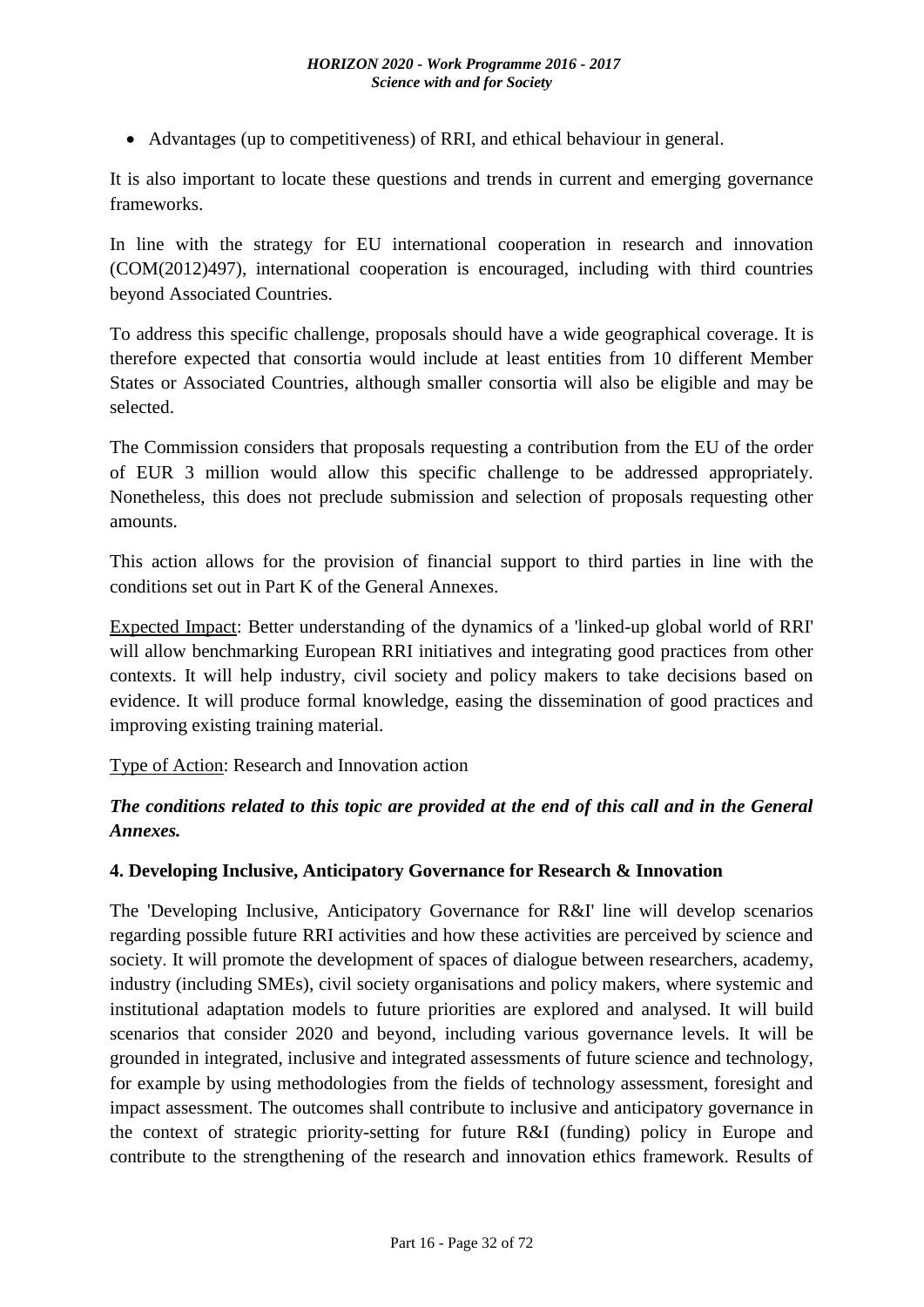projects issued from this call should be available in time to inform the R&I and other EC policies when preparing the post-2020 period.

Proposals are invited against the following topic(s):

### <span id="page-32-0"></span>**SwafS-15-2016: Open Schooling and collaboration on science education**

Specific Challenge: At the moment, Europe faces a shortfall in science-knowledgeable people at all levels of society. This is a good time to expand opportunities for science learning, in formal, non-formal and informal settings. Evidence shows that European citizens, young and old, appreciate the importance of science and want to be more informed, and that citizens want more science education. Over 40% believe science and technological innovation can have a positive impact on the environment, health and medical care, and basic infrastructure in the future. Therefore, collaboration between formal, non-formal and informal education providers, enterprises and civil society should be enhanced to ensure relevant and meaningful engagement of all societal actors with science and increase the uptake of science studies and science based careers, employability and competitiveness.

Scope: This action aims to support a range of activities based on collaboration between formal, non-formal and informal education providers, enterprises and civil society in order to integrate the concept of open schooling, including all educational levels, in science education.

"Open schooling" where schools, in cooperation with other stakeholders, become an agent of community well-being shall be promoted; families shall be encouraged to become real partners in school life and activities; professionals from enterprises and civil and wider society should actively be involved in bringing real-life projects to the classroom. Partnerships that foster expertise, networking, sharing and applying science and technology research findings across different enterprises (start-ups, SMEs, larger corporations) shall be promoted. Gender and geographical differences should be considered.

To address this specific challenge, proposals should have a wide geographical coverage. It is therefore expected that consortia would include at least entities from 10 different Member States or Associated Countries, although smaller consortia will also be eligible and may be selected.

The Commission considers that proposals requesting a contribution from the EU of the order of EUR 3 million would allow this specific challenge to be addressed appropriately. Nonetheless, this does not preclude submission and selection of proposals requesting other amounts.

This action allows for the provision of financial support to third parties in line with the conditions set out in Part K of the General Annexes.

Expected Impact: The proposed action targets the creation of new partnerships in local communities to foster improved science education for all citizens. It is expected that in the short term the development of partnerships between schools, local communities and local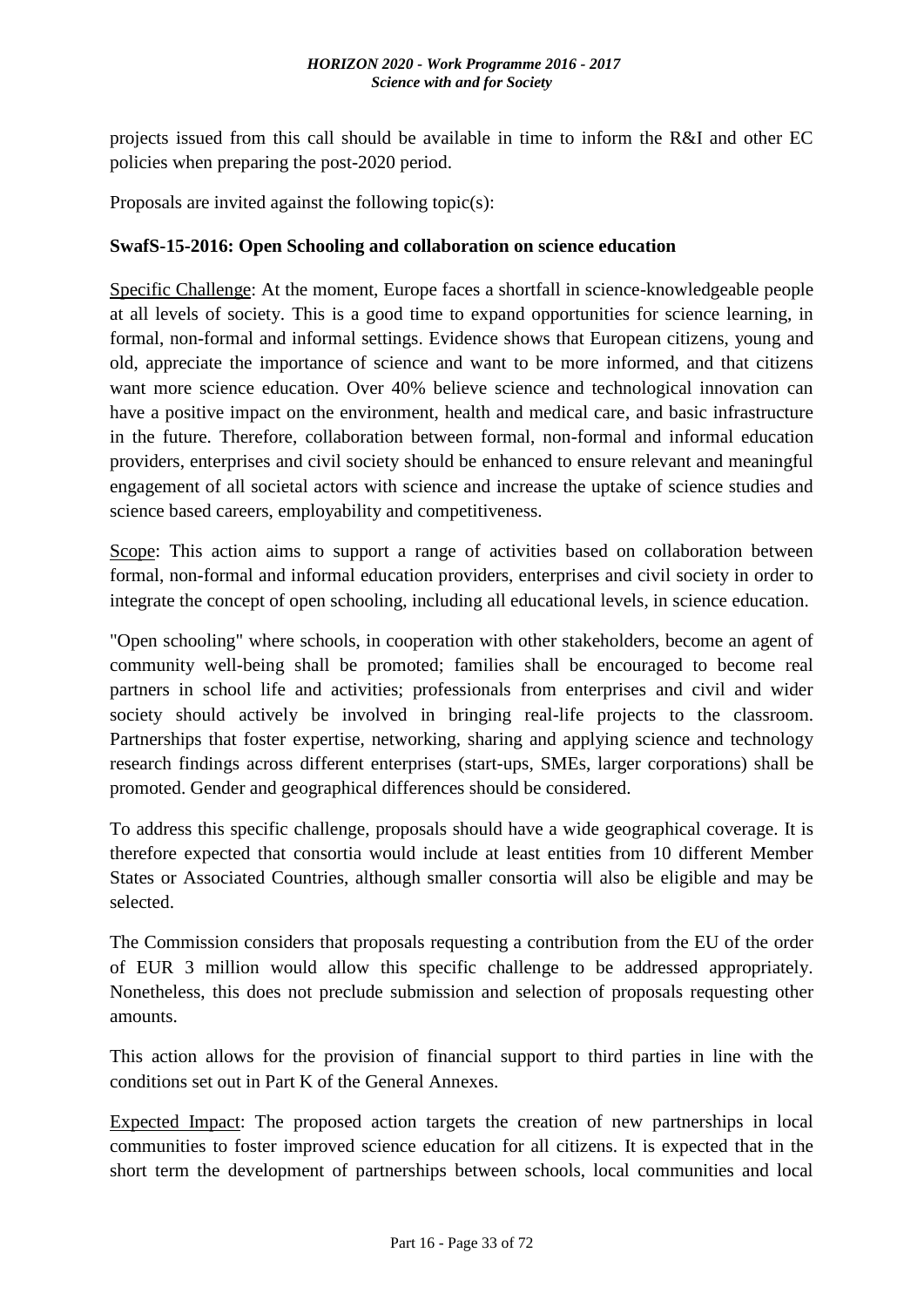industry should contribute to a more scientifically interested and literate society and students with a better awareness of and interest in scientific careers. In the medium term the activities should provide citizens and future researchers with the tools and skills to make informed decisions and choices and in the long-term this action should contribute towards the ERA objectives of increasing the numbers of scientists and researchers in Europe.

Type of Action: Coordination and support action

# *The conditions related to this topic are provided at the end of this call and in the General Annexes.*

### <span id="page-33-0"></span>**SwafS-16-2016: Mapping the Ethics and Research Integrity Normative Framework**

Specific Challenge: The area of Research Ethics and Integrity is fast evolving. In the EU and internationally, new legislation, codes and good practices are constantly being developed. In this complex environment, researchers cannot easily identify and be aware of the rules to be followed. This also constitutes a challenge for the ethics/integrity experts.

Scope: The action aims at providing a dynamic mapping of the ethics/integrity normative framework which applies to scientific research conducted by European research teams, in the EU and beyond. The work undertaken shall primarily aim at supporting the work of researchers and ethics/integrity review committees.

The action shall design the most appropriate mapping methodology, the processes and institutions to be mapped and produce appropriate process maps, indicating the criteria/dimensions (geographic scope, thematic coverage, stakeholder involvement, etc.) and enable comparative analysis. The outcome of the mapping action shall stimulate knowledge transfer and ultimately promote the uptake of the highest ethical standards. In order to facilitate this role, English summary/abstract of the normative elements (e.g. legislation, code, etc.) focusing on the main practical requirements/recommendations should be made available.

Researchers shall also be helped to distinguish between the legislation that must be applied (highlighting the practical obligations) and the soft laws and best practices that must be taken into account (illustrating them with concrete examples) in the research design and implementation to guarantee the compatibility with the highest ethical standards.

The resulting mapping shall be made available online and include beyond the constitutive elements of the normative framework information on the available trainings and education activities as well as on where to find appropriate ethics/integrity expertise Practical information on how to comply with the legislation and standards should be provided (e.g. website relevant bodies, etc.) and regularly updated. In addition, the work must rely on a real case and scenario building approach based on existing literature, court cases etc. The mapping shall also include contact details of the ethics and research integrity committees/bodies and other relevant authorities (e.g. for personal data protection) which shall deliver the necessary approvals/authorisations. The construction and update of this online database must be done in close cooperation with the "European Ethics and Research Integrity Network" which is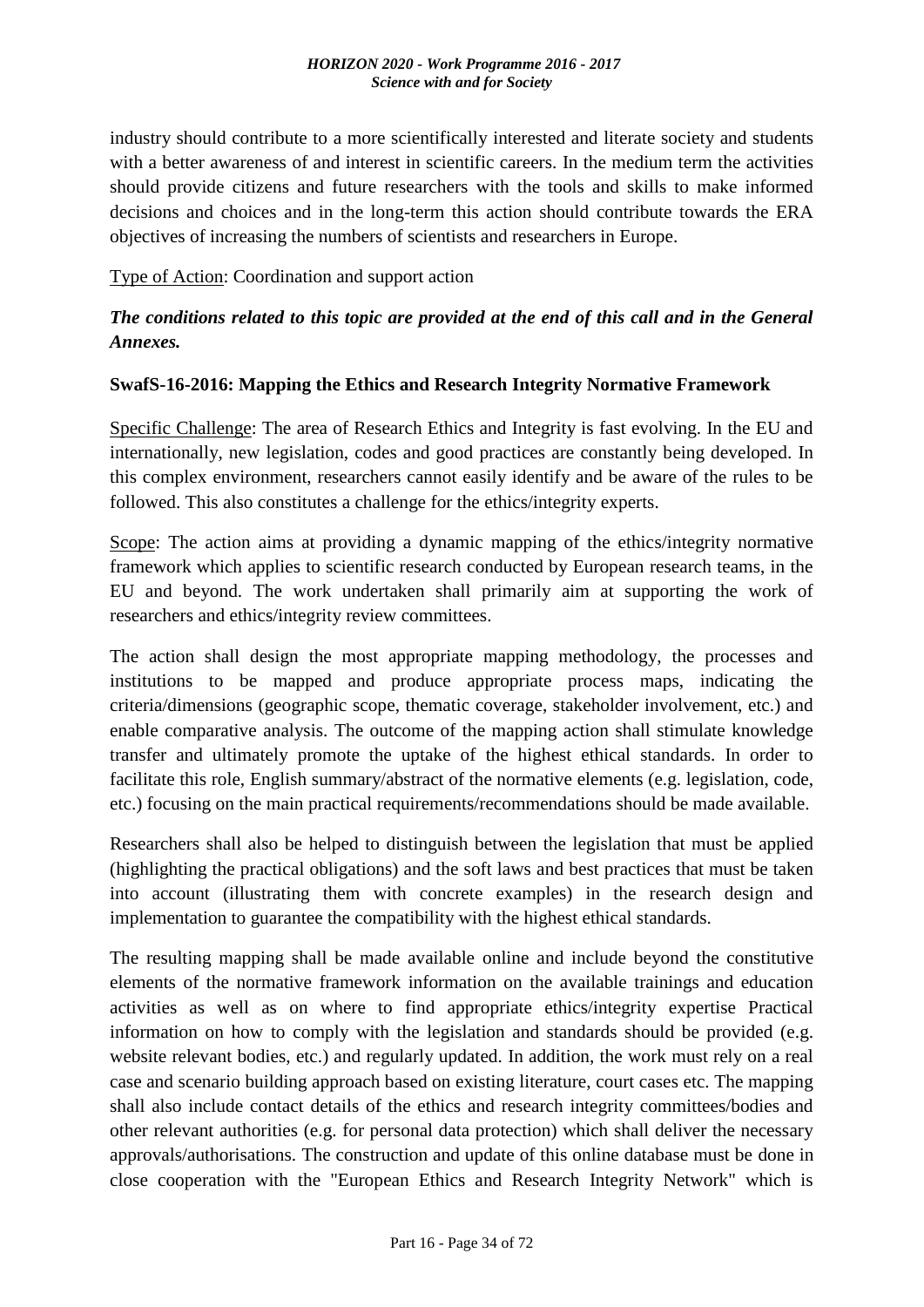supported by Horizon  $2020^{23}$ . This cooperation shall notably ensure positive synergies and guarantee the long term continuity/sustainability of the resulting output.

In addition to the above cited network and in order to avoid duplication of work already undertaken, it is essential to ensure that the publicly available results from relevant EU funded research projects (from FP7 and Horizon 2020) are taken into account.

In line with the strategy for EU international cooperation in research and innovation (COM(2012)497), international cooperation is encouraged.

The Commission considers that proposals requesting a contribution from the EU of the order of EUR 3.8 million would allow this specific challenge to be addressed appropriately. Nonetheless, this does not preclude submission and selection of proposals requesting other amounts.

This action allows for the provision of financial support to third parties in line with the conditions set out in Part K of the General Annexes.

Expected Impact: The proposed action will facilitate the work of the researchers to comply with research integrity and ethics standards and legislation while improving the effectiveness and efficiency of the research ethics/ integrity committees and competent national bodies. Consequently, the excellence of public and private research in the European Research Area will be promoted.

Type of Action: Coordination and support action

1

# *The conditions related to this topic are provided at the end of this call and in the General Annexes.*

# <span id="page-34-0"></span>**SwafS-17-2016: The Ethics of informed consent in novel treatment including a gender perspective**

Specific Challenge: The exponential development of knowledge resulting from biomedical research challenges the ethics of informed consent. Patients, practitioners, researchers, health authorities and other stakeholders are confronted with the difficulty to reconcile their legal and administrative environment, biomedical ethics, Human Rights and the increasing global availability of new effective treatments. For some worldwide high mortality diseases, this includes an important gender dimension. In addition to the ethical and social aspects, the economic dimension and potential impact of this challenge on EU health budgets is very significant.

<sup>&</sup>lt;sup>23</sup> Science with and for Society Work Programme 2014-2015, Topic GARRI.10.2015 This network aims to identify and share good practices and raise the awareness of ethics and research integrity among the research community, taking into account the diversity of stakeholders. It should notably create an e-community/database (using the EU commission tool SINAPSE hosted on the EU data centre) of European and whenever relevant international experts in the different fields of research ethics and integrity.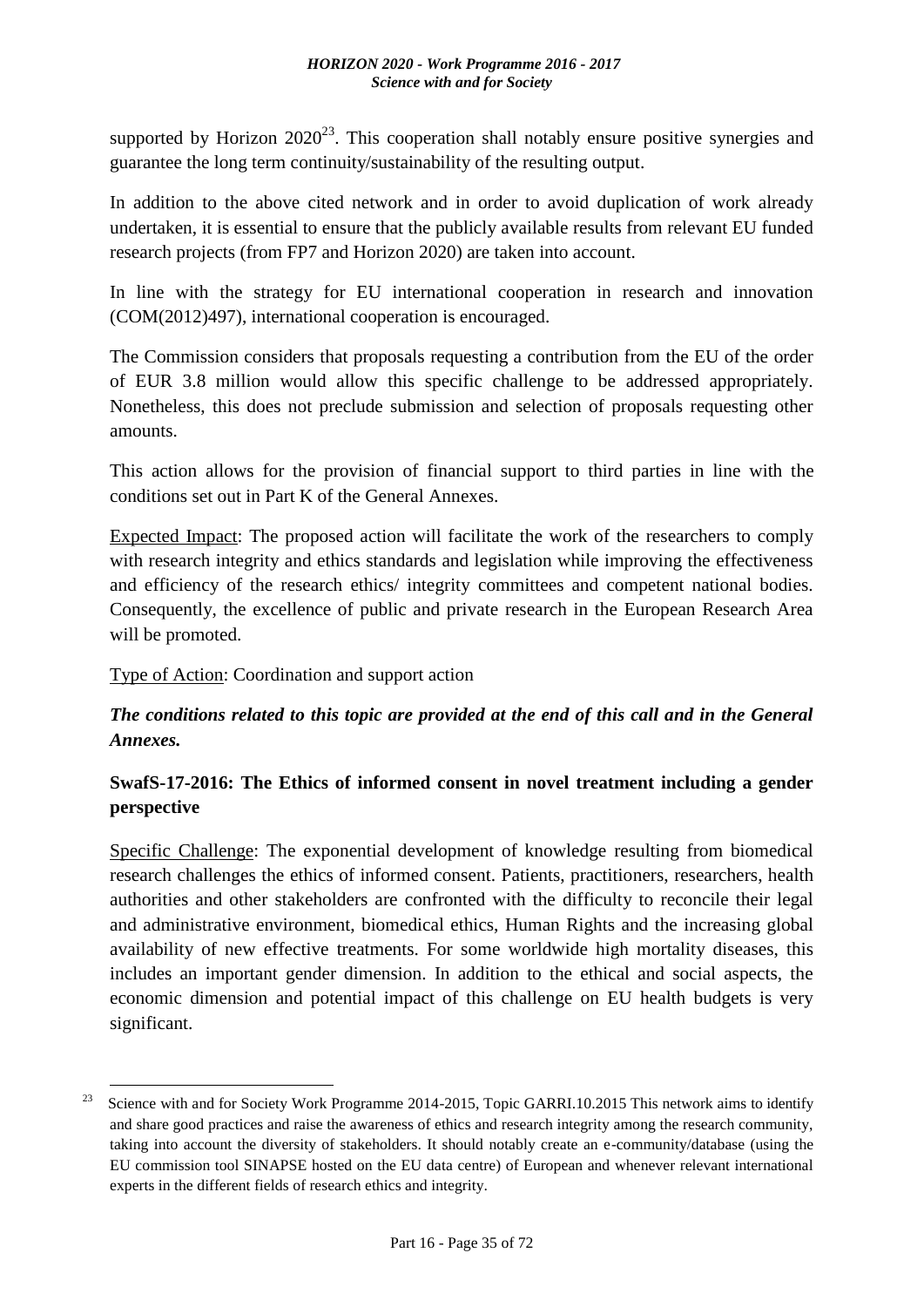Scope: Although informed consent is the pillar of ethics in medical research, several cases with high public coverage have awakened society on the difficulty to simultaneously optimise the research objectives and the patients' wellbeing while limiting the various types of potential conflicts of interest. The proposed action shall study this complex and multidimensional ethics dilemma. The focus shall be on the involvement of patients in translational research and in clinical research based on existing and validated treatments. Similar type of clinical ethics challenges exists when physicians advise patients and have to handle financial aspects, notably the fact that some available effective treatments or tests are reimbursed or not (depending on the countries).

In this context, it is necessary to build up a set of guidelines helping the clinicians to find practical answers enabling the full respect of clinical ethics, in particular ensuring an actual informed consent for these patients involved or not in clinical studies. In order to be effective, the guidelines shall be elaborated with the active involvement of the different actors of the chain, from the clinical researchers/health practitioners and their institution to the health public authorities and the other actors of the health systems: the pharmaceutical industry, the patient groups etc. In order to increase the direct impact of the work, the general guidelines shall be applied to a minimum of two specific cases where the global availability of new treatments, tests/diagnosis tools challenge the clinical practice leading to different form of disparities. This shall include the additional complexity of the gender perspective and therefore be performed on at least one gender specific disease (e.g. breast/ovarian cancer).

The proposed action shall also analyse the use of social media and ICT technologies to facilitate the information supply and the interaction between the patients and the clinicians, particularly in cases where the optimal treatments become possible faster than through the institutional changes (public health measures) that make them available to society. The involvement of all relevant stakeholders is necessary for this step, including innovative industries and patients associations.

The Commission considers that proposals requesting a contribution from the EU of the order of EUR 3.8 million would allow this specific challenge to be addressed appropriately. Nonetheless, this does not preclude submission and selection of proposals requesting other amounts.

This action allows for the provision of financial support to third parties in line with the conditions set out in Part K of the General Annexes.

Expected Impact: Taking into account the gender dimension, will increase the EU standards of clinical research ethics, in particular the quality of informed consent by developing practical guidelines supporting the work of clinicians while stimulating innovation and increase the use of effective new treatments.

Type of Action: Coordination and support action

*The conditions related to this topic are provided at the end of this call and in the General Annexes.*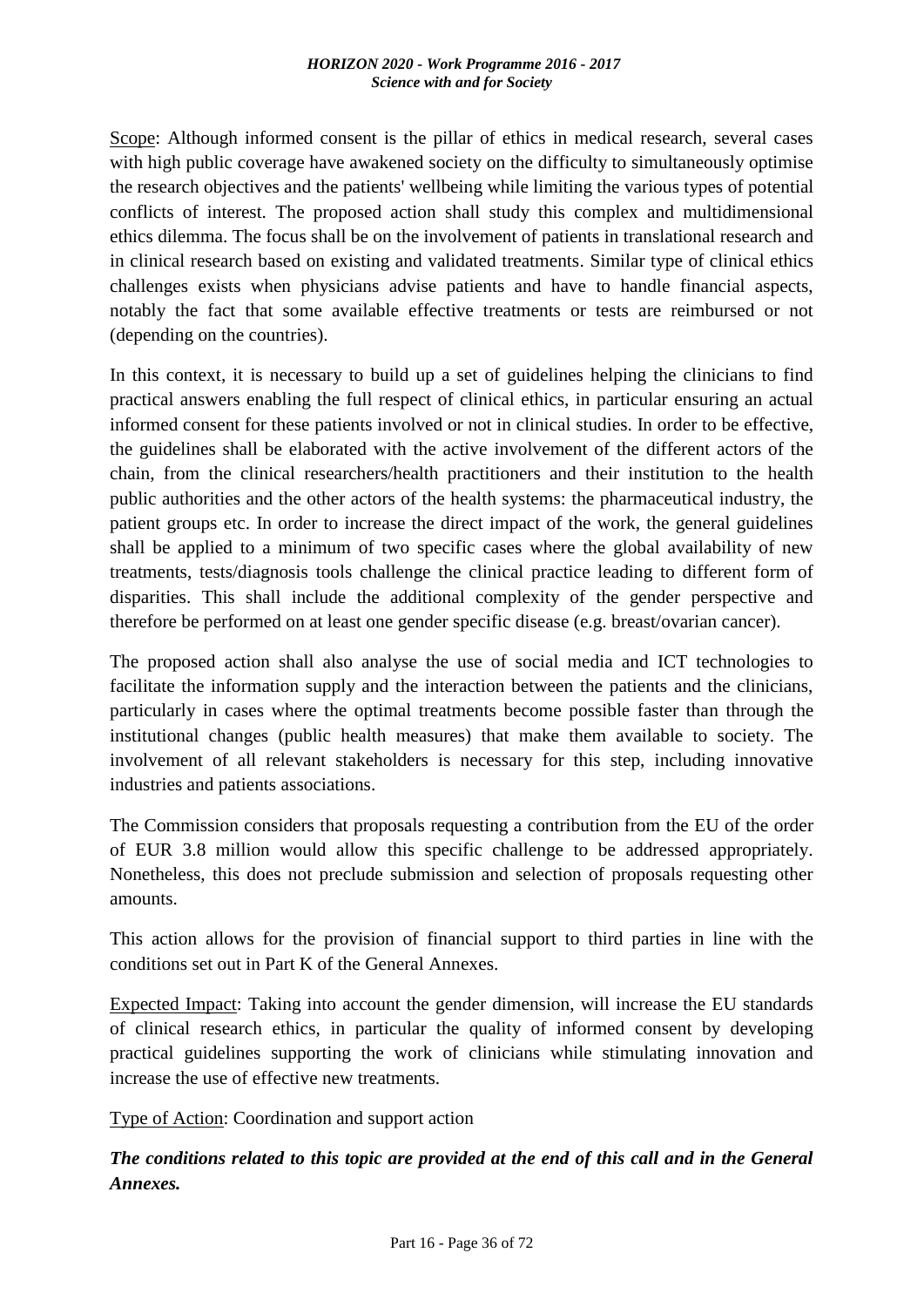# **SwafS-18-2016: The Ethics of technologies with high socio-economic impact and Human Rights relevance**

Specific Challenge: Some technologies raise complex ethical issues that can have considerable socio-economic impact and generate lively debates on research ethics and Human Rights. The areas of genomics human enhancement and man-machine interactions are of particular importance due to their innovative nature and potential impact on jobs and growth. Although repairing an injured body is an accepted and welcome practice, genomics applications and a number of body and mental enhancements as well as the changing nature of the relationship between humans and machines (i.e. robots) raise complex ethical issues that need to be addressed at EU level. In order to promote an inclusive and sustainable socioeconomic model, there is a pressing need to provide ethical responses and practical options which support innovation, the research community, facilitates the work of ethics committees and addresses the expectations of society.

Scope: While the work shall integrate the broad ethical perspectives of the emerging technologies, especially those with potentially high social and economic impact, the focus shall be on (a) genomics, in particular genetic testing and screening, genetic patents, genetic databanks and pharmacogenomics and (b) human enhancement, including a categorisation of human enhancement practices on the basis of social, medical and technical criteria and (c) human-machine interactions including the creation of intelligent environments. All the concerned technologies raise several interrelated ethical issues for which there is not yet a clear and stable framework at EU and international level.

A comparison, within the EU and with other regions of the world on both the legal framework (existing or under development) and the level of societal awareness and acceptance constitute therefore an important element of the work. Such an analysis shall integrate the role of ethics committees and other advisory and regulatory structures and examine the impact of these technologies while proving the necessary elements to support the research community in integrating the ethics dimension in their research protocols.

Building on and completing existing practices, the work undertaken shall result, for each of the three topics, with operational guidelines for research ethics committees as well as proposing a code of responsible conduct for researchers, taking into account the expectations of the different stakeholders. This shall be achieved by involving actively civil society organizations and panels of citizens from different socio-economic groups including vulnerable populations. As a result the possible enhancement of the existing ethical and legal frameworks shall be proposed while considering the rapid scientific evolution of the emerging fields.

The possibility to generalise the analysis to other new or emerging technologies shall be studied since a number of the conclusions that will be drawn could serve in other technological and research context raising similar ethical issues.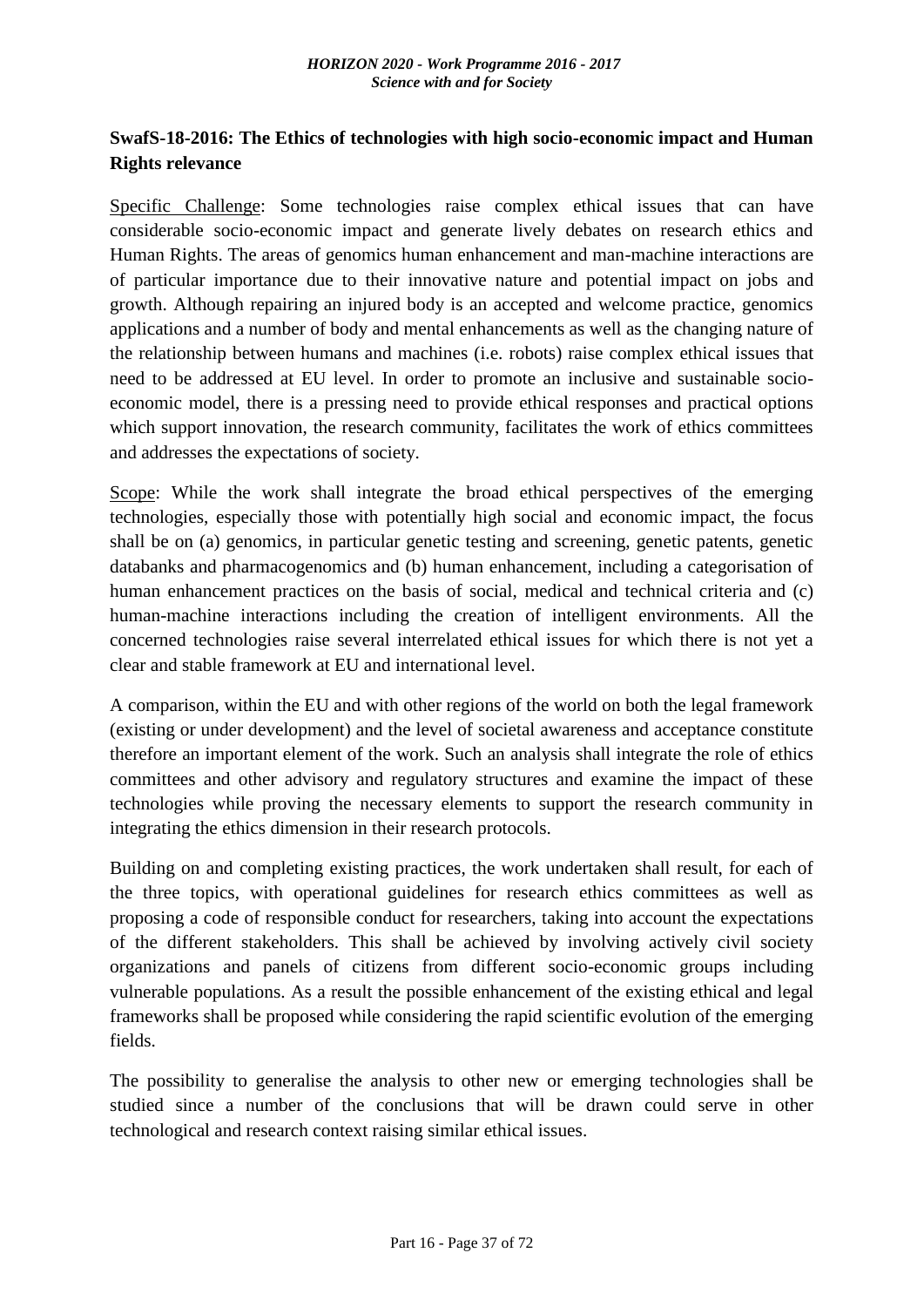#### *HORIZON 2020 - Work Programme 2016 - 2017 Science with and for Society*

In line with the strategy for EU international cooperation in research and innovation (COM(2012)497), international cooperation is encouraged.

Publicly available results from relevant EU funded research projects (mainly from FP7) should be taken into account.

The Commission considers that proposals requesting a contribution from the EU of the order of EUR 3.8 million would allow this specific challenge to be addressed appropriately. Nonetheless, this does not preclude submission and selection of proposals requesting other amounts.

This action allows for the provision of financial support to third parties in line with the conditions set out in Part K of the General Annexes.

Expected Impact: The proposed action will contribute to the development and practical implementation of high ethics standards at EU and international level addressing the growing challenges and expectations vis-à-vis these technologies. The work undertaken will also offer concrete ways of better reconciling the needs of the research teams and the legitimate concerns of the citizens while stimulating innovation and contributing to the reduction of socio-economic inequalities including in health treatment and social status. Overall, it will contribute to the development of new approaches in addressing ethical issues of new and emerging technologies and promoting responsible conduct of research while enhancing the innovative nature and potential socioeconomic impact of these technologies.

Type of Action: Coordination and support action

# *The conditions related to this topic are provided at the end of this call and in the General Annexes.*

# **SwafS-19-2016: Networking of National representatives and resources centres on Gender in R&I**

Specific Challenge: In the 2012 ERA Communication, Member States are invited to create a legal and policy environment and provide incentives to remove legal and other barriers to the recruitment, retention and career progression of female researchers while fully complying with EU law on gender equality; address gender imbalances in decision making processes; and strengthen the gender dimension in research programmes.

The Roadmap adopted by the Competitiveness Council of last May (TBC) commit the Member States to "Translating national equality legislation into effective action to address gender imbalances in research institutions and decision making bodies and integrating the gender dimension better into R&D policies, programmes and projects

Scope: This action focuses on the establishment of a forum/network of national representatives from EU Member States and Associated Countries in support of the implementation of the gender equality priority of the ERA Roadmap. Various activities will be developed, such as benchmarking, joint workshops, enhanced cross-border brokerage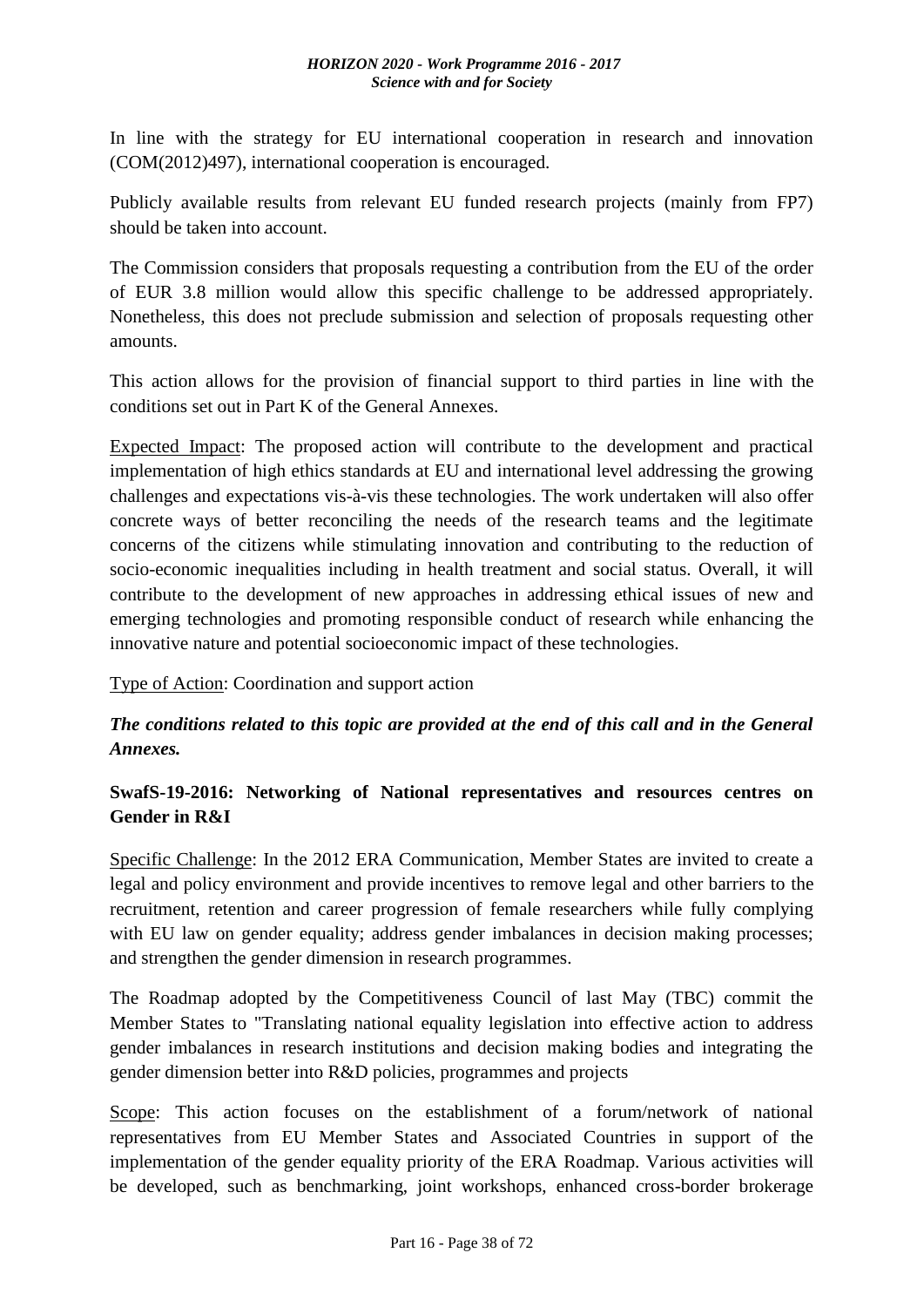events, specific training. Special attention will be given to mutual learning to enhance the competence of national gender representatives, including helping less experienced national gender representatives acquire rapidly the know-how accumulated in other countries.

The consortium should be composed of national representatives of all the EU Member States. The participation of national representatives of Associated Countries is welcome. National representatives from EU Member States and Associated Countries shall be officially appointed by the relevant national authorities and the corresponding appointment letters provided in the proposal. The consortium shall have a good representation of experienced and less experienced gender representatives.

The consortium should have a good representation of experienced and less experienced gender representatives.

The network/forum will liaise with the Helsinki Group on gender in research and innovation.

The duration shall cover at least the remaining period of Horizon 2020.

The Commission considers that proposals requesting a contribution from the EU of the order of 1.95 million EUR would allow this specific challenge to be addressed appropriately. Nonetheless, this does not preclude submission and selection of proposals requesting other amounts.

This action allows for the provision of financial support to third parties in line with the conditions set out in Part K of the General Annexes.

Expected Impact: This action will develop a more consistent and professionalised level of national gender representatives in support of the implementation of the ERA roadmap leading to better coordination of Member States' efforts; it will also help ensure the consistency between national gender equality strategies in research and innovation and the implementation of the gender equality objectives and initiatives in Horizon 2020

Type of Action: Coordination and support action

# *The conditions related to this topic are provided at the end of this call and in the General Annexes.*

#### **SwafS-20-2016: ERA Mobility and Career Day**

Specific Challenge: The European Research Area (ERA) priorities underline the importance of an open labour market for researchers. This includes the removal of barriers to researchers mobility, training, and attractive careers. Europe will need around 1 Mio more researchers in the coming years; students, and young researchers need to be better informed about European opportunities so that they continue their research career.

EURAXESS – Researchers in Motion" is an initiative of the European Research Area (ERA) strategy that addresses barriers to the mobility of researchers and seeks to enhance scientific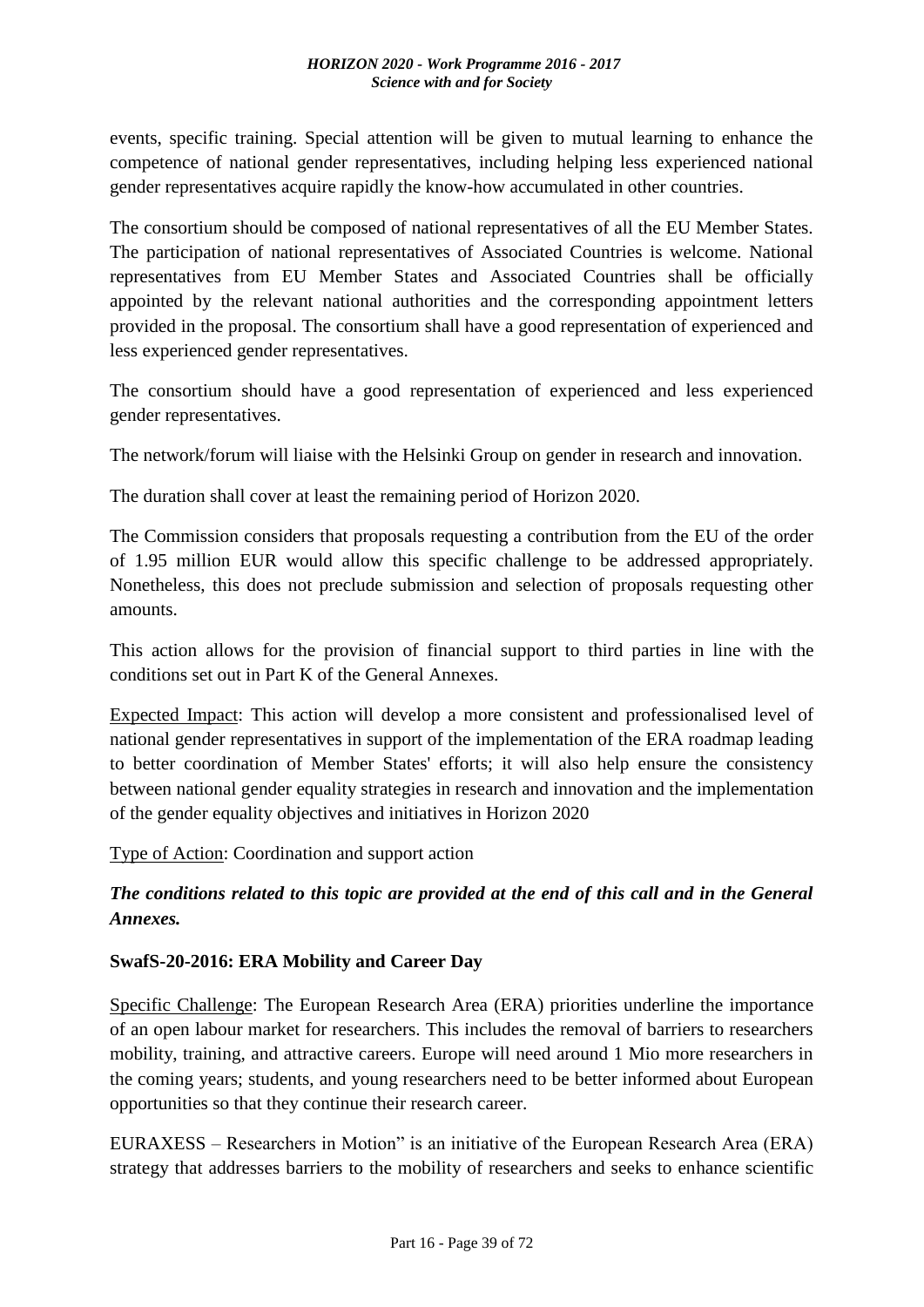collaboration between Europe and the world. The initiative strives to become the global support and career development tool for European and international researchers, not only for their mobility experience inside and outside Europe, but also for their social networking with researchers from all over the world. Designed as a comprehensive tool-set it provides access to a complete range of information and support services.

Scope: The ERA Mobility and Career Days, by building on the support of the members of the EURAXESS network, will help making a career in an European research institution more visible and hence attractive, both for researchers in Europe who are facing career decisions and for those who are currently outside Europe and might consider relocating to Europe to develop their research careers in Europe. This action aims at promoting jobs and growth by providing information on research careers, jobs and funding opportunities and support services to students and researchers on the ground. The career and mobility day will focus on countries where jobs and funding is scarce, in this respect information on European opportunities will be crucial for the young researchers' generation. The event shall be open to researchers from all fields.

This action will support activities of the EURAXESS Service Network represented by EURAXESS Bridgehead organisations to organise in collaboration with research universities or institutions an information day/event that addresses mobility and career development of (young) researchers and students to maximize the career prospects. The ERA Mobility and Career Days are considered as opportunity for employers, recruiters and HR manager to have a customized on-campus event, matching then with students and researchers. Students and young researchers shall be given the opportunity to accelerate their knowledge and careers by talking to different specialists in the field. The programme shall include inter alia insightful presentations, practical workshop (for example on CV drafting and presentation skills) and one-to-one meetings with recruiters. Throughout the day/s networking opportunities shall be foreseen.

The Commission considers that proposals requesting a contribution from the EU of the order of EUR 80 000 would allow this specific challenge to be addressed appropriately. Nonetheless, this does not preclude submission and selection of proposals requesting other amounts.

This action allows for the provision of financial support to third parties in line with the conditions set out in Part K of the General Annexes.

Expected Impact: The proposed action aims at a better knowledge about European job and funding opportunities mainly published on the EURAXESS Jobs portal and personalised assistance tools such as EURAXESS. In the medium term, the action aims at supporting jobs and growth and will contribute directly to the Horizon 2020 objective of cross-national and international circulation of researchers; it will increase the number of researchers who have access to research infrastructures through Union support and the number of excellent researchers overall. An additional impact should be to convince young people to embark on research careers with mobility.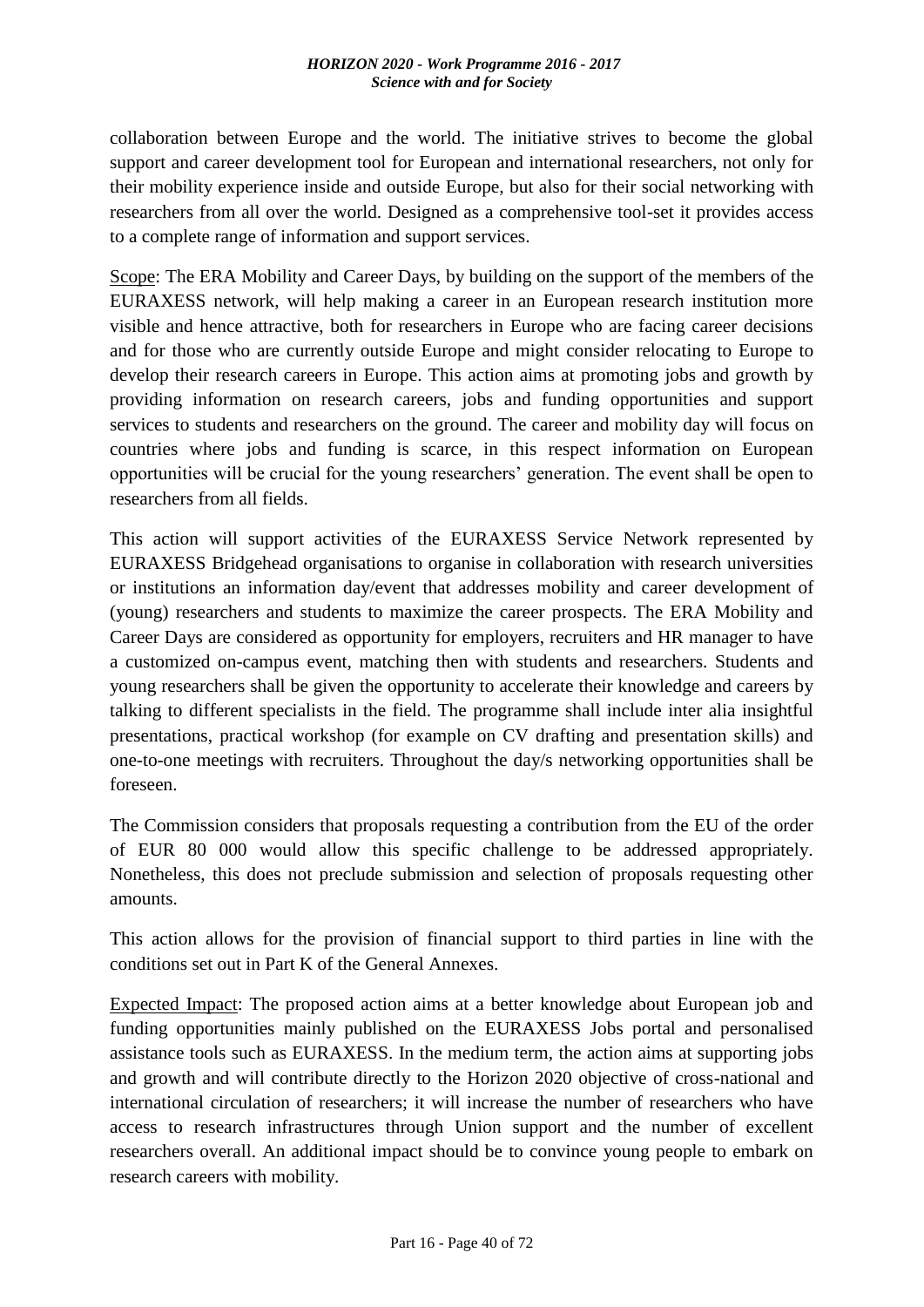Type of Action: Coordination and support action

# *The conditions related to this topic are provided at the end of this call and in the General Annexes.*

# **SwafS-21-2017: Promoting integrity in the use of research results in evidence based policy: a focus on non-medical research**

Specific Challenge: Research ethics is commonly associated with life sciences and in particular medical and biomedical research. The focus of the attention concerns interventions on humans, the involvement of children and vulnerable population. Because of the nature of the research and the lower risk attributed to the possible consequences of misconduct, nonmedical research areas (such as social sciences) are less commonly associated with ethical concerns although researchers are regularly involved in protocols that have a direct impact on the wellbeing of people and as experts in policy making, provide evidence nurturing the decision process. In this context, ethical principles are of high importance. In case of breaches of these principles, the economic, social and environmental impact can be significant. Relevant principles are e.g. to only provide policy advise in fields related to one's expertise, to distinguish ideology from science, to state clearly limitations to one's scientific results, and be transparent on potential conflicts-of-interests.

In the current economic environment, the use of expertise in the definition of solutions and action plans constitutes a major challenge due to the high repercussions of related decisions on innovation capacities, jobs and well-being.

Scope: It is of paramount importance, especially when there are different schools of thought, to ensure that the channelling and processing of expertise is adequately organised so as to enable optimal policy decisions. When the principles of responsible conduct of research are not followed, the socio-economic impact can be significant.

In order to support the Commission's policy on boosting innovation, growth and high quality job and in the context of the post-2007 crisis, the action proposed shall aim at building an operational ethics and methodological framework facilitating that decision makers at national and EU level are provided with reliable evidence originating from cutting edge research. The conditions to maximise the Commission's policy outcomes and impact shall be studied, taking into account the necessity to comply with the highest standards of research ethics and integrity. Particular attention will be paid to the ethics of innovation and the enabling conditions for making innovation more relevant to the needs of society and more effectively meeting the Europe 2020 socioeconomic targets.

The proposed work shall also examine and analyse the relationship between science based policy advice, responsible conduct of research and research ethics. To this end an Oviedo/Helsinki type framework for non-medical research shall be proposed based on a wide consultation with all relevant stakeholders including industry and civil society. Such a framework shall discuss areas such as: a) covert research, b) working in dangerous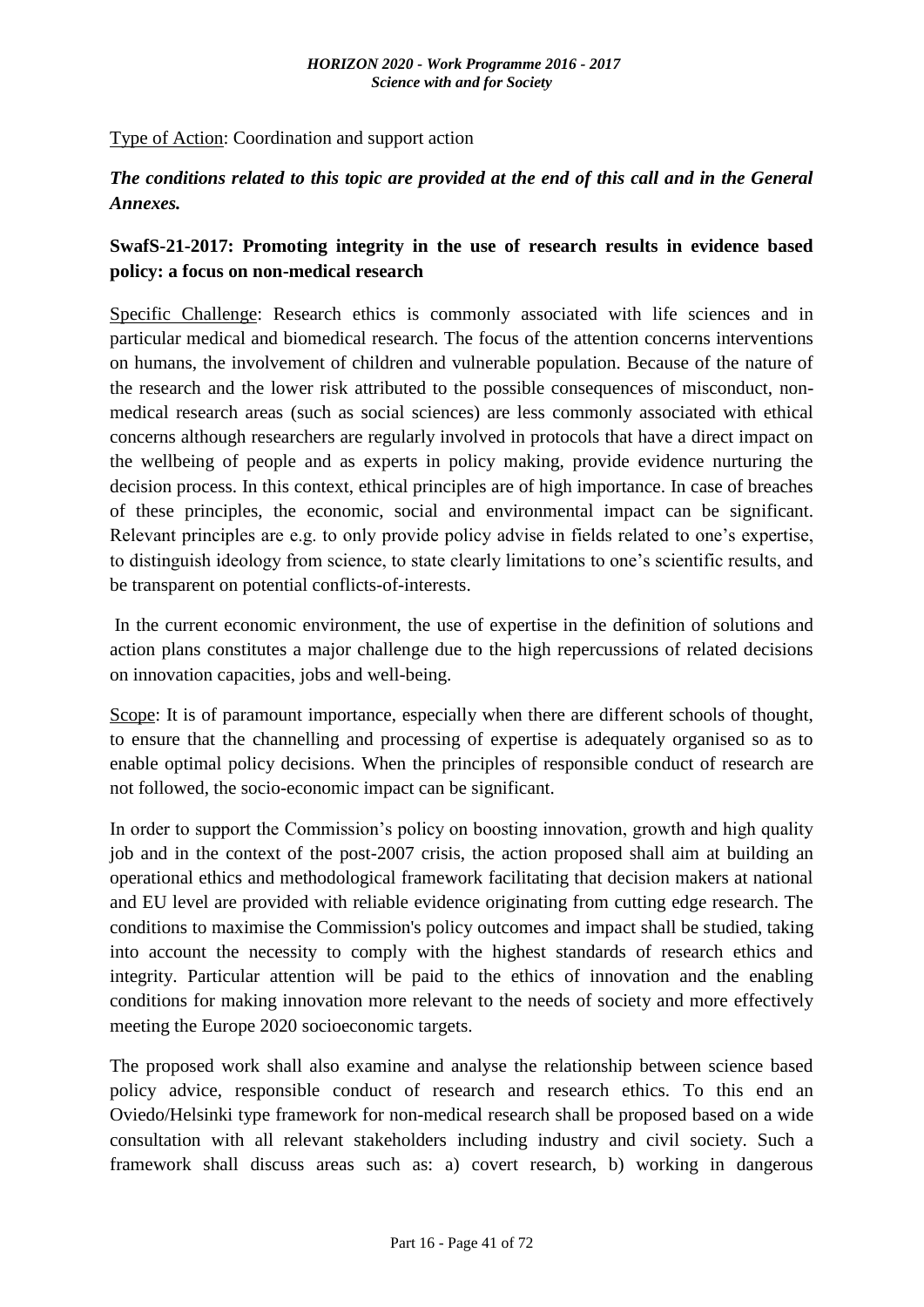areas/conflict zones and c) behavioral research collecting data from social media/internet sources.

The Commission considers that proposals requesting a contribution from the EU of the order of EUR 4.2 million would allow this specific challenge to be addressed appropriately. Nonetheless, this does not preclude submission and selection of proposals requesting other amounts.

This action allows for the provision of financial support to third parties in line with the conditions set out in Part K of the General Annexes.

Expected Impact: The proposed action will promote a more responsible and effective use of scientific information, originating from non-medical research areas, in support to EU policy making by increasing the understanding of the ethical challenges and proposing in response adequate ethical standards and normative framework for evidence based policy.

Type of Action: Coordination and support action

# *The conditions related to this topic are provided at the end of this call and in the General Annexes.*

# **SwafS-22-2017: The ethical dimensions of IT technologies: a European perspective focusing on security and human rights aspects**

Specific Challenge: The ICT centred research methodologies is changing the way research is organised, proposed and conducted. The untapped potential of Social media for example is fast becoming a new arena of research activities, also generating new challenges for the existing ethical and legal framework. Of paramount importance in this area is the balance between the use of ICT technologies to collect massive amounts of data (including personal data) and the principles of fundamental rights. As evidenced by the opinion of the European Group on "Ethics of Security and Surveillance Technologies", the actual and potential impact of ICT technologies on our daily life is high and rapidly growing. This raises multidimensional questions related to how to effectively implement the Charter of Fundamental Rights in our e-society while balancing the interest of all socio-economic stakeholders, promoting innovation, enabling high quality job creation and ensuring a high level of privacy and cyber security.

Scope: The work undertaken shall analyse the existing and future possible ethical tensions between the technological evolution in the ICT field and the protection of human rights, in particular as regards privacy and personal data. Such analysis shall take into account the increasing number and unprecedented intensity of threats to public and private cyber security and the responses given by the competent international, European and national bodies.

The possibility to improve the regulatory framework at EU level in order to reduce the identified ethical tensions shall be reviewed. On the basis of an extensive dialogue with the concerned scientific, economic, security and political stakeholders and the involvement of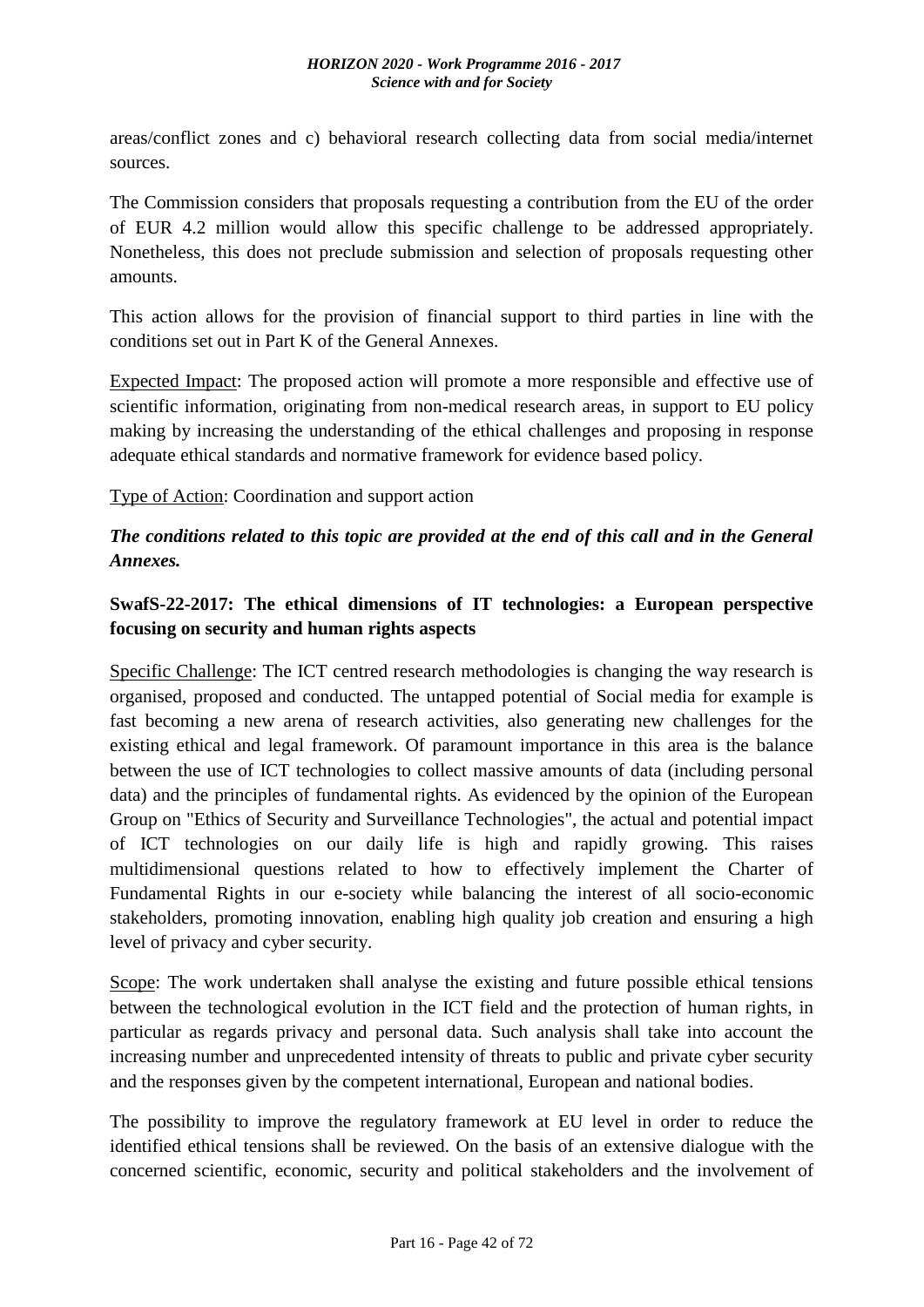civil society organisations, a set of ethical standards and guidelines for research and innovation activities should also be proposed. The practical operationalisation of the proposals made shall be examined taking into account the international economic and political dimension. The guidelines for research ethics committees and the research community shall facilitate the incorporation of the highest ethical standards into research protocols without jeopardising the innovative nature of the research and its potential socioeconomic impact. The above balance must be adequately analysed and measures to address it must be proposed.

The Commission considers that proposals requesting a contribution from the EU of the order of EUR 4.2 million would allow this specific challenge to be addressed appropriately. Nonetheless, this does not preclude submission and selection of proposals requesting other amounts.

This action allows for the provision of financial support to third parties in line with the conditions set out in Part K of the General Annexes.

Expected Impact: The action will actively contribute to the reduction of the ethical tensions existing between the potential of ICT technologies and the protection of human rights notably by elaborating operational standards and guidelines as well as suggesting possible concrete improvements of the current regulatory framework, in the spirit of the EU commitment to better regulation.

Type of Action: Coordination and support action

# *The conditions related to this topic are provided at the end of this call and in the General Annexes.*

# **SwafS-23-2017: Responsible Research and Innovation (RRI) in support of sustainability and governance, taking account of the international context**

Specific Challenge: This topic will contribute to the implementation of Principle 10 of the 1992 Rio Declaration on strengthening access to information, public participation, and access to justice, and the ensuing UNEP/UNITAR Bali Guidelines for National Action Plans, as well as other Rio principles. This topic will promote the uptake of responsible research and innovation within the context of sustainability actions, by involving multiple actors including researchers/academia, policy makers, industry/business and society to co-create solutions relevant to the further implementation of the Rio Declaration.

Scope: The action will examine how science and technology development are embedded in the growing sustainability governance and better regulation discourses at all levels (Global to local), and further RRI uptake in the search for solutions. It will showcase examples of good practice in the governance of research and innovation in Europe and beyond, and explore ways in which RRI can further strengthen the role of research and innovation for capacity building and governance for sustainability. It will make an effective and timely contribution to the implementation of the Rio Principle 10, as well as Rio principles generally. The topic must consider all aspects of RRI including research and innovation governance, access to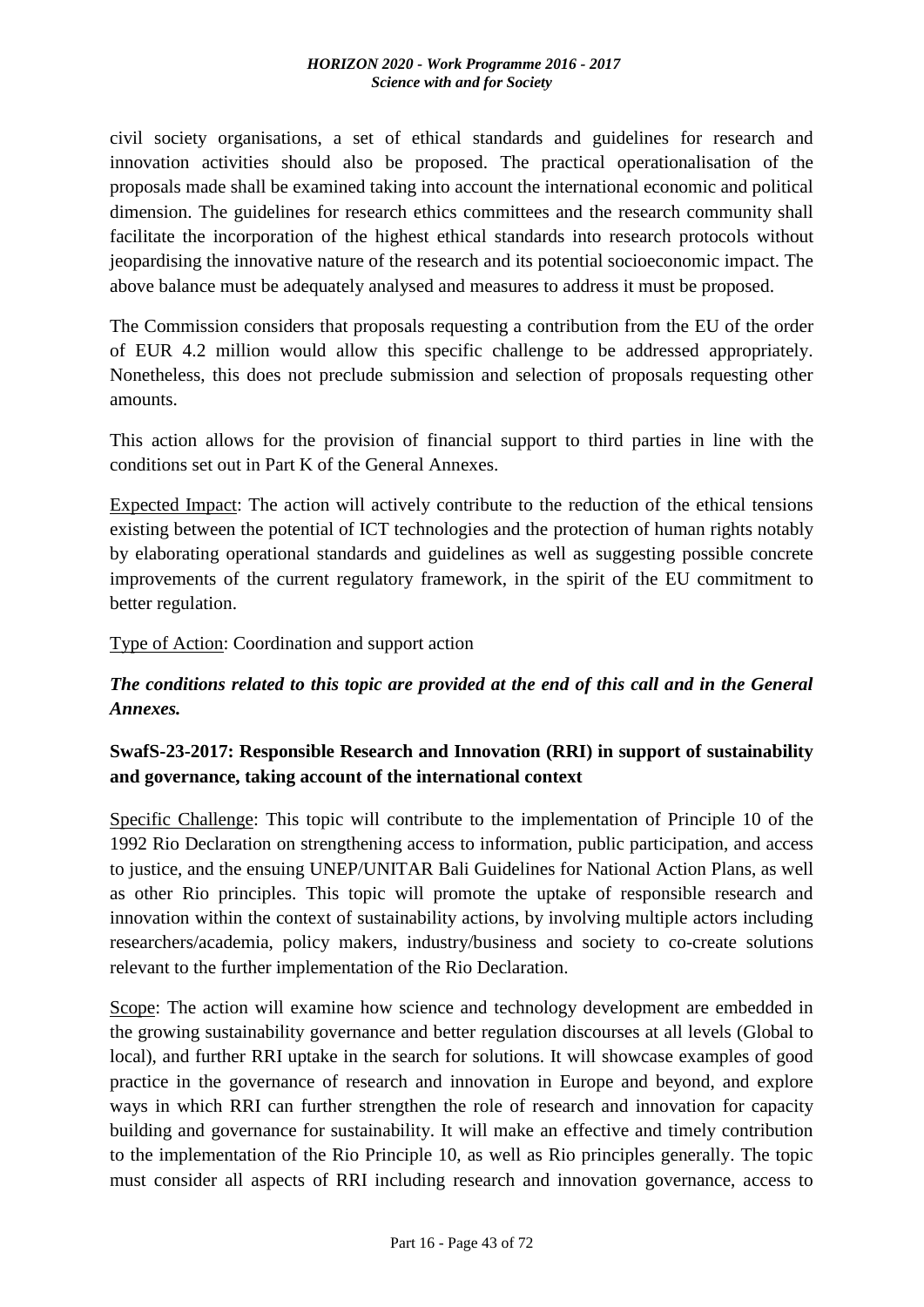information, public engagement, ethics, science education and gender. This topic is open to international cooperation and should be alignment with European and global advances in this area.

In line with the strategy for EU international cooperation in research and innovation (COM(2012)497), international cooperation is encouraged.

The Commission considers that proposals requesting a contribution from the EU of the order of EUR 3 million would allow this specific challenge to be addressed appropriately. Nonetheless, this does not preclude submission and selection of proposals requesting other amounts.

This action allows for the provision of financial support to third parties in line with the conditions set out in Part K of the General Annexes.

Expected Impact: This action will demonstrate how responsible research and innovation can effectively contribute to global and European sustainability governance. It will assist R&I stakeholders to play a decisive role in devising and implementing sustainable solutions together with other types of actors.

Type of Action: Coordination and support action

# *The conditions related to this topic are provided at the end of this call and in the General Annexes.*

#### **SwafS-24-2017: Trans-national operation of the EURAXESS Service network**

Specific Challenge: EURAXESS will help making a career in European research and innovation more attractive, both for researchers in Europe who are facing career decisions and for those who are currently outside Europe and might consider relocating to Europe to develop their careers here.

Scope: The objective of the action is to further intensify the services provided by the EURAXESS Service Centres expand the recently developed mandate of taking care of the career development of mainly young researchers in Europe with particular focus on female Higher Education Institution students and researchers. The newly developed services of the EURAXESS network reach out to mobile and non-mobile researchers with the aim to contribute to the completion of the ERA and the Responsible Research and Innovation field as well to open more career opportunities in the industry. This action will support activities the EURAXESS Service Network represented by Bridgehead organisations to address strategic issues related to the launched widening of the services from mainly mobility-related to services also for non-mobile researchers. The set-up of career development and/or support for dual careers centres shall be expanded over a wider geographical range of the network, support to researchers and young entrepreneurs for start-ups in SME's and industry and concepts for better integration of researchers into the culture of the host country and to the culture of a business environment, as well as mentoring programmes for researchers.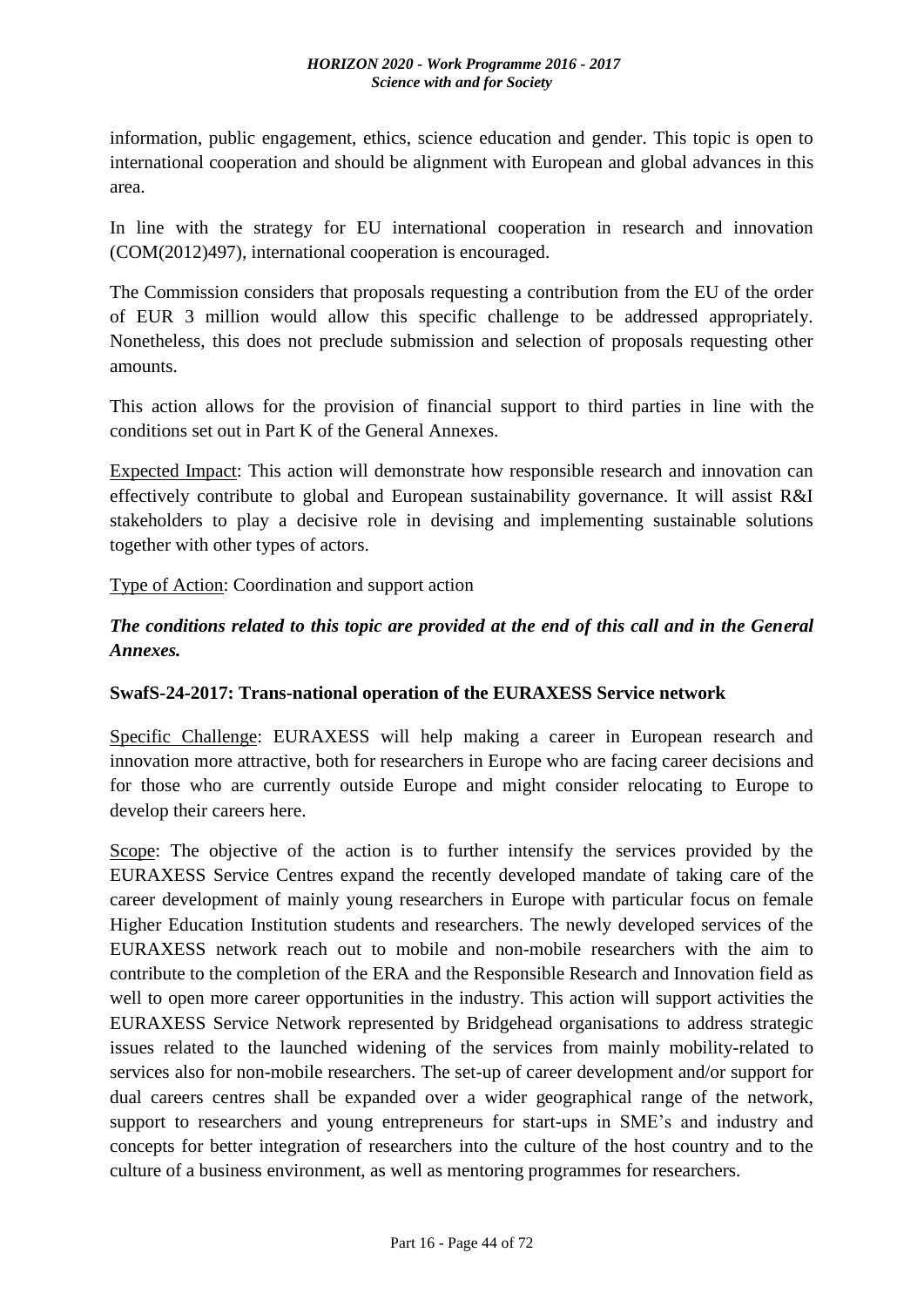Other services for researchers shall be proposed: for instance, national EURAXESS website shall provide information on start-up schemes in the respective country and relate to policy information as provided on the European EURAXESS portal about EU research policies for researchers and EU schemes developing more career opportunities. This includes, issues related to ERA and Responsible Research and Innovation. Activities such as the deepening of existing services through trainings, seminars, networking and updating of national EURAXESS portals shall also be part of this action.

The Commission considers that proposals requesting a contribution from the EU of the order of EUR 3.85 million would allow this specific challenge to be addressed appropriately. Nonetheless, this does not preclude submission and selection of proposals requesting other amounts.

This action allows for the provision of financial support to third parties in line with the conditions set out in Part K of the General Annexes.

Expected Impact: Better take up of career development guidance and the collaboration with start-ups and SME will contribute to innovation in research.

Increased job and funding opportunities on the EURAXESS Jobs portal and personalised assistance to researchers will accelerate the career development of young researchers, in particular female researchers. In the medium term, the action will produce efficiency gains and reduce transaction costs by creating a better match of existing talent and R&I needs and capacity in European research institutions and businesses. It will contribute directly to the Horizon 2020 objective of cross-national and international circulation of researchers; it will increase the number of researchers who have access to research infrastructures through Union support and the number of excellent researchers overall. It will contribute to meeting ERA objectives on gender equality. Over time, the action will contribute directly towards European targets on R&DI intensity and percentage of researchers in the active population, and to boost European research and innovation competitiveness.

By increasing the service level of the whole EURAXESS Services Network the benefit for the research community will be long-lasting and far-reaching

Type of Action: Coordination and support action

# *The conditions related to this topic are provided at the end of this call and in the General Annexes.*

#### **SwafS-25-2016: Celebrating European Science**

Specific Challenge: Europe's vibrant research and innovation ecosystem produces a third of the world's high impact publications and patent applications. It is crucial to sustain this excellent track record. One of the ways to achieve this is by celebrating European science, thereby by reaching out to the public and stimulating interest in research careers among students. High level scientific events provide the optimal fora, especially when they bring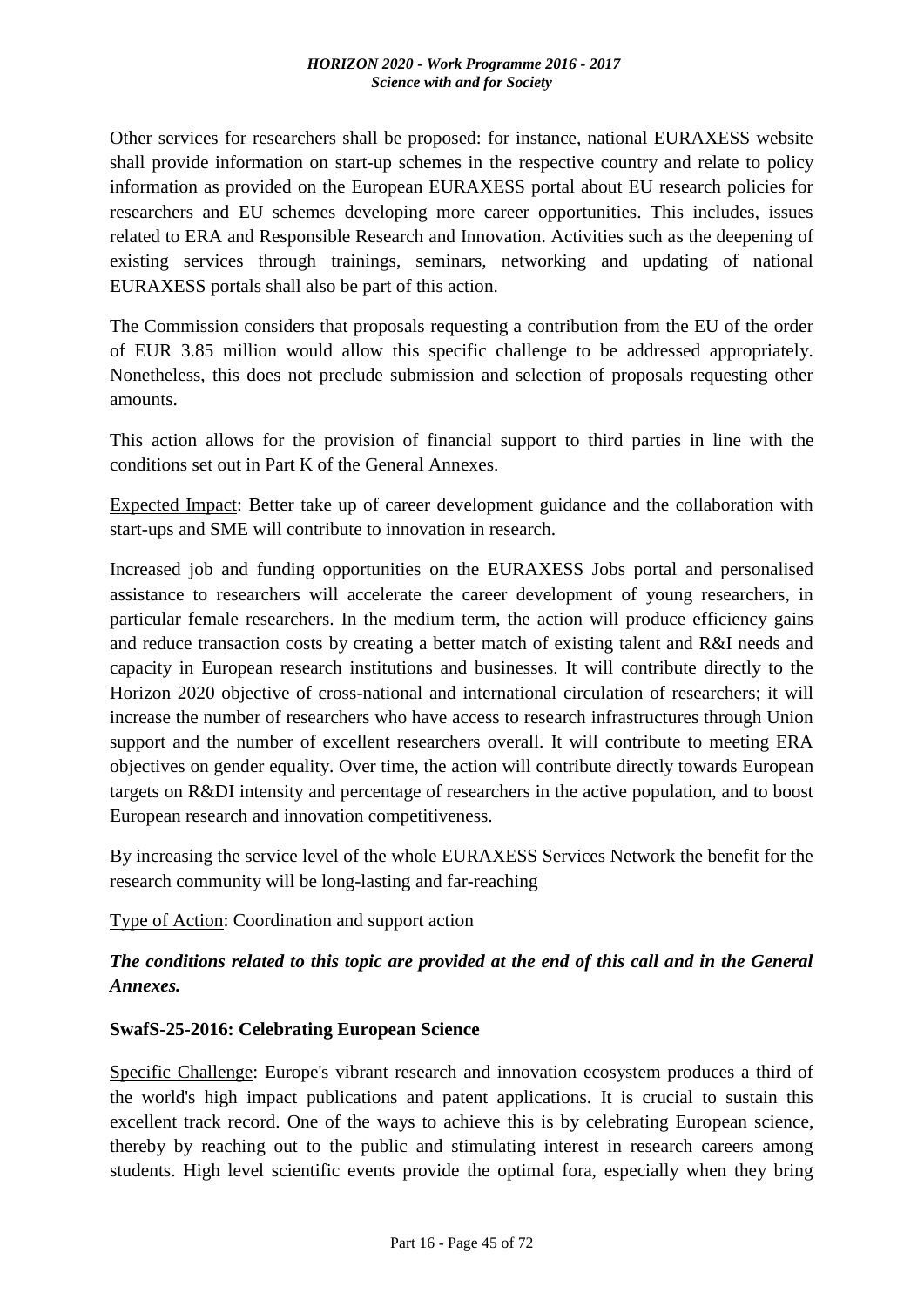students into direct contact with experienced distinguished scientists so that they can gain useful insight and advice from those with successful and rewarding careers.

Scope: The events should be very high level, with a strong international presence, gathering prestigious speakers addressing an audience of young as well as experienced researchers. Gatherings should be recurrent, take place over several days, have a strong European focus with European science and its impressive results at its centre should benefit from. Public engagement methods will be employed to explore links between science, politics, industry and culture, to create a dialogue across disciplines and generations and to promote European integration.

Proposals should include plans to ensure that students from across Europe are made aware of the possibility to participate at such gatherings. The procedure for selecting candidates should be described and should respect the principles of transparency and fairness to ensure a balanced participation in terms of country and gender. The proposals should describe in detail the mechanisms through which the students will be able to meet and interact with experienced distinguished scientists.

A strong outreach strategy is mandatory. Consideration should be given to the use of audiovisual and internet media as a means of broadcasting the meetings between the students and the prestigious speakers, to a wider public. The meetings should use participatory methods to ensure public engagement. A workshop should be organised at each event to provide information on "European Research Career Opportunities". This should be open to all participants and should be scheduled during the main scientific program. An appropriate communication strategy should be described, designed to ensure proper and full visibility to European Union research policies and programmes and to the concrete opportunities offered to young researchers. It should include precise deliverables, to be implemented during the event, and in all communication activities and materials preceding and following the event.

The proposals will cover scientific gatherings or clusters of gatherings taking place in 2016, 2017, 2018, 2019 and 2020.

The proposals should be in line with the Horizon 2020 Responsible Research and Innovation (RRI) cross-cutting issues of engaging society, integrating the gender and ethical dimensions, ensuring access to research outcomes and encouraging formal and informal science education.The proposals should promote European Union actions in the field of science, research and innovation with a particular emphasis on the interaction between science and society.

The Commission considers that proposals requesting a contribution from the EU of EUR 0.5 million would allow this specific challenge to be addressed appropriately.

This action allows for the provision of financial support to third parties in line with the conditions set out in Part K of the General Annexes.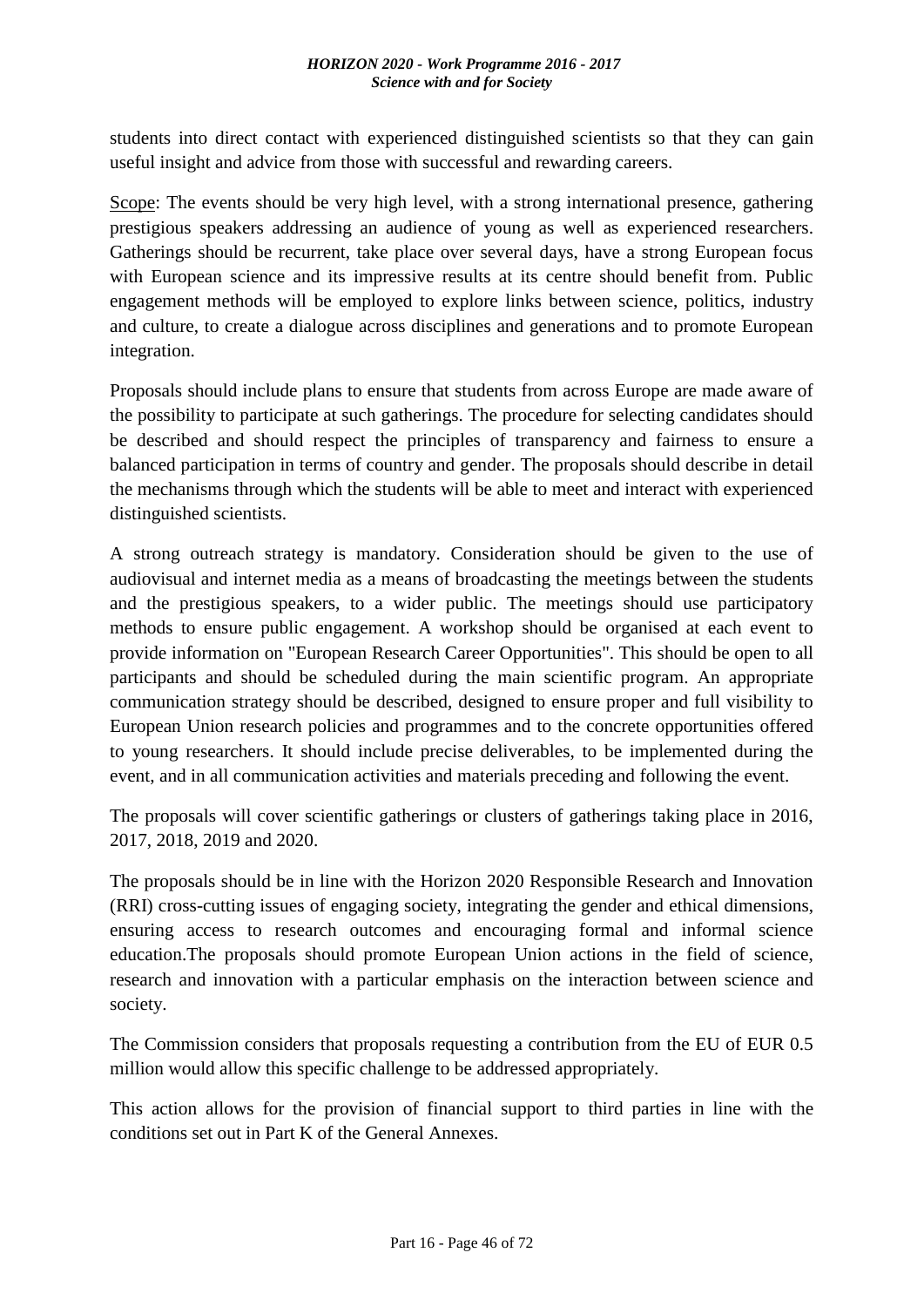#### *HORIZON 2020 - Work Programme 2016 - 2017 Science with and for Society*

Expected Impact: Stimulate interest and retain graduates in research careers and strengthen the visibility of the EU as a hub for excellent science, research and innovation.

Type of Action: Coordination and support action

# *The conditions related to this topic are provided at the end of this call and in the General Annexes.*

#### **SwafS-26-2017: Science4Refugees - Support to highly skilled refugee scientists**

Specific Challenge: The Science4Refugees initiative is directed towards refugees researchers/scientists who have applied for and been granted asylum in a host country, which will enable them to continue their educational path or enter the labour market. Under the header "Science4Refugees" a number of initiatives will be brought together on the EURAXESS portal.

Information available on education level of recently arrived asylum seekers and refugees points to a rather wide distribution across education level. In Germany, the share of those who attended university was on average around 20% according to the Federal Office for Migration and Refugees but it varies widely across countries of origin and the same is true in Sweden. In any case, there is evidence that at least part of the recently arrived refugees does have a tertiary education degree and intend to pursue their studies or research in the host country. To integrate them into Europe's research system, specific measures are requested in terms of bringing up the employability and the skills of refugees.

The objective of the call is to scale up these initiatives and bring them to a European level.

Scope: This action will support activities at the institutional, regional or national level to scale up their activities for refugees from a regional to a European level. These initiatives will give refugees researchers/scientists the opportunity to develop their knowledge and careers by improving their skills and experience.

The initiatives will have the potential to be scaled up to a European level during the implementation phase, with a take-up on the EURAXESS portal, eg. databases for language courses or webinars on entrepreneurship and other training needs.

Entities under this call should be those that have established initiatives (minimum 2 years) to support refugees researchers/scientists to update their skills and employability at the European labour market. Entities dealing with the first basic needs of refugees or educational needs for children, such as accommodation or clothing, are not considered eligible under this call.

The Commission considers that proposals requesting a contribution from the EU in the order of EUR 100 000 would allow this specific challenge to be addressed appropriately. Nevertheless, this does not preclude submission and selection of proposals requesting other amounts.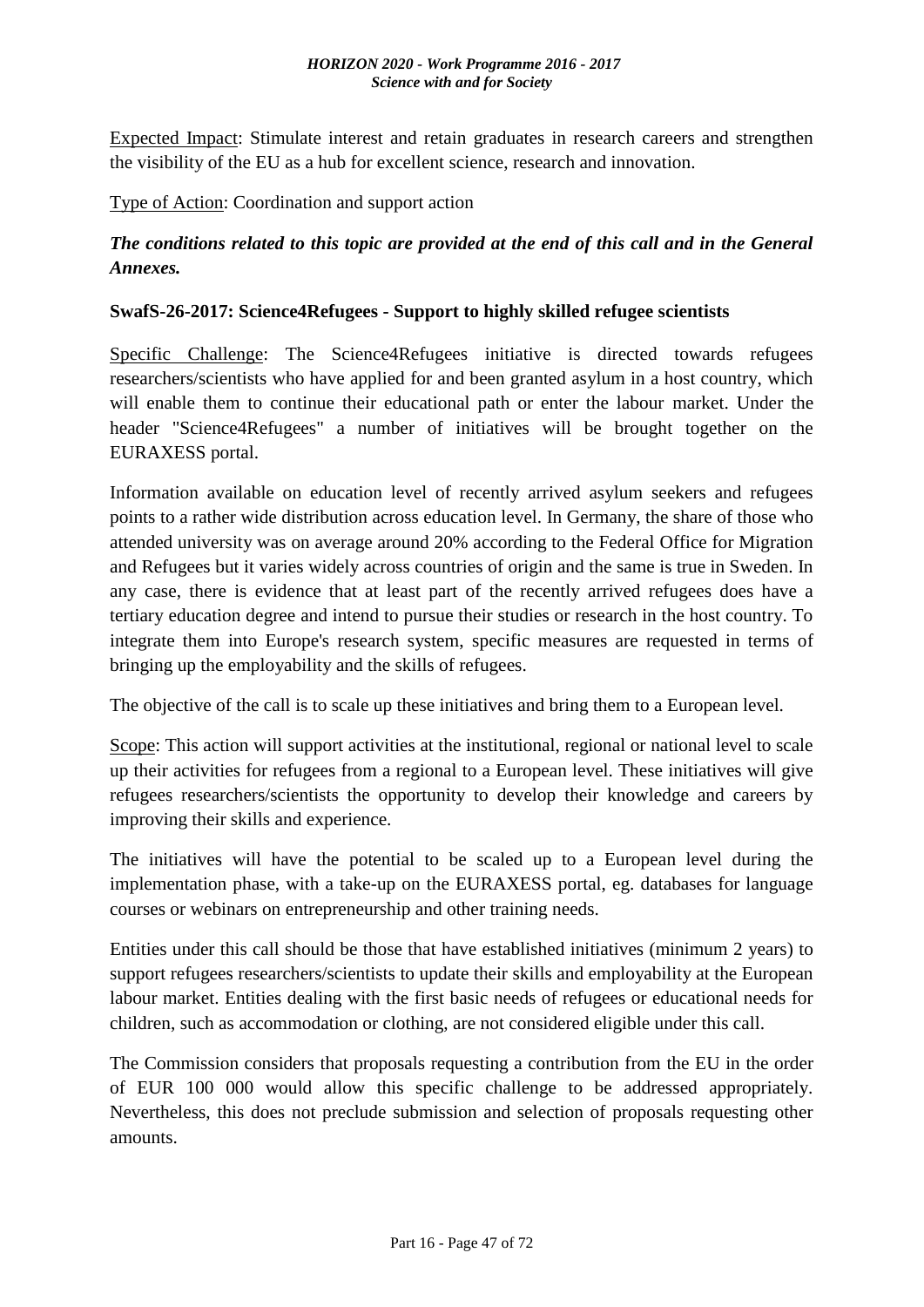Expected Impact: provide financial and employability support to initiatives that support the integration of refugees into their new employment settings and culture, and to prepare refugees for the highly competitive and highly skilled job market. The visibility of these financially supported initiatives will be increased by making use of the EURAXESS Portal, giving them high EU visibility, dissemination & EU coordination support. In the medium term, the action aims at supporting research jobs and growth; it will increase the number of highly skilled workers who are sufficiently prepared to access the European labour market by using their newly gained skills and experience through the supported actions.

#### Type of Action: Coordination and support action

*The conditions related to this topic are provided at the end of this call and in the General Annexes.*

# **SwafS-27-2017: Implementing a European Train-the-trainers initiative with regard to Ethics and Research Integrity**

Specific Challenge: With a view to addressing adequately the challenge of the internationalisation of research, including in the context of EU collaborations, it is necessary to strengthen the EU capacity to foster and promote the highest ethical standards and to achieve a higher degree of consistency of research integrity practices in Europe. In the latter regard, the Council, with its conclusions of 1st December 2015 on Research Integrity, invited the Member States and the Commission to support *"training activities based on the "trainthe-trainer" principle"*<sup>24</sup>

Scope: The participants are expected to develop innovative methods to train-the trainers (such as training courses, workshops, a continuous support service to the trainers) based on consultation and inclusion in the task of all relevant stakeholders representing both public and private structures (i.e. research intensive industries). The above training methods should, in particular, promote the consistent application of the principles listed in the "*European Code of Conduct for Research Integrity*" developed by the European Science Foundation (ESF) and All European Academies (ALLEA)<sup>25</sup>

The activities should aim at enhancing the training skills and improve existing methods at two levels:

(i) at the level of training the trainers, the different activities should mainly aim at:

1

.

.

<sup>&</sup>lt;sup>24</sup>See Council Conclusions on Research Integrity, 1 December 2015, 14853/15 RECH 296, page 6 (point 10).

<sup>25</sup>The European Code of Conduct for Research Integrity (ESF and ALLEA, 2011), available at [http://www.esf.org/fileadmin/Public\\_documents/Publications/Code\\_Conduct\\_ResearchIntegrity.pdf](http://www.esf.org/fileadmin/Public_documents/Publications/Code_Conduct_ResearchIntegrity.pdf)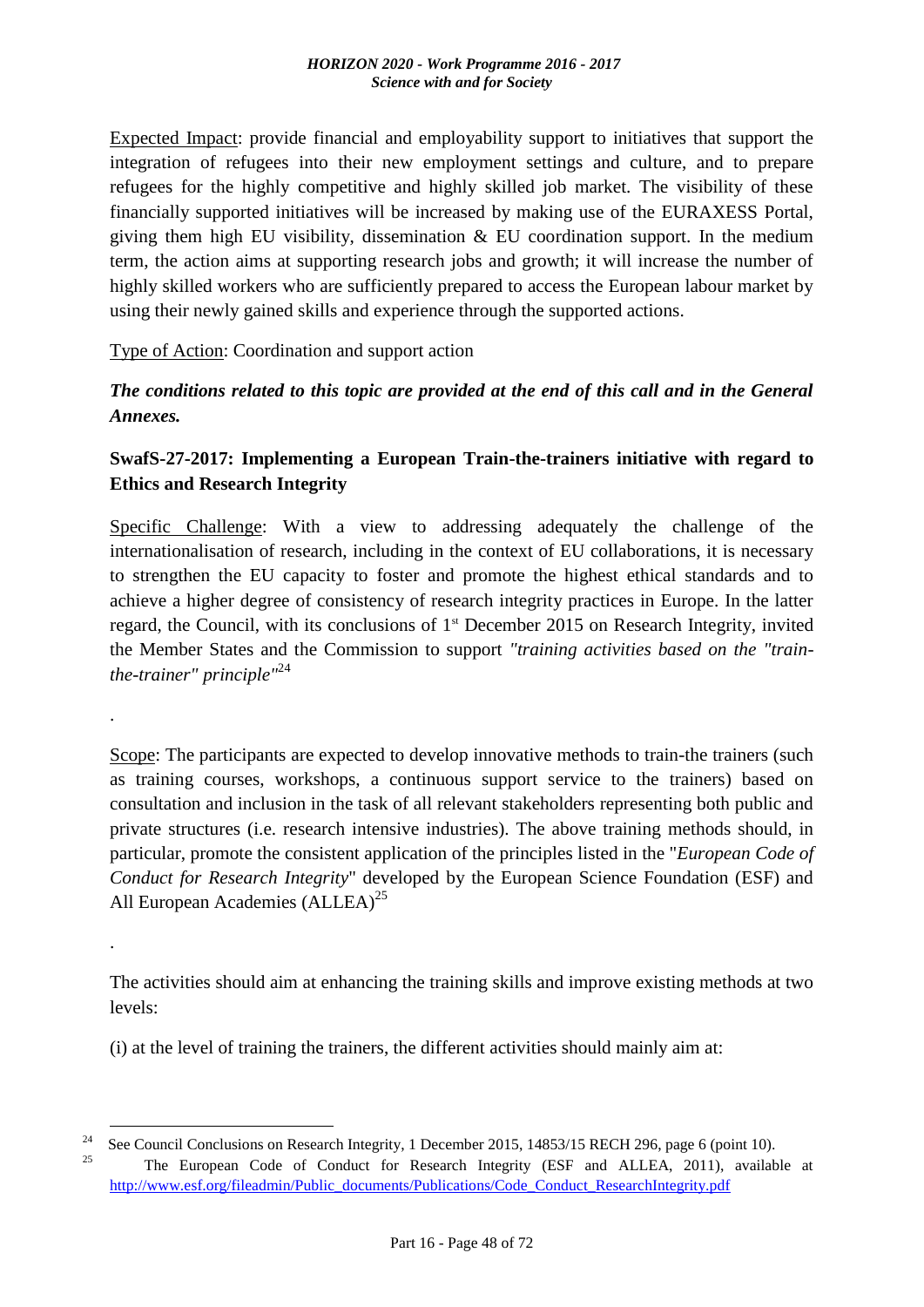- enhancing the knowledge of the trainer with regard to ethics and research integrity issues: This will ensure the consistent application of the EU research ethics and integrity standards while allowing for the national particularities (national laws, cultural differences) to be taken into account;

- allowing trainers to develop their training and interpersonal skills, such as their skill to understand the audience's needs and tailor the training accordingly, their ability to make lecture-based programmes more interactive and their ability to improve/enhance existing training methods: The use of innovative methods will foster the ethics and research integrity culture of the trainees and therefore will encourage them to depart from an approach of mere compliance with legal frameworks to a "virtue ethics" approach.

(ii) at the level of training the researchers, the different activities should mainly aim at:

- the creation and regular update of ready to use learning/training material, such as slides, elearning courses, videos, and using the social media as a training resource: Enhancing the impact of the training by the use of non-traditional forms (art, theatre) should be explored;

- the creation and update of training material, which can be adapted for the needs of the targeted audiences; and

- enhancing the researchers' understanding of the private and socio-economic benefits of the conduct of research according to the highest ethical and research integrity standards and of the negative impact of research misconduct on the society, on the research institutions/research performers and on the researcher (e.g. in the form of "reputational damage").

The participants are expected to create an e-community/database (using the EU Commission tool SINAPSE hosted on the EU data centre), where all the training material/tools will be available. Moreover, the participants are expected to establish an organization, which will implement the above train-the-trainers activities, will update the relevant training material/tools and will manage the above e-community/database in the long term. The action should aim at the training of a sufficient number of trainers in each Member State (depending on the size and the particularities of the research community in each Member State). The structure/running of this organization should ensure its financial sustainability in the long run. In this regard, the participants should devise a sensible and realistic business model.

In order to avoid duplication of work already undertaken and to allow for synergies among the relevant EU funded research projects (from FP7 and Horizon 2020), it is essential to ensure that the participants will cooperate and make use of all the publicly available results from the related funded projects, such as:

- the PRINTEGER project (GARRI.5.2014 – "Ethics in Research: Promoting integrity");

- "Estimating the costs of research misconduct and the socio-economic benefit of research integrity" (GARRI.9.2015);

- the "European Ethics and Research Integrity Network" (GARRI.10.2015); and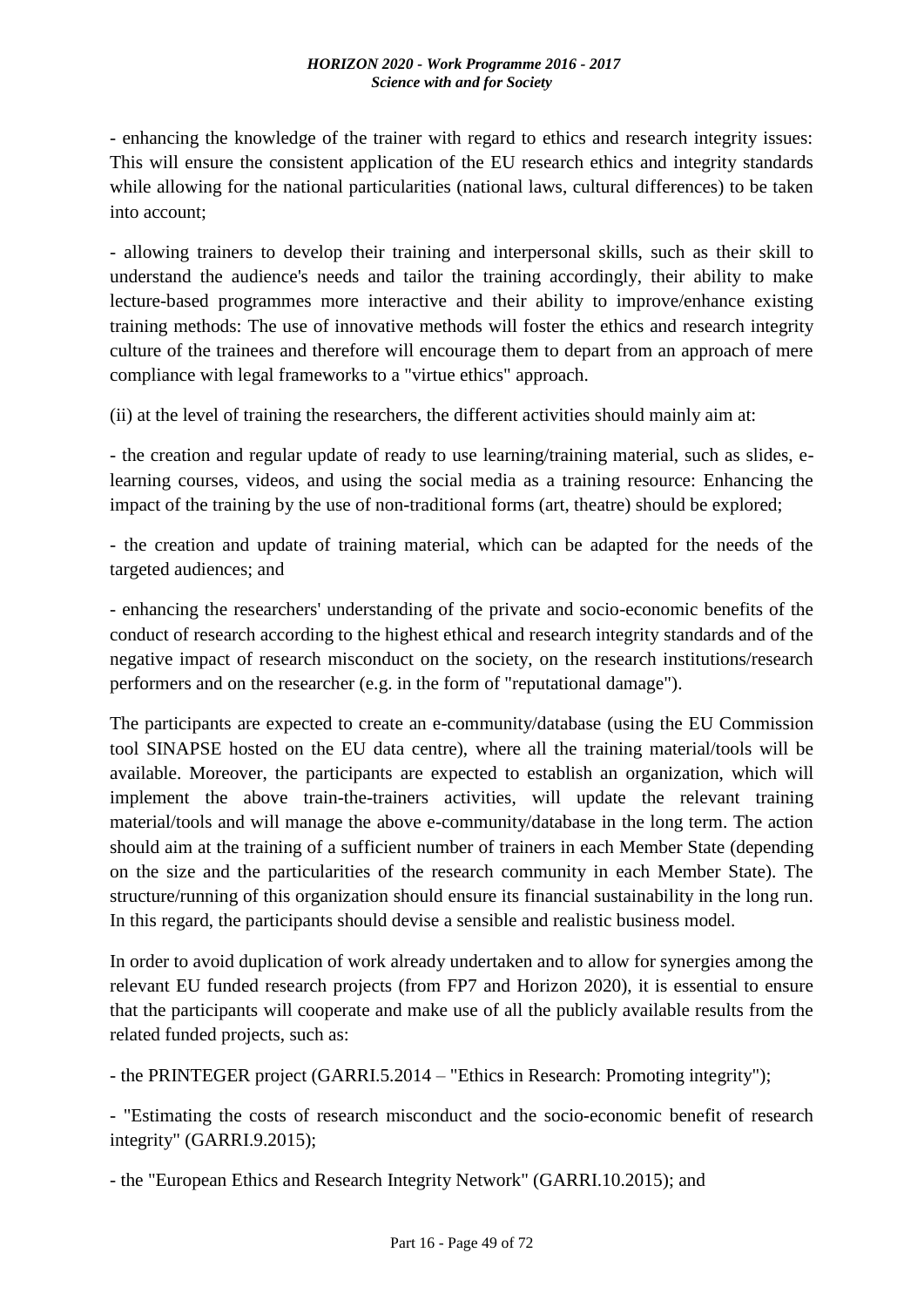#### *HORIZON 2020 - Work Programme 2016 - 2017 Science with and for Society*

- "Mapping the Ethics and Research Integrity Normative Framework" (SwafS-16-2016).

The Commission considers that proposals requesting a contribution from the EU of the order of EUR 2.8 million would allow this specific challenge to be addressed appropriately. Nonetheless, this does not preclude submission and selection of proposals requesting other amounts.

This action allows for the provision of financial support to third parties in line with the conditions set out in Part K of the General Annexes.

Expected Impact: It is expected that the present action will establish a self-sustainable organization, which will implement the above train-the-trainers activities, update the relevant training material/tools and manage the above e-community/database in the long term. Therefore, it is expected that the present action will promote a higher degree of consistency of research integrity practices in Europe, will strengthen the research communities' capacity to respect the highest ethical standards and will enable researchers to adopt a "virtue ethics approach", i.e. to embed ethics and integrity within the research design.

Type of Action: Coordination and support action

*The conditions related to this topic are provided at the end of this call and in the General Annexes.*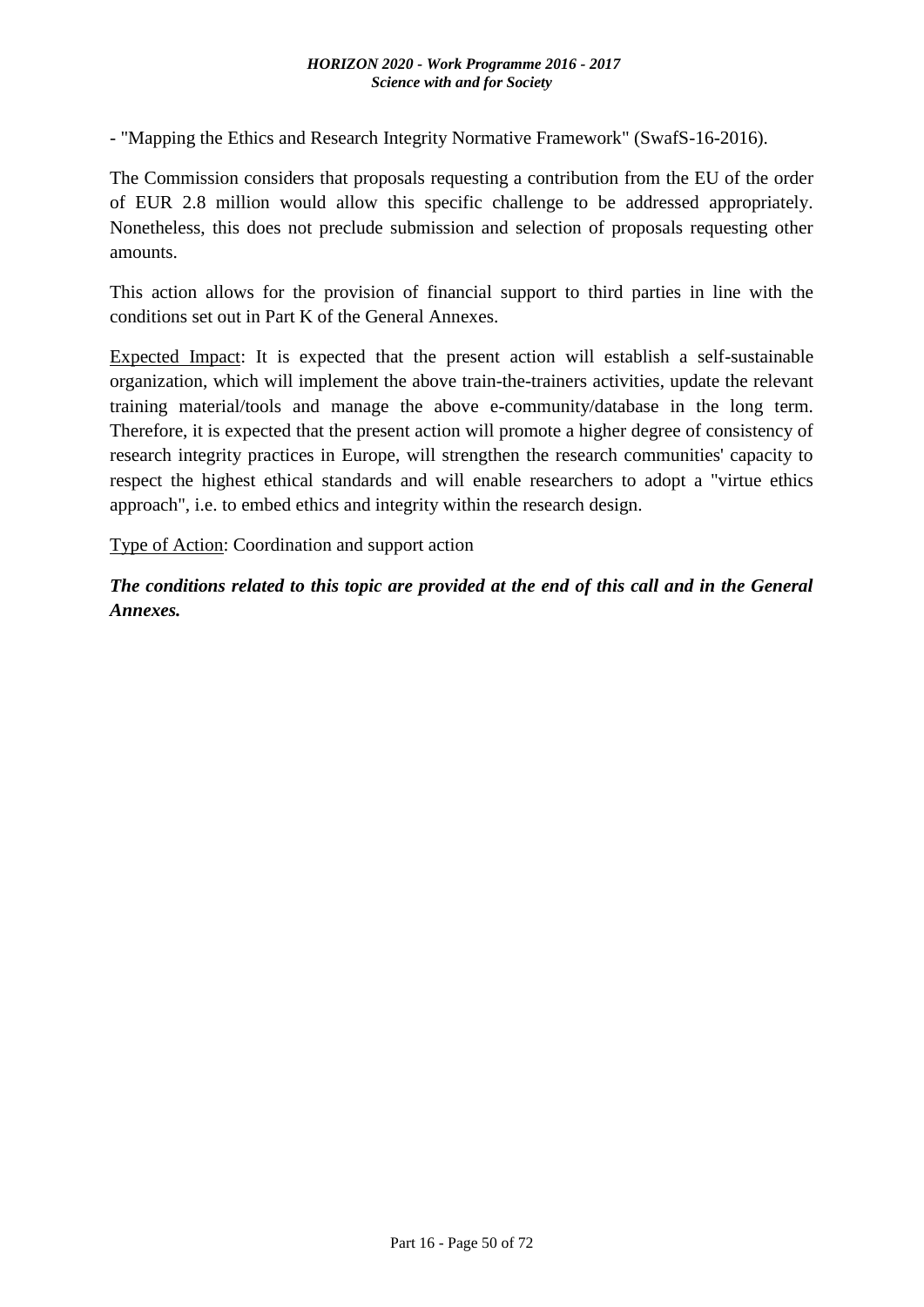#### **Conditions for the Call - Science with and for Society**

| Opening date(s), deadline(s), indicative budget(s): $^{26}$ |  |  |  |  |
|-------------------------------------------------------------|--|--|--|--|
|-------------------------------------------------------------|--|--|--|--|

| Topics (Type of Action)        | <b>Budgets (EUR million)</b> |      | Deadlines   |  |  |
|--------------------------------|------------------------------|------|-------------|--|--|
|                                | 2016                         | 2017 |             |  |  |
| Opening: 15 Oct 2015           |                              |      |             |  |  |
| SwafS-25-2016 (CSA)            | 0.50                         |      | 26 Jan 2016 |  |  |
|                                | Opening: 13 Apr 2016         |      |             |  |  |
| SwafS-01-2016 (RIA)            | 3.00                         |      | 30 Aug 2016 |  |  |
| SwafS-02-2016 (ERA-NET-Cofund) | 5.00                         |      |             |  |  |
| SwafS-03-2016-2017 (CSA)       | 3.90                         |      |             |  |  |
| SwafS-04-2016 (CSA)            | 6.70                         |      |             |  |  |
| SwafS-07-2016 (CSA)            | 0.90                         |      |             |  |  |
| SwafS-09-2016 (CSA)            | 6.80                         |      |             |  |  |
| SwafS-15-2016 (CSA)            | 3.00                         |      |             |  |  |
| SwafS-16-2016 (CSA)            | 3.80                         |      |             |  |  |
| SwafS-17-2016 (CSA)            | 3.80                         |      |             |  |  |
| SwafS-18-2016 (CSA)            | 3.80                         |      |             |  |  |
| SwafS-19-2016 (CSA)            | 1.95                         |      |             |  |  |
| SwafS-20-2016 (CSA)            | 0.87                         |      |             |  |  |
| Opening: 12 Apr 2017           |                              |      |             |  |  |
| SwafS-03-2016-2017 (CSA)       |                              | 6.10 | 30 Aug 2017 |  |  |
| SwafS-05-2017 (CSA)            |                              | 7.10 |             |  |  |

1 <sup>26</sup> The Director-General responsible for the call may decide to open the call up to one month prior to or after the envisaged date(s) of opening.

All deadlines are at 17.00.00 Brussels local time.

The Director-General responsible may delay the deadline(s) by up to two months.

The budget amounts for the 2017 budget are subject to the availability of the appropriations provided for in the draft budget for 2017 after the adoption of the budget 2017 by the budgetary authority or, if the budget is not adopted, as provided for in the system of provisional twelfths.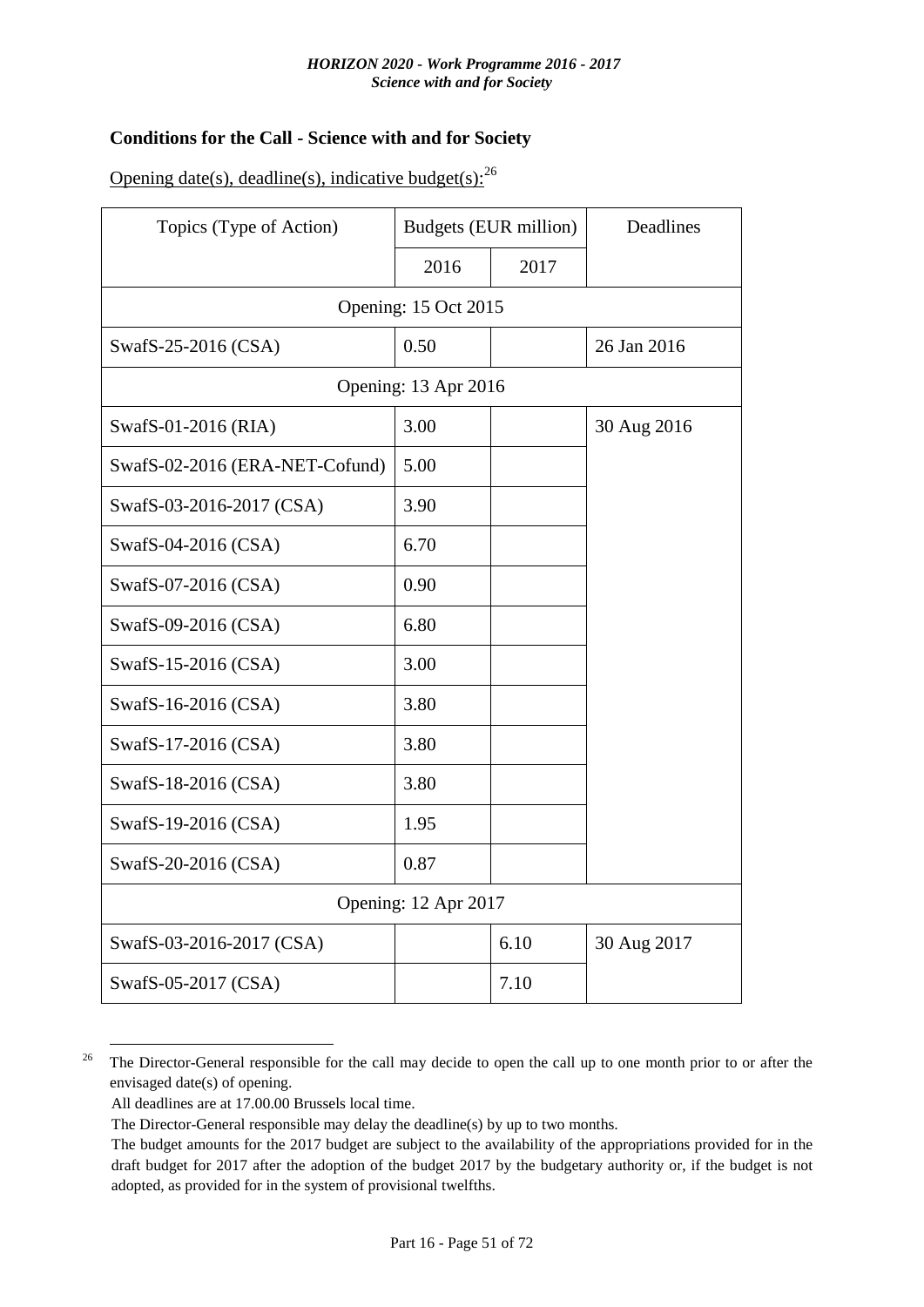| SwafS-06-2017 (CSA)       |       | 7.10  |
|---------------------------|-------|-------|
| SwafS-08-2017 (RIA)       |       | 3.00  |
| SwafS-10-2017 (RIA)       |       | 3.00  |
| SwafS-11-2017 (RIA)       |       | 3.00  |
| SwafS-12-2017 (RIA)       |       | 3.00  |
| SwafS-13-2017 (RIA)       |       | 4.00  |
| SwafS-14-2017 (RIA)       |       | 3.00  |
| SwafS-21-2017 (CSA)       |       | 2.80  |
| SwafS-22-2017 (CSA)       |       | 2.80  |
| SwafS-23-2017 (CSA)       |       | 3.00  |
| SwafS-24-2017 (CSA)       |       | 3.35  |
| SwafS-26-2017 (CSA)       |       | 1.00  |
| SwafS-27-2017 (CSA)       |       | 2.80  |
| Overall indicative budget | 44.02 | 55.05 |

Indicative timetable for evaluation and grant agreement signature:

For single stage procedure:

- Information on the outcome of the evaluation: Maximum 5 months from the final date for submission; and
- Indicative date for the signing of grant agreements: Maximum 8 months from the final date for submission.

Eligibility and admissibility conditions: The conditions are described in General Annexes B and C of the work programme.

Evaluation criteria, scoring and threshold: The criteria, scoring and threshold are described in General Annex H of the work programme.

Evaluation Procedure: The procedure for setting a priority order for proposals with the same score is given in General Annex H of the work programme.

The full evaluation procedure is described in the relevant *guide* published on the Participant Portal.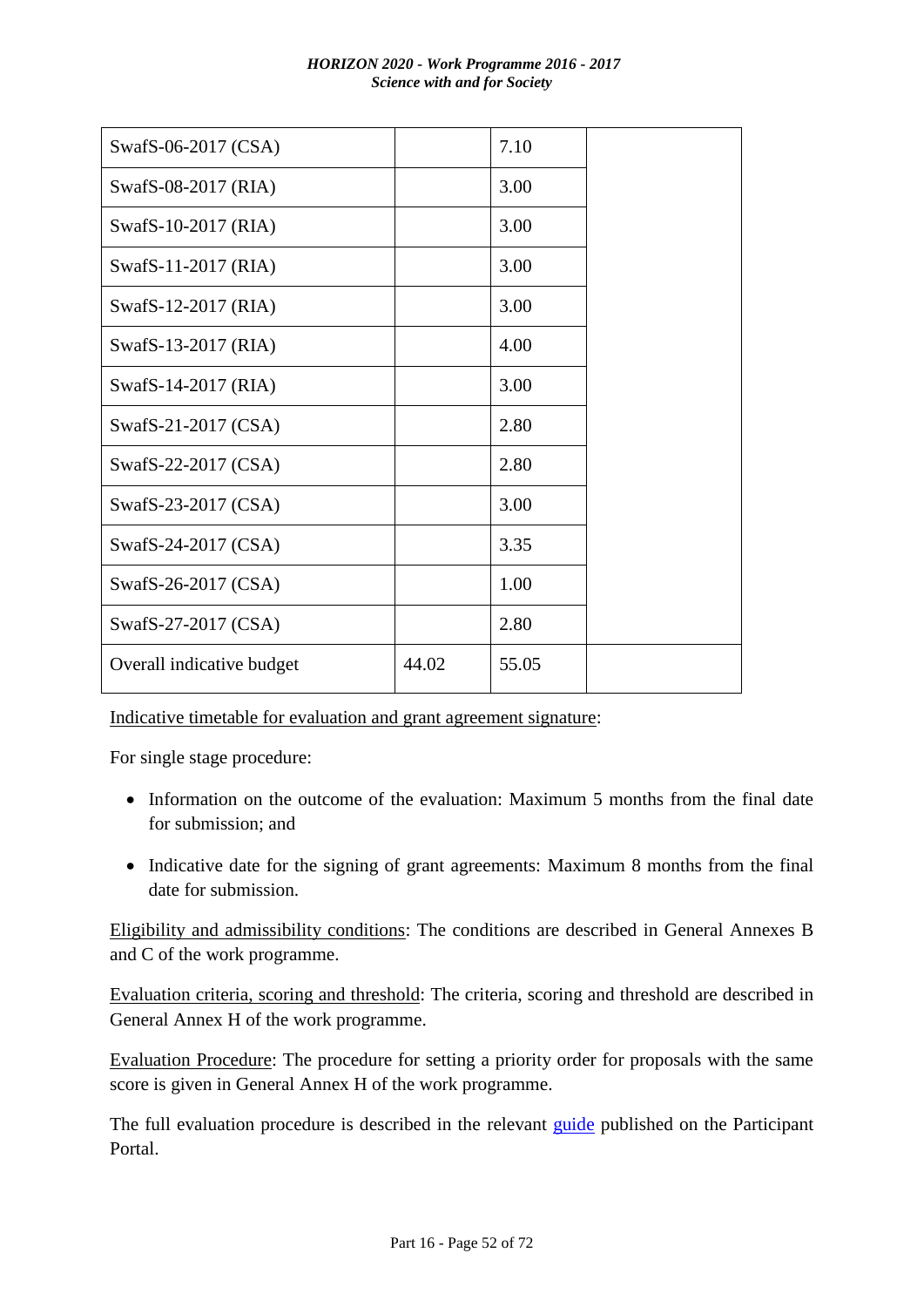Consortium agreement: Members of consortium are required to conclude a consortium agreement, in principle prior to the signature of the grant agreement.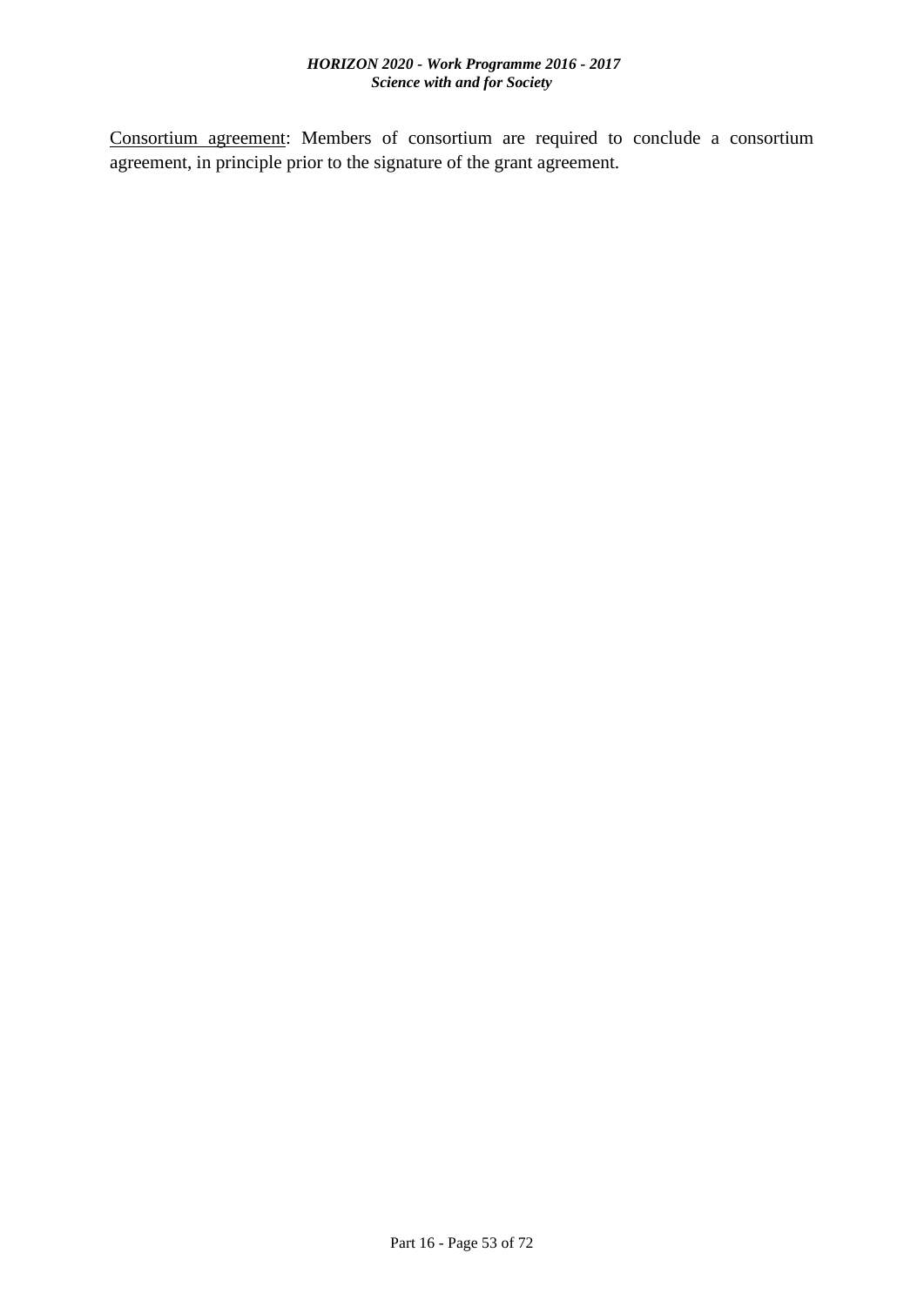# **Other actions<sup>27</sup>**

1

#### **1. EU Prize for Women Innovators 2017<sup>28</sup>**

Europe urgently needs more innovators to stay competitive in the coming decades and to spur economic growth. The large number of well-educated women who, for various reasons, including lack of awareness, do not consider entrepreneurship as an option, represents a tremendous untapped pool of innovation.

Awards have a strong potential to drive innovation through the recognition of achievements and the promotion of role models. Therefore, the European Commission created in 2011 a Prize for Women Innovators to increase public awareness of this issue and to encourage women to exploit the commercial and business opportunities and become entrepreneurs. After the success of the forerunners of the contest in 2011, 2014 and 2016, the Commission intends to continue its drive to spotlight women researchers who have brought outstanding innovations to the market. The Commission plans to award up to three "EU Prize for Women Innovators" and one "Rising Innovator Award" following a European-wide contest. The prizes are addressed to women who have founded or co-founded a company and who themselves or their company have benefitted from funding related to research and/or innovation. The prizes will not reward research or innovation proposed for the future, but only achievements that have been already obtained by the contestant.

The specific rules of the contest will be published in 2016 by the European Commission on the [Participant Portal](http://ec.europa.eu/research/participants/portal/desktop/en/home.html) but also actively publicised elsewhere to maximise participation, which will directly launch and manage the contest and award the prize based on the judgement of independent experts.

Applications have to be submitted by the contestant (natural person) via the web-based submission forms on [www.ec.europa.eu/women-innovators.](http://www.ec.europa.eu/women-innovators) Applications will have to clearly state the involvement of the contestants in the success of the company and the potential of their product or service to access the market, also highlighting the relevant economic and societal impact. The contestants will have to provide proof of eligibility and a written presentation of their achievements, which will be presented to a High Level Jury for evaluation.

The High Level Jury will consist of a group of independent experts from business and academia appointed by the Commission. They will appraise the quality of the entries and submit to the Commission the final list of up to 4 selected women to be awarded.

<sup>&</sup>lt;sup>27</sup> The budget amounts for the 2017 budget are subject to the availability of the appropriations provided for in the draft budget for 2017 after the adoption of the budget 2017 by the budgetary authority or, if the budget is not adopted, as provided for in the system of provisional twelfths.

This activity directly aimed at supporting the development and implementation of evidence base for R&I policies and supporting various groups of stakeholders is excluded from the delegation to REA and will be managed by the Commission services.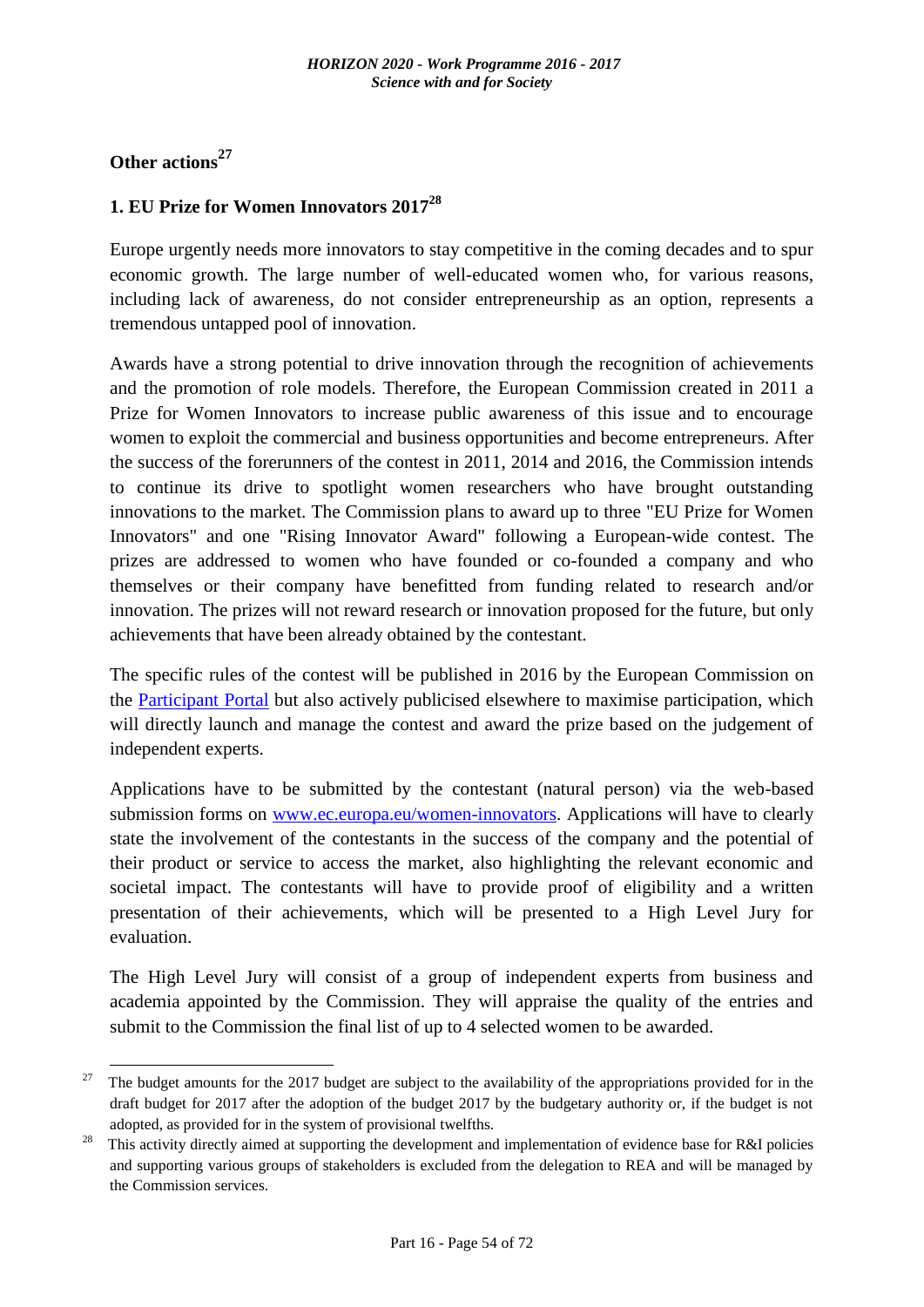The first prize is EUR 0.1 million, the second prize EUR 0,05 million,the third prize EUR 0,03 million and the 4th prize is EUR 0,02 million

Expected results: Although women are more and more active in research, there are still too few women creating innovative enterprises. This represents an untapped potential for Europe which needs all resources to remain competitive and find solutions to our societal challenges. The prizes will boost the public awareness of the, potential, importance and contribution of women researchers to entrepreneurship and will encourage entrepreneurial women to become innovators. This will help to achieve the objectives of the Europe 2020 strategy.

Eligibility criteria: Contestants for the "EU Prize for Women Innovators 2017" shall comply with the following eligibility criteria to participate:

- 1. The contestant must be a woman. [For Rising Innovator Award following applies: The contestant must be a woman born as of 1986].
- 2. The contestant must be an ordinary resident in an EU Member State or a country associated to Horizon 2020.
- 3. The contestant must be the founder or co-founder of an existing and active company which was registered before 1 January 2015.
- 4. The annual turnover of the company was at least EUR 0.10 million in 2014 or 2015.
- 5. Either the contestant as a natural person or the company founded/co-founded by the candidate have received or is receiving European or national funding for Research and Innovation or bank funding or alternative sources of financing such as private equity, venture capital, crowd funding through platforms or business angels.

Essential award criteria: All eligible applications will be evaluated by a High level jury: The prize will be awarded, after closure of the contest, to the contestant(s) who in the opinion of the jury best addresses the following cumulative criteria<sup>29</sup>:

1. The originality and marketability of the developed product or service provided by the company of the contestant. Applications will be compared according to the number of patents/co-patents and trademarks.

2. The economic impact - The economic impact of a product or service of the company for Europe is measured by the number of countries (inside and outside the EU) where the product or service is sold, and by the size of the turnover achieved with this service or product in 2014 and 2015.

3. The societal impact - the societal impact of a product or service of the company for Europe. It will be measured by the number of jobs created and the potential of the service or product

.

<sup>&</sup>lt;u>.</u> <sup>29</sup>Further clarification of these criteria might be published in the Rules of Contest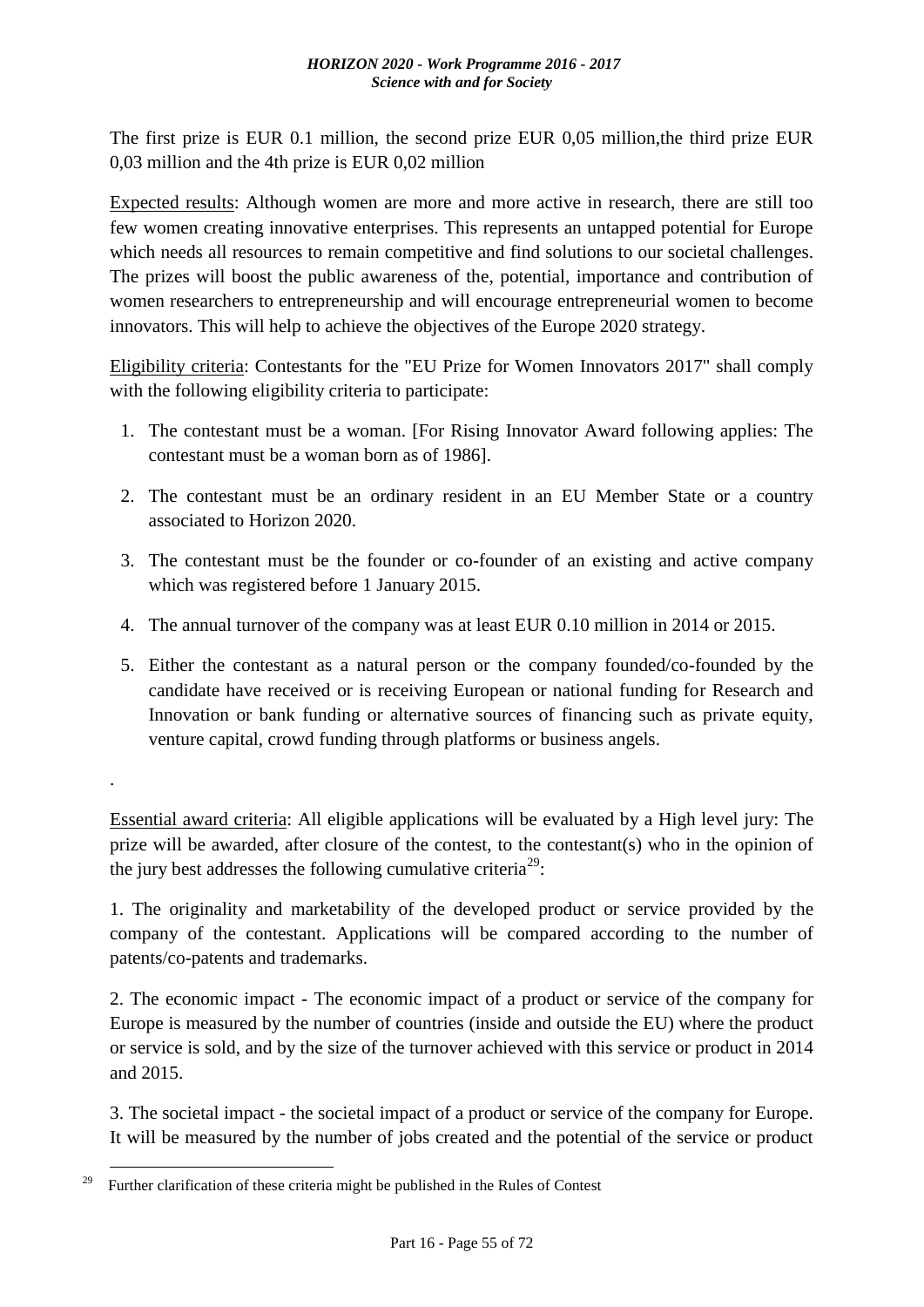to help Europe address a grand societal challenges e.g. the ageing of the European population, global warming, clean water, renewable energy and resource efficiency.

4. The impact and leadership role of the contestant. Contestants must explain how their role in the company influenced the success of the company and contestants should outline their potential to empower other women to be leaders and entrepreneurs.

Indicative timetable of contest(s):

| <b>Stages</b>                          | Date and time or indicative period |
|----------------------------------------|------------------------------------|
| Opening of the contest                 | Third Quarter 2016                 |
| Deadline for submission of application | Fourth Quarter 2016                |
| Award of the prize                     | First Quarter 2017                 |

Type of Action: Recognition prize

1

For the common Rules of Contest for Prizes please see General Annex F of the work programme

Indicative budget: EUR 0.20 million from the 2017 budget

## **2. European Union Contest for Young Scientists (EUCYS) 2016<sup>30</sup>**

The European Union Contest for Young Scientists brings together first prize winners of national contests for pre-Higher Education Institution school science projects to compete for prizes and awards. The EU Contest takes place each year in a different location. This Contest provides additional stimulus to young people who have already demonstrated that they are applying science to solve problems. Many go on to become successful scientists. It attracts a considerable level of co-funding in the host country, and high levels of international media attention. International research organisations and similar bodies donate many of the nonmonetary prizes.

Expected Impact: The contest will bring greater awareness of and interest in science and research among high school leavers. In the medium term, it will help close the skills gap in STEM, as more young people consider enrolling in scientific career paths. In the long term, it will directly contribute towards the objective of a science literate, knowledge society where scientists are aware of social needs.

 $30$  This activity directly aimed at supporting the development and implementation of evidence base for R&I policies and supporting various groups of stakeholders is excluded from the delegation to REA and will be managed by the Commission services.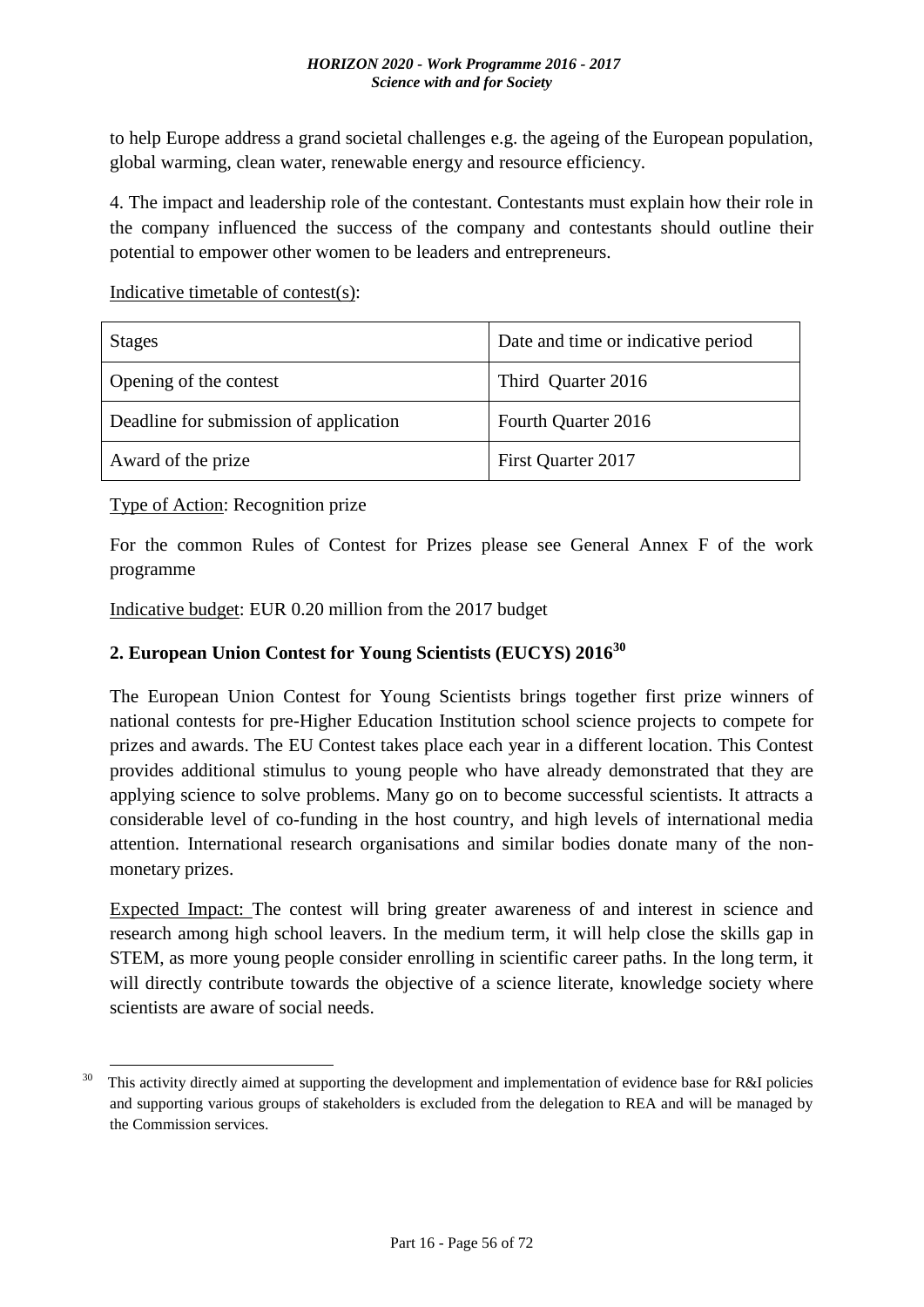Legal entities:

1

Jeunesses Scientifiques de Belgique AISBL, avenue Latérale 17/1 – 1180 Brussels - Belgium.

Type of Action: Grant to identified beneficiary - Coordination and support actions

The standard evaluation criteria, thresholds, weighting for award criteria and the maximum rate of co-financing for this type of action are provided in General Annexes D and H of the work programme.

Indicative timetable: 2nd Quarter of 2016

Indicative budget: EUR 0.80 million from the 2016 budget

# **3. SCIENTIX III Building and maintaining a Science Education Community in Europe by promoting Inquiry-Based Science Education and other initiatives at national level <sup>31</sup>**

This action is based on the first and fifth Recommendations of the report *Science Education Now; A Renewed Pedagogy for the Future of Europe*[\[http://ec.europa.eu/research/science](http://ec.europa.eu/research/science-society/document_library/pdf_06/report-rocard-on-science-education_en.pdf)[society/document\\_library/pdf\\_06/report-rocard-on-science-education\\_en.pdf\[](http://ec.europa.eu/research/science-society/document_library/pdf_06/report-rocard-on-science-education_en.pdf) and the recommendations of the *Science Education for Responsible Citizen* report which request a more active involvement of Member States in the renewal of science education as well as a better articulation between national activities and those handled at European level.It is therefore intended to promote a strategy in each country for the uptake and dissemination of Inquiry-Based Science Education **(**IBSE) and an effective community building among science education stakeholders. To this end, the beneficiary is requested to cooperate with Ministries in charge of Education or the most appropriate entities likely to bring changes in science education in each country. Moreover, the project should effectively address different geographical levels (local, national, European), as well as different stakeholders (policymakers, researchers, teachers, trainers, industries, academies, associations, local authorities, informal science education actors, parents, students ...).

The project will ensure the continuation/adaptation of the current Scientix II activities and will contribute to the development of national strategies for a wide uptake and dissemination of IBSE. Continuation and adaptation of the current Scientix activities will include:

- Technical maintenance and hosting of the Scientix II Internet platform;

- Content search, adaptation, translation (including availability of at least two additional EU languages) and upload of all sections;

- Dissemination strategy: newsletters, presentations at events, workshops;
- Translation of teaching material for the widest dissemination of best practices;

This activity directly aimed at supporting the development and implementation of evidence base for R&I policies and supporting various groups of stakeholders is excluded from the delegation to REA and will be managed by the Commission services.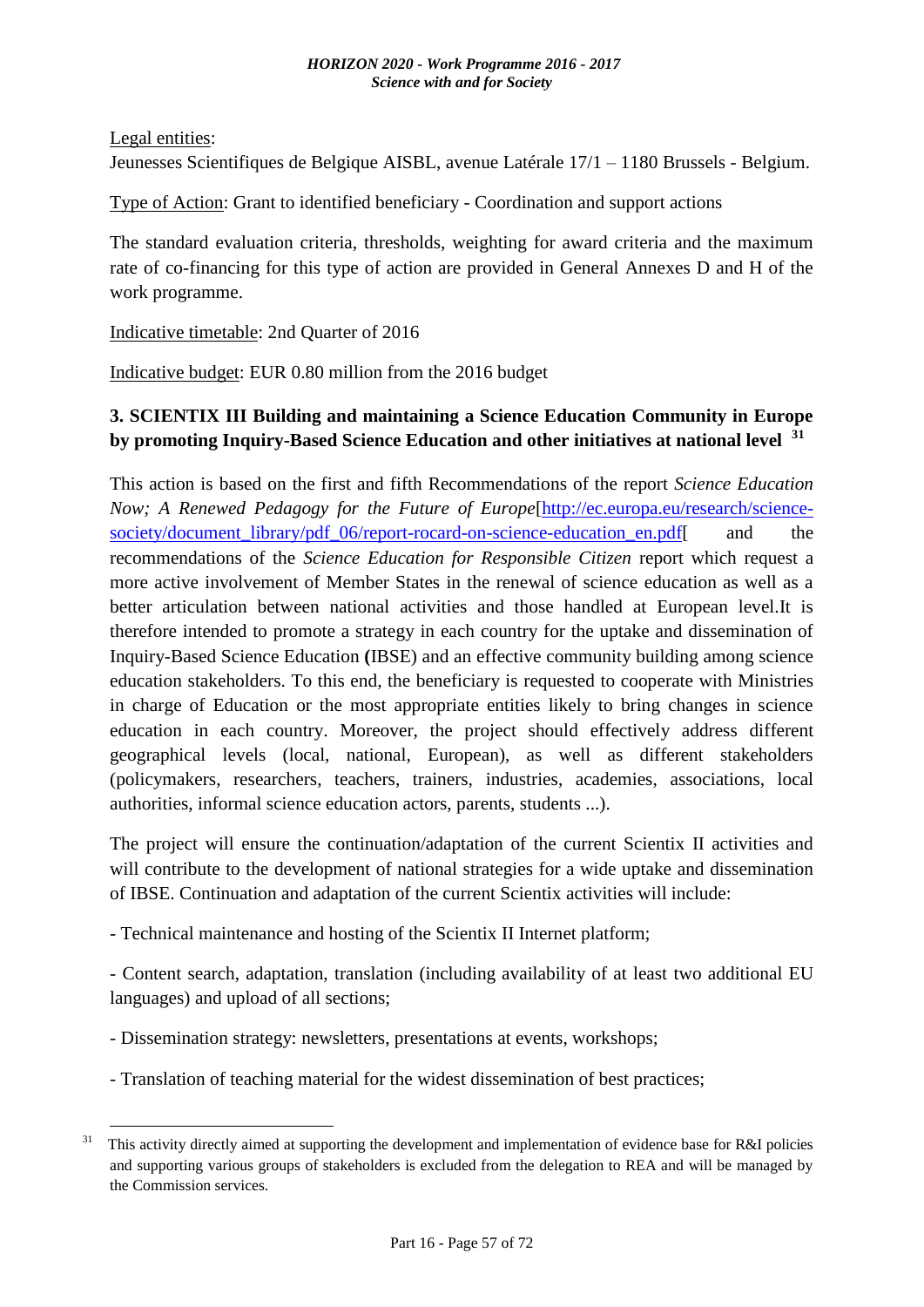- One major European conference to be held in Brussels;
- Publications (flyers, brochures, posters, etc.).

The adaptation of the current services shall be based on an analysis of the Scientix II outcomes (including feedback from users and experts).

Contribution to the development of national strategies:

- Assessment of the situation of science education in each Member State and monitoring of national strategies in cooperation with the relevant national stakeholders;

- Support to the development and implementation of national strategies for the uptake and dissemination of IBSE, the best use of Scientix II resources and community building, in cooperation with Ministries in charge of education and/or the most appropriate entities likelyto bring changes to science education in each country.

The contractor shall suggest *a convincing, sustainable, viable business model for the operation and further development of Scientix*.

The duration of the project will be for a maximum three years. The proposal should include a plan for the sustainability and long term maintenance of the three Scientix activities after the end of the grant. An impartial assessment of the actions implemented should be ensured throughout the duration of the project in relation to its objectives and expected impacts.

Expected Impact: To bring about a change in the way that science is taught in schools through European collaborative activities focusing on teacher training on the use of techniques that have been successfully piloted, adapting and applying them on a European scale. The action will have significant wider benefits across Europe beyond those accruing directly to project participants. The long-term impact looked for is a significant increase in the numbers of young people in Europe taking up scientific careers as well as a general increase of the skills and knowledge in science needed to become responsible researchers/innovators and scientifically active citizens. Final impact shall be the sustainability of the project beyond its EC grant.

Legal entities: EUN Partnership AISBL, rue de Trêves, 61B, 1040 Brussels, Belgium

Type of Action: Grant to identified beneficiary - Coordination and support actions

The standard evaluation criteria, thresholds, weighting for award criteria and the maximum rate of co-financing for this type of action are provided in General Annexes D and H of the work programme.

Indicative timetable: 2nd Quarter of 2016

Indicative budget: EUR 3.00 million from the 2016 budget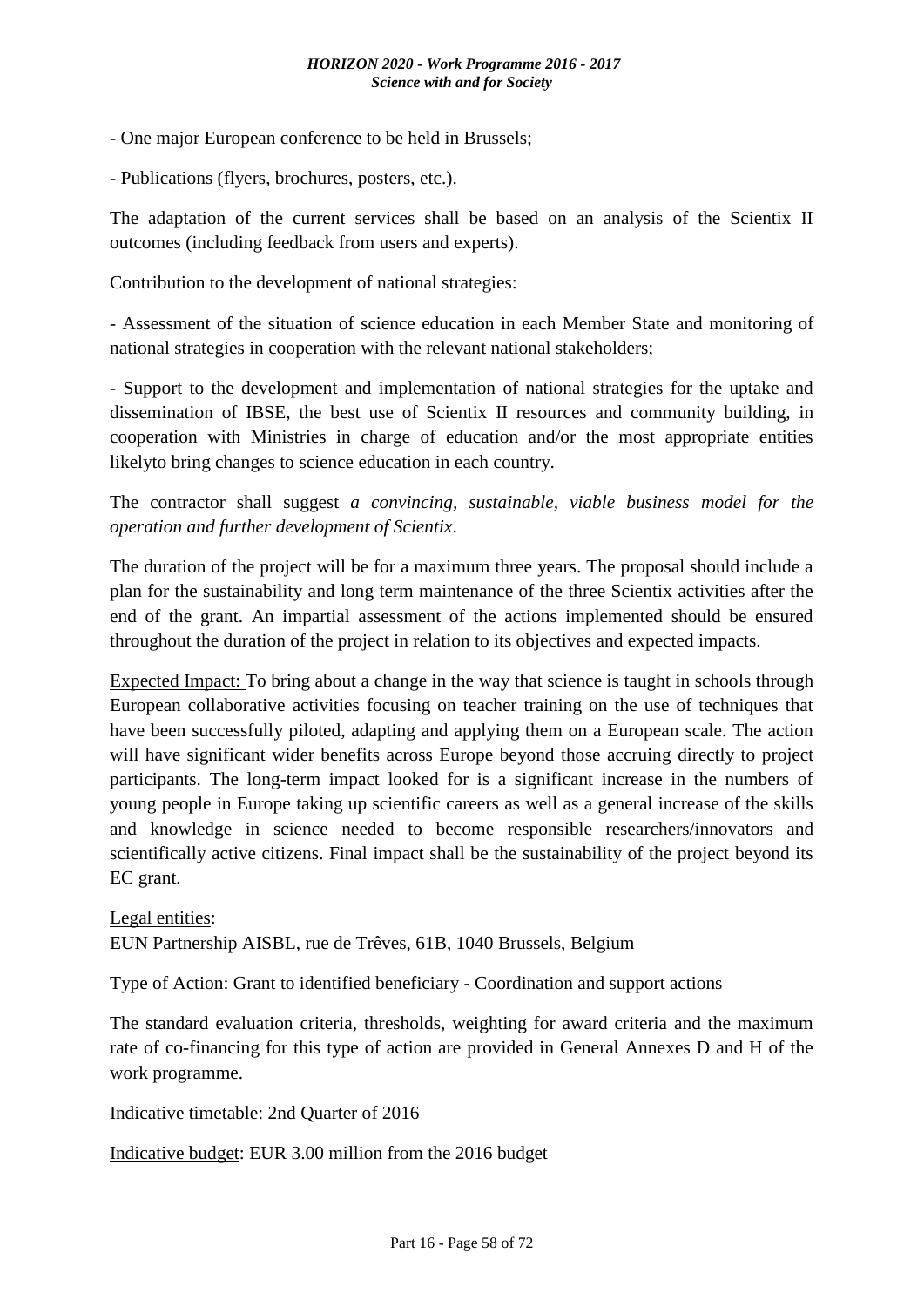#### **4. European Union Contest for Young Scientists (EUCYS) 2017<sup>32</sup>**

The European Union Contest for Young Scientists brings together first prize winners of national contests for pre-Higher Education Institution school science projects to compete for prizes and awards. The EU Contest takes place each year in a different location. This Contest provides additional stimulus to young people who have already demonstrated that they are applying science to solve problems. Many go on to become successful scientists. It attracts a considerable level of co-funding in the host country, and high levels of international media attention. International research organisations and similar bodies donate many of the nonmonetary prizes.

The standard evaluation criteria, thresholds, weighting for award criteria and the maximum rate of co-financing for this type of action are provided in parts D and H of the General Annexes.

Expected Impact: The contest will bring a greater awareness of and interest in science and research among school students. This action will seek to garner collaboration from industry.

Legal entities: Estonian Research Council, Soola 8, 5th floor, Tartu 51013, Estonia.

Type of Action: Grant to identified beneficiary - Coordination and support actions

The standard evaluation criteria, thresholds, weighting for award criteria and the maximum rate of co-financing for this type of action are provided in General Annexes D and H of the work programme.

Indicative timetable: 2nd Quarter of 2017

Indicative budget: EUR 0.80 million from the 2017 budget

#### **5. The Euroscience Open Forum (ESOF) 2018<sup>33</sup>**

The Euroscience Open Forum (ESOF) is held bi-annually under the auspices of the researcher organisation Euroscience. It is dedicated to scientific research and innovation and designed by Euroscience as a unique opportunity in Europe to:

- Strengthen the links between Science  $&$  Society,
- Create an integrated space for S&T in Europe,

1

 $32$  This activity directly aimed at supporting the development and implementation of evidence base for R&I policies and supporting various groups of stakeholders is excluded from the delegation to REA and will be managed by the Commission services.

This activity directly aimed at supporting the development and implementation of evidence base for R&I policies and supporting various groups of stakeholders is excluded from the delegation to REA and will be managed by the Commission services.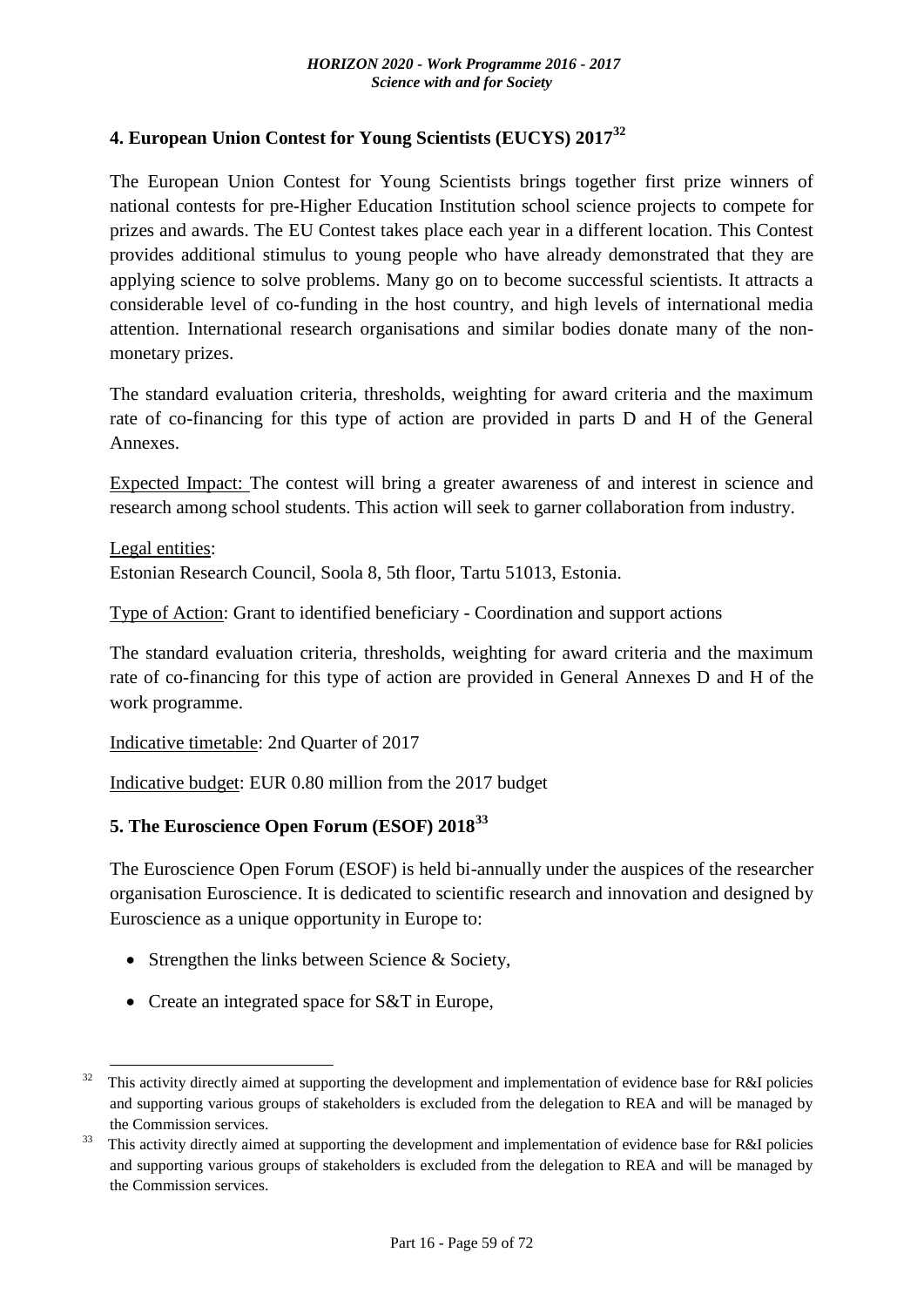- Foster a European Platform for debate on S&T,
- Influence S&T policies

A grant support will be offered to this inter/trans-disciplinary pan-European meeting to ensure that a structured and expanded dialogue among all societal actors (researchers, citizens, policy makers, business, third sector organisations etc.) will be developed along the lines of the Science with and for Society Programme. In this context a special emphasis will be put on the promotion and further understanding of the Responsible Research and Innovation concept. A special focus will be put on the Engagement of Citizens in Science, the Engagement of Researchers and Innovators in Society and the Increasing Relevance of Research and Innovation Policies for Society. An inclusive and integrated combination of seminars, workshop, debates and round table discussion using new interactive and engaging formats will be provided and centred on Horizon 2020 key societal challenges.

Expected impact: The conference will be one of the biggest European science communication platforms; in the medium term. The Euroscience Open Forum will raise awareness among a very large public on the concept of Responsible Research and Innovation (RRI) as a cross cutting issue for Horizon 2020 and in the context of European Research Area (ERA).

Legal entities:

Université Fédérale Toulouse Midi-Pyrénées, 15 rue des Lois - BP 61321, 31013 Toulouse Cedex 6, France

Type of Action: Grant to identified beneficiary - Coordination and support actions

The standard evaluation criteria, thresholds, weighting for award criteria and the maximum rate of co-financing for this type of action are provided in General Annexes D and H of the work programme.

Indicative timetable: 3rd Quarter of 2017

Indicative budget: EUR 1.00 million from the 2017 budget

#### **6. External expertise**

This action will support the use of appointed independent experts for the evaluation of project proposals, including ethics assessments and ethics checks and audits, where appropriate, for the reviewing and monitoring of projects. It can also support the evaluation of applications submitted to prize contests.

Type of Action: Expert Contracts

Indicative timetable: 4th quarter 2016 and 4th Quarter 2017

Indicative budget: EUR 0.90 million from the 2016 budget and EUR 0.85 million from the 2017 budget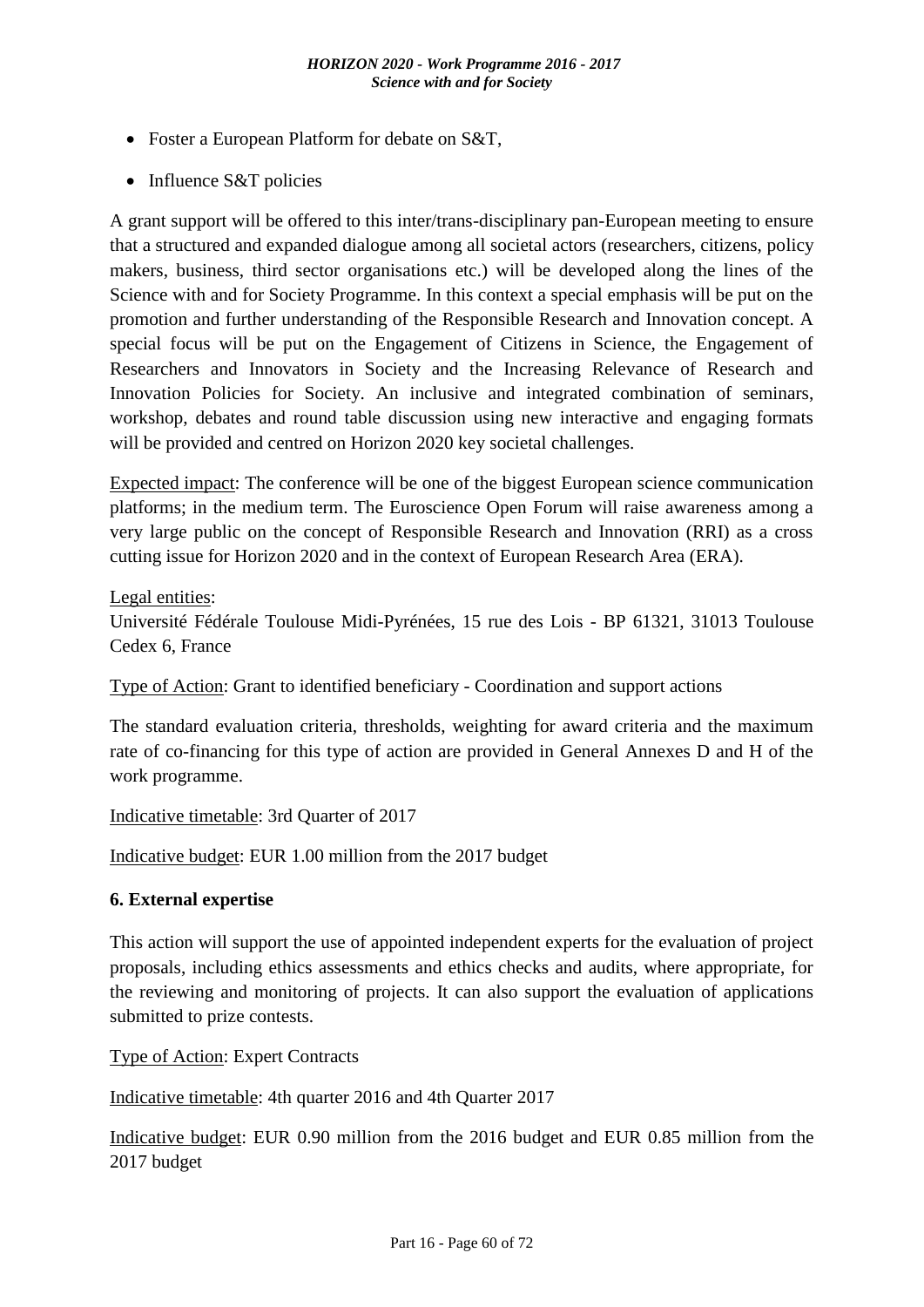# **7. EURAXESS Services, Links, Rights and Jobs crosscutting issues<sup>34</sup>**

This action shall be cross-cutting promotional activities, conferences, events, mutual learning seminars, publications, promotional stands and materials and in particular:

- Preparation of the EURAXESS Services Network biennial Conference to be held in 2017;
- Researchers' Conference on ERA related topics; the conference will discuss topics that directly influence researchers careers, such as gender, open recruitment, access to information, ethics in research, science education and more;
- Promotion of the EURAXESS initiative with special emphasis on the online presentation (EURAXESS portal).

EURAXESS LINKS Implementation  $2016^{35}$ : This action will support to the EURAXESS Links network during the implementation of the new framework contract covering more countries or hubs during the period 2015-2018. The second specific contract implementing the EURAXESS Links Framework Contract will cover the animation of the network. This specific contract will guarantee the continuity of the operations of the network in the different destinations and allow the extension of the activities to new countries and tasks.

• EURAXESS Portal Maintenance <sup>36</sup> 2016

- Different activities will be undertaken to increase the capacity and ensure the userfriendliness of the EURAXESS portal. These activities include technical maintenance, architectural developments, and graphical and functional enhancements.

- Activities also include services by external information system provider who, on the basis of inputs provided by the responsible Commission services, guarantees the smooth running of the EURAXESS Portal.

• Support to the HR Excellence in Research  $37$ 

<sup>&</sup>lt;u>.</u> <sup>34</sup> This activity directly aimed at supporting the development and implementation of evidence base for R&I policies and supporting various groups of stakeholders is excluded from the delegation to REA and will be managed by the Commission services.

 $35$  This activity directly aimed at supporting the development and implementation of evidence base for R&I policies and supporting various groups of stakeholders is excluded from the delegation to REA and will be managed by the Commission services.

 $36$  This activity directly aimed at supporting the development and implementation of evidence base for R&I policies and supporting various groups of stakeholders is excluded from the delegation to REA and will be managed by the Commission services.

This activity directly aimed at supporting the development and implementation of evidence base for R&I policies and supporting various groups of stakeholders is excluded from the delegation to REA and will be managed by the Commission services.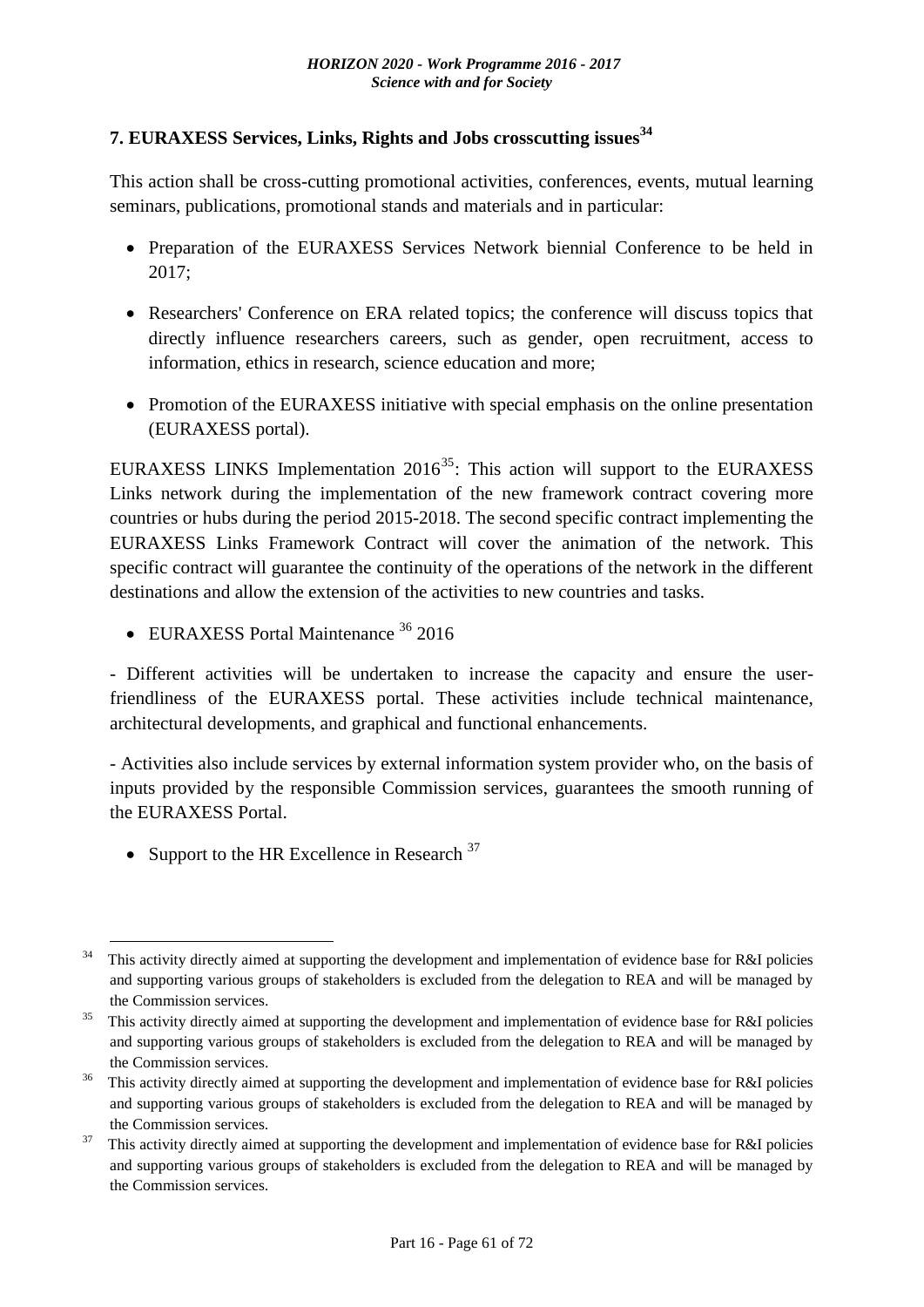This action will contribute to supporting better employment and working conditions for researchers thereby helping to enhance the attractiveness of European research careers with special emphasis encouraging countries with lower participation in the process to take up the European Charter for Researchers and a Code of Conduct for the Recruitment of Researchers.

Type of Action: Public Procurement - A maximum of 15 specific contracts using an existing framework contract.

Indicative timetable: First and second semester of 2016 and 2017

Indicative budget: EUR 5.75 million from the 2016 budget

#### **8. Industrial talents dimension of the Innovative Doctoral Training Principle<sup>38</sup>**

The aim is to assess the feasibility of the set-up of a pan-European Agency or body to facilitate the bridge for young talents between academia and industry and academia with the aim of supporting Europe's top position.

First, the objective is to provide top class training for PhD and post-doctoral scholarships by implementing the Innovative Doctoral Training Principles to bridge the industry-academiaindustry gap. It shall also be the link to industry for the students to provide suitable interns and on-site training modules.

As a second step, different stakeholders shall discuss the implementation modus.

This action will be managed by the European Commission as directly aimed at supporting the development and implementation of an attractive and innovative European Research Area.

Expected impact: The feasibility study will provide evidenced-based policy making in relation to bridging the gap between academia and industry and the need for training researchers in new skills.

Type of Action: Public Procurement - One specific contract using an existing framework contract

Indicative timetable: First quarter of 2016

1

Indicative budget: EUR 0.30 million from the 2016 budget

This activity directly aimed at supporting the development and implementation of evidence base for R&I policies and supporting various groups of stakeholders is excluded from the delegation to REA and will be managed by the Commission services.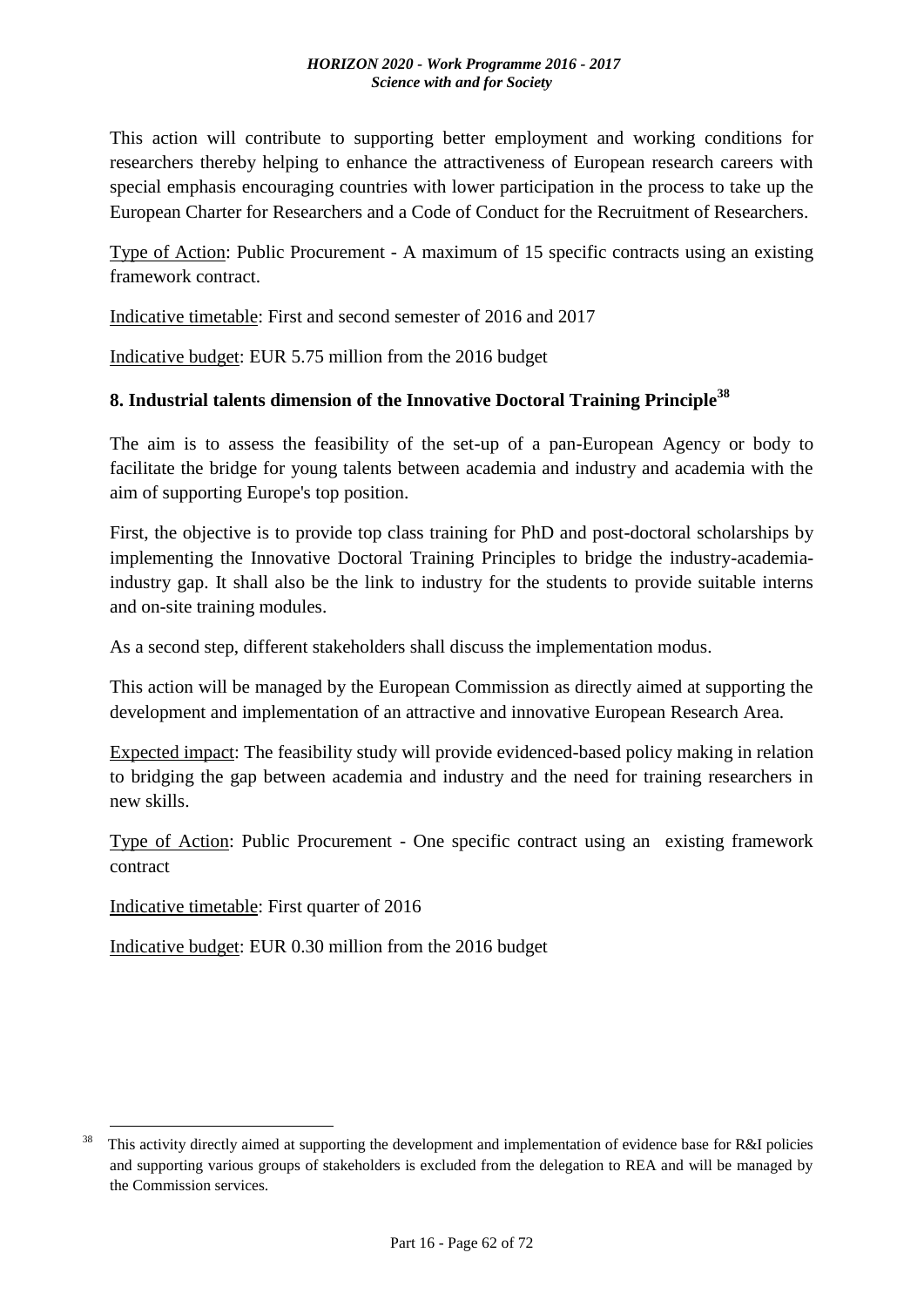# **9. Monitoring of gender equality in Research and Innovation - Development, implementation and dissemination of indicators<sup>39</sup>**

Since 2003, every three years the European Commission has been publishing a wide-ranging set of statistics on Gender Equality in Research and Innovation through the SHE FIGURES publication series.

The series has been evolving over time, by addressing specific themes and the methodology to be applied in data collection. Taking stock of the work done so far over the four releases and the forthcoming fifth one, it is expected to enrich the coverage, frequency and comparability of existing data, with particular reference to the inclusion of the gender dimension in research and innovation content, organisational elements, seniority grades, boards' composition and funds. In addition, one of the core tasks to be performed will consist in identifying and collecting data of potential new indicators with particular focus on the themes of structural change, gender and innovation, gender dimension in research and innovation content and work-life balance. Some of the new indicators identified will be used in the 2018 publication, in addition to the set of indicators released in the She Figures 2015.

The main deliverable will be a publication, adding to a selection of existing main indicators relating to Human Resources in Science and Technology, R & D personnel, Education, Worklife balance and the new elements of the SHE FIGURES 2015, a further collection of new indicators, based on commonly accepted definitions and with clearly specified coverage.

Expected impact: It is expected that the development, implementation and wide dissemination of a reliable set of indicators on gender equality in research and innovation will be one of the key tool in driving Member States and research organisations towards the objectives set in the ERA Roadmap and in other relevant EU or national policies.

Policy makers, Research Performing or Funding Organisations as other stakeholders will take benefit of up to date statistics which will be used as a benchmark to evaluate the outcome and impact of the activities undertaken.

Type of Action: Public Procurement - Service contract.

Indicative timetable: 3rd Quarter 2016

1

Indicative budget: EUR 0.45 million from the 2016 budget

This activity directly aimed at supporting the development and implementation of evidence base for R&I policies and supporting various groups of stakeholders is excluded from the delegation to REA and will be managed by the Commission services.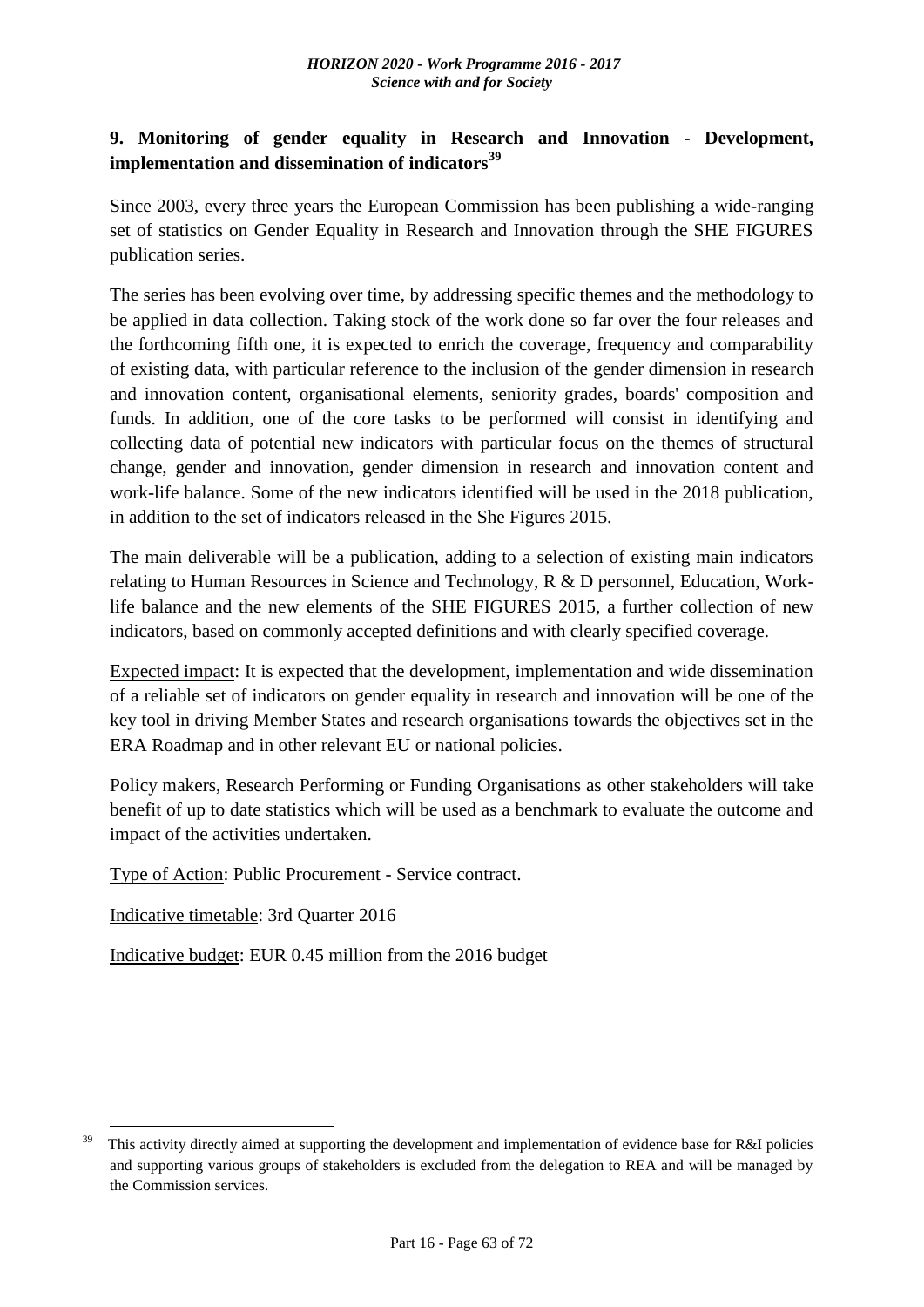#### **10. Data Collection and analysis on researchers in the European Union and abroad in the context of ERA and RRI<sup>40</sup>**

The aim is to provide internationally comparable data and indicators to monitor progress towards a genuine open labour market for researchers including gender, mobility, career development, working conditions etc. to support further evidence-based policy developments.

This action will be managed by the European Commission as directly aimed at supporting the development and implementation of evidence base for R&I policies and supporting various groups of stakeholders.

Expected impact: The study will support evidenced-based policy making in relation to completion of the ERA and inform Responsible Research and Innovation policy action.

Type of Action: Public Procurement - A maximum of four specific contracts using an existing framework contract.

Indicative timetable: Fourth quarter of 2017

Indicative budget: EUR 1.20 million from the 2017 budget

# **11. Evaluation of the impact and effectiveness of the EURAXESS – Researchers in Motion initiative with special emphasis on the national implementation level in 40 European countries<sup>41</sup>**

The aim of the impact assessment is to provide evidence of the impact and effectiveness of the EURAXESS initiative after 15 years of operation. Special attention shall be paid to the national level impact in evidence based policy making based on the input received from the national EURAXESS coordinators. The study shall provide recommendations for the further development of the network at both levels, European as well as national.

[This activity directly aimed at supporting the development and implementation of evidence base for R&I policies and supporting various groups of stakeholders is excluded from the delegation to REA and will be managed by the Commission services.]

Type of Action: Public Procurement - One specific contract using an existing framework contract.

Indicative timetable: Second quarter of 2017

1

Indicative budget: EUR 0.25 million from the 2017 budget

<sup>&</sup>lt;sup>40</sup> This activity directly aimed at supporting the development and implementation of evidence base for R&I policies and supporting various groups of stakeholders is excluded from the delegation to REA and will be managed by the Commission services.

<sup>&</sup>lt;sup>41</sup> This activity directly aimed at supporting the development and implementation of evidence base for R&I policies and supporting various groups of stakeholders is excluded from the delegation to REA and will be managed by the Commission services.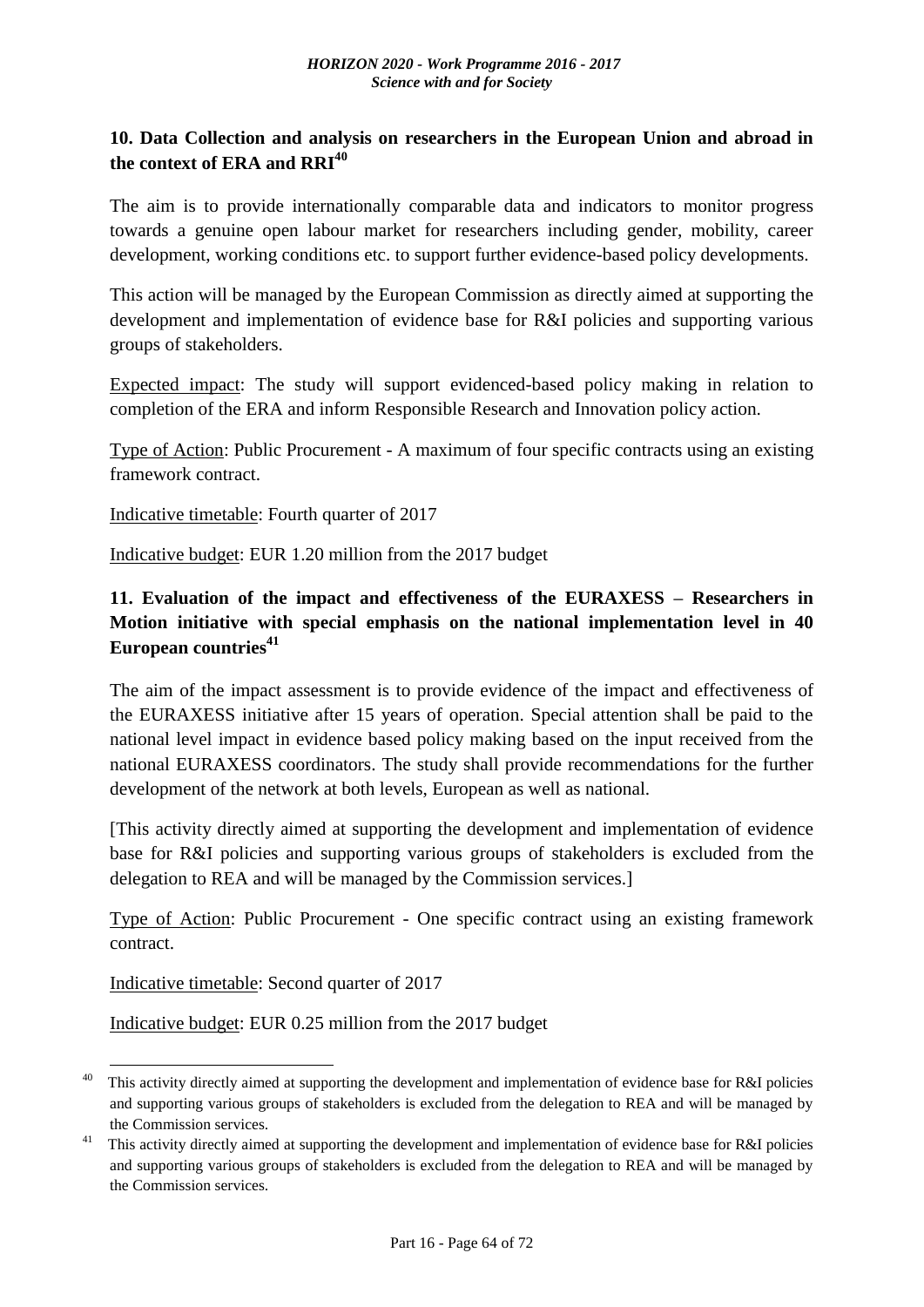## **12. EURAXESS Services, Links, Rights, Jobs and cross-cutting activities<sup>42</sup>**

This action will contribute to support to cross-cutting promotional activities, conferences, events, mutual learning seminars, publications, promotional stands and materials and in particular:

- Preparation of the EURAXESS Links International Conference to be held in 2018;
- Promotion of the EURAXESS initiative with special emphasis on the online presentation (EURAXESS portal).
- EURAXESS Portal Maintenance<sup>43</sup> 2017

- Different activities will be undertaken to increase the capacity and ensure the userfriendliness of the EURAXESS portal. These activities include technical maintenance, architectural developments, and graphical and functional enhancements.

- Activities also include services by external information system provider who, on the basis of inputs provided by the responsible Commission services, guarantees the smooth running of the EURAXESS Portal.

Type of Action: Public Procurement - A maximum of 10 specific contracts using an existing framework contract.

Indicative timetable: Second quarter of 2017

<u>.</u>

Indicative budget: EUR 0.60 million from the 2017 budget

# **13. Industrial talents dimension of the Innovative Doctoral Training Principle<sup>44</sup>**

After the assessment through a feasibility study in 2016, the concept shall be discussed by different stakeholders through mutual learning seminars.

This action shall provide top class training for PhD and post-doctoral scholarships by implementing the Innovative Doctoral Training Principles to bridge the industry-academiaindustry gap. It shall also be the link to industry for the students to provide suitable interns and on-site training modules.

<sup>&</sup>lt;sup>42</sup> This activity directly aimed at supporting the development and implementation of evidence base for R&I policies and supporting various groups of stakeholders is excluded from the delegation to REA and will be managed by the Commission services.

<sup>&</sup>lt;sup>43</sup> This activity directly aimed at supporting the development and implementation of evidence base for R&I policies and supporting various groups of stakeholders is excluded from the delegation to REA and will be managed by the Commission services.

<sup>&</sup>lt;sup>44</sup> This activity directly aimed at supporting the development and implementation of evidence base for R&I policies and supporting various groups of stakeholders is excluded from the delegation to REA and will be managed by the Commission services.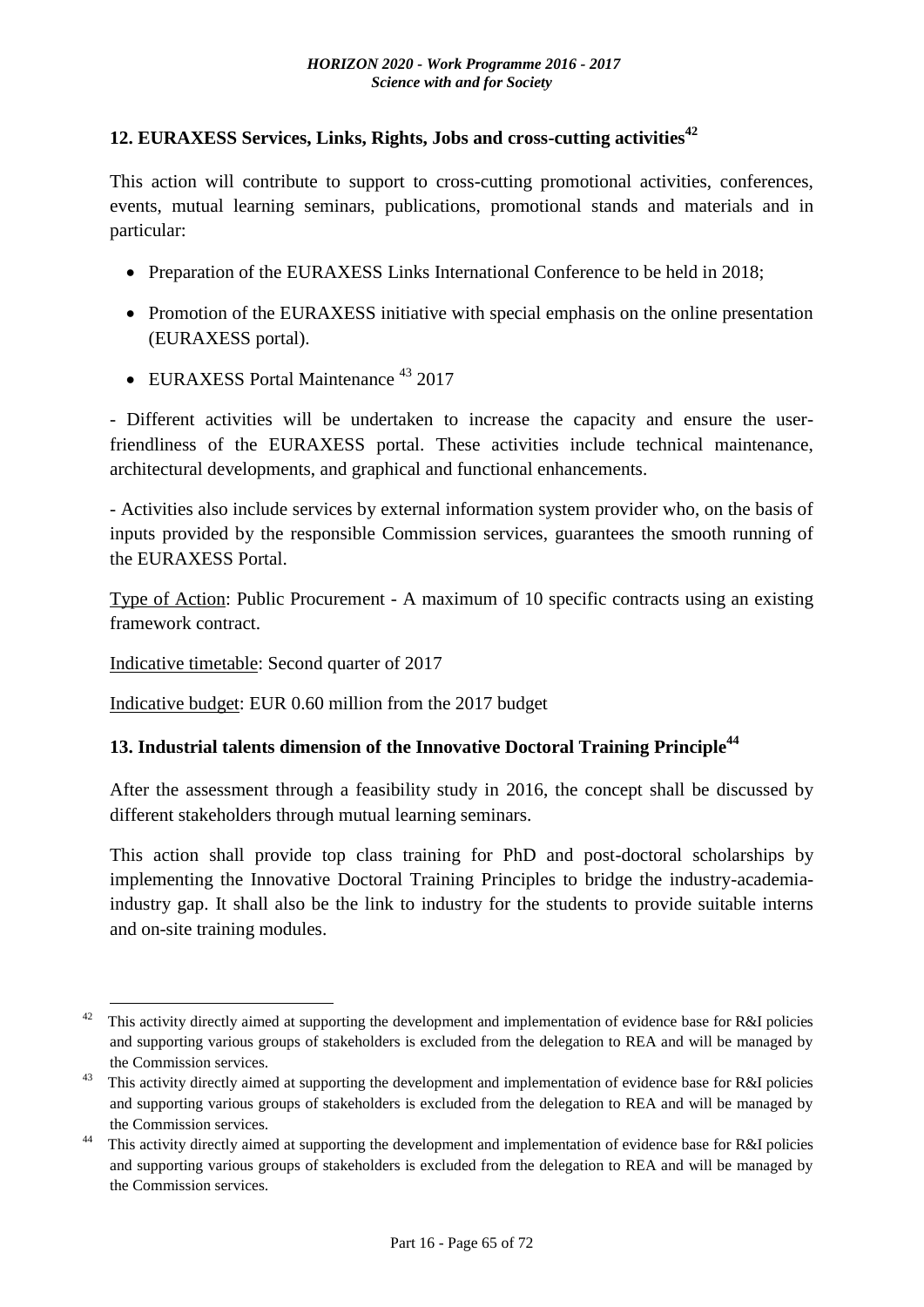#### *HORIZON 2020 - Work Programme 2016 - 2017 Science with and for Society*

Expected impact: The seminars shall provide input to prepare the ground for a potential publication of a call for proposals in the future.

Type of Action: Public Procurement - A maximum of three specific contracts using an existing framework contract.

Indicative timetable: First quarter of 2017

Indicative budget: EUR 0.30 million from the 2017 budget

## **14. Support to the Consortium setting up the Pan-European Pension Fund for research institutions (RESAVER) 2016 and 2017 <sup>45</sup>**

The mobility of researchers is a driver of excellence in research. However, researchers face many difficulties in preserving their supplementary pension benefits when moving between countries. This inevitably leads to inadequate pensions, decreased competitiveness and fragmentation of the European labour market for researchers.

In this context, the launch of the European Partnership for Researchers<sup>46</sup> highlighted the need for ensuring supplementary pensions for mobile researchers. The European Council Conclusions of February 2011 and March 2012 gave high level political orientation to facilitate mobility and make research careers more attractive. In the 2012 Communication on the European Research Area, the Commission undertook concrete action by committing itself to "support stakeholders in setting up pan-European supplementary pension fund(s) for researchers". The initiative was later identified in the 2012 White Paper "An Agenda for Adequate, Safe and Sustainable Pensions"<sup>47</sup>.

To this end, the Commission decided in December 2014 to provide technical support to a consortium of employers – the Consortium of the Retirement Savings Vehicle for European Research Institutions (the RESAVER Consortium) - through Horizon 2020, to create RESAVER Pension Fund, a single European pension fund tailor-made for research organisations and their employees. The RESAVER Consortium is an AISBL, a non-for-profit entity under Belgian jurisdiction.

RESAVER will offer a state of the art cross-border pension fund that will enable mobile employees of the research institutions to remain affiliated to the same supplementary pension fund  $(2<sup>nd</sup> pillar$  and  $3<sup>rd</sup> pillar)$  when moving between different countries and changing jobs.<sup>48</sup>,

 $-$ <br>45 [1]

This activity directly aimed at supporting the development and implementation of evidence base for R&I policies and supporting various groups of stakeholders is excluded from the delegation to REA and will be managed by the Commission services.

<sup>46</sup> COM(2008)317

<sup>&</sup>lt;sup>47</sup> COM (2012) 55

RESAVER will comply with national social and labour law and not interfere with Member States prerogative in the area  $1<sup>st</sup>$  pillar pension.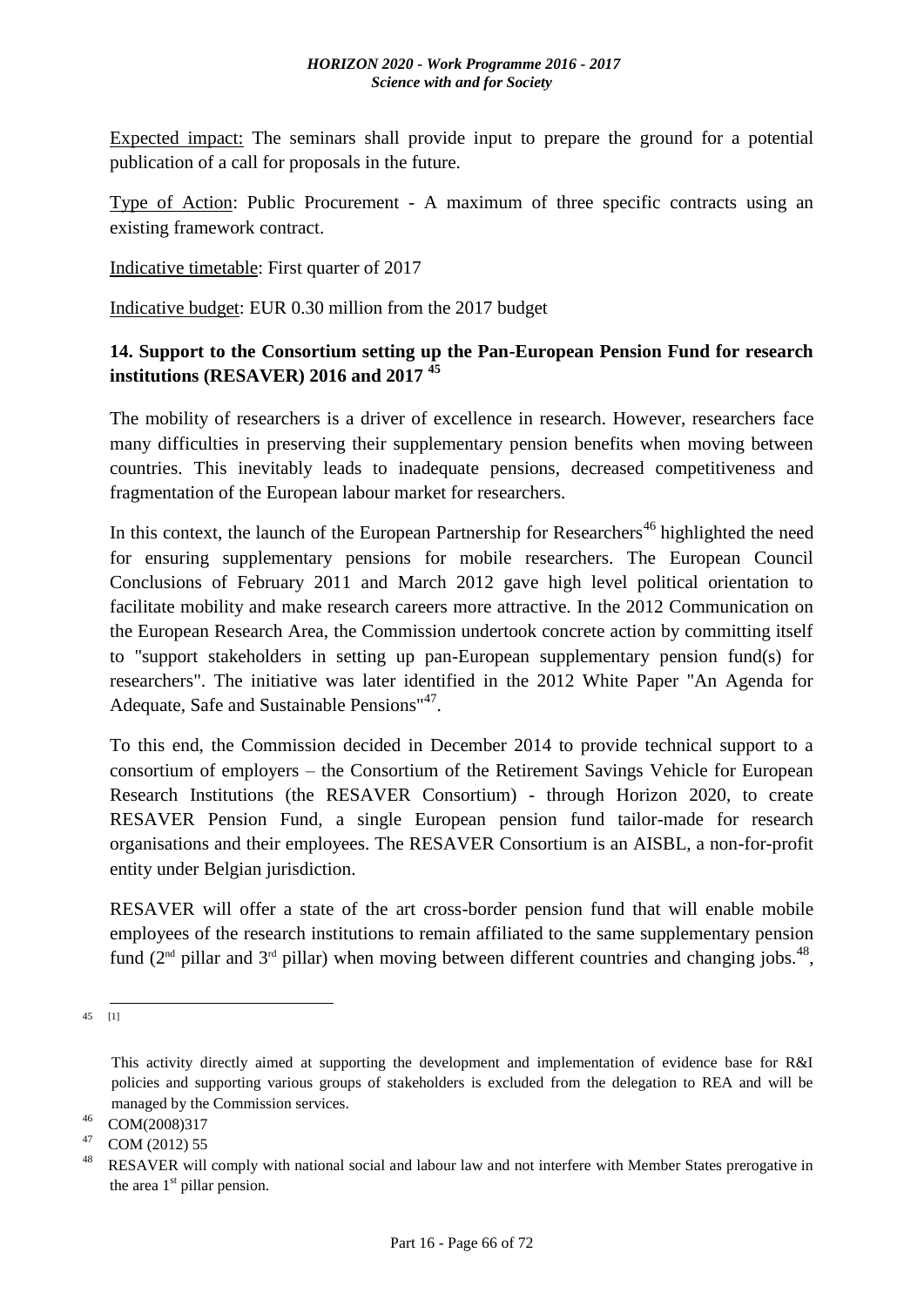The pension fund will be based on the IORP directive ((2003/41/EC) Institutions for Occupational Retirement Provision) which provides a framework for institutions providing occupational pensions in all EU countries. The pension fund will comply with national social and labour law and will not interfere with Member States prerogative in the area of  $1<sup>st</sup>$  pillar pension.

Starting from 2016 the pension fund will be rolled-out across the European Economic Area.

Operating grants will be awarded to the RESAVER consortium for 2016 and 2017. The overall aim of the consortium is to ensure free circulation of researchers by removing pension as an obstacle to mobility which corresponds to the strategic objectives of the Union policy as stipulated in Article 179 TFEU on the establishment of a European Research Area.

In accordance with Article 190(1)(f) of Regulation (EU) No 1268/2012 and Article 9(3)(d) of Regulation (EU) No 1290/2013, the RESAVER consortium is in this particular case the sole possible beneficiary for the following reasons:

- It will set up the first multi-country and multi-employer pension fund offering supplementary pension for research staff.
- Is in a unique position to create the pension fund for the research sector due to the high degree of expertise in the field of cross-border pension provision for researchers.
- Ensures participation of sponsoring undertakings and beneficiaries in the management of the pension plans.
- It has a clear European dimension while complying with national social and labour law.

In the future the eligible costs will be covered from two sources of revenue namely an additional contribution (membership fee) paid by the employers and a percentage of the total accumulated assets in the pension fund. However, due to the gradual increase of participating institutions and the limited size of assets a third source of revenue is necessary to cover during the initial phase costs that are eligible according to the Financial Regulation and the Horizon 2020 Rules of Participation.

The purpose of the operating grants is thus to provide financial support towards the functioning of the RESAVER pension fund in its core activities - over a period that is equivalent to its accounting year - in order to carry out a set of activities detailed in a work programme. Such support is provided not to the implementation of a specific action but to the RESAVER consortium annual operating budget or part of it according to Article 177(b) of Regulation (EU) No 1268/2012.

Each agreed work programme of activities must be annexed to each operating grant agreement.

The standard evaluation criteria, thresholds, weighting for award criteria and the maximum rate of co-financing for this operating grant are indicated below.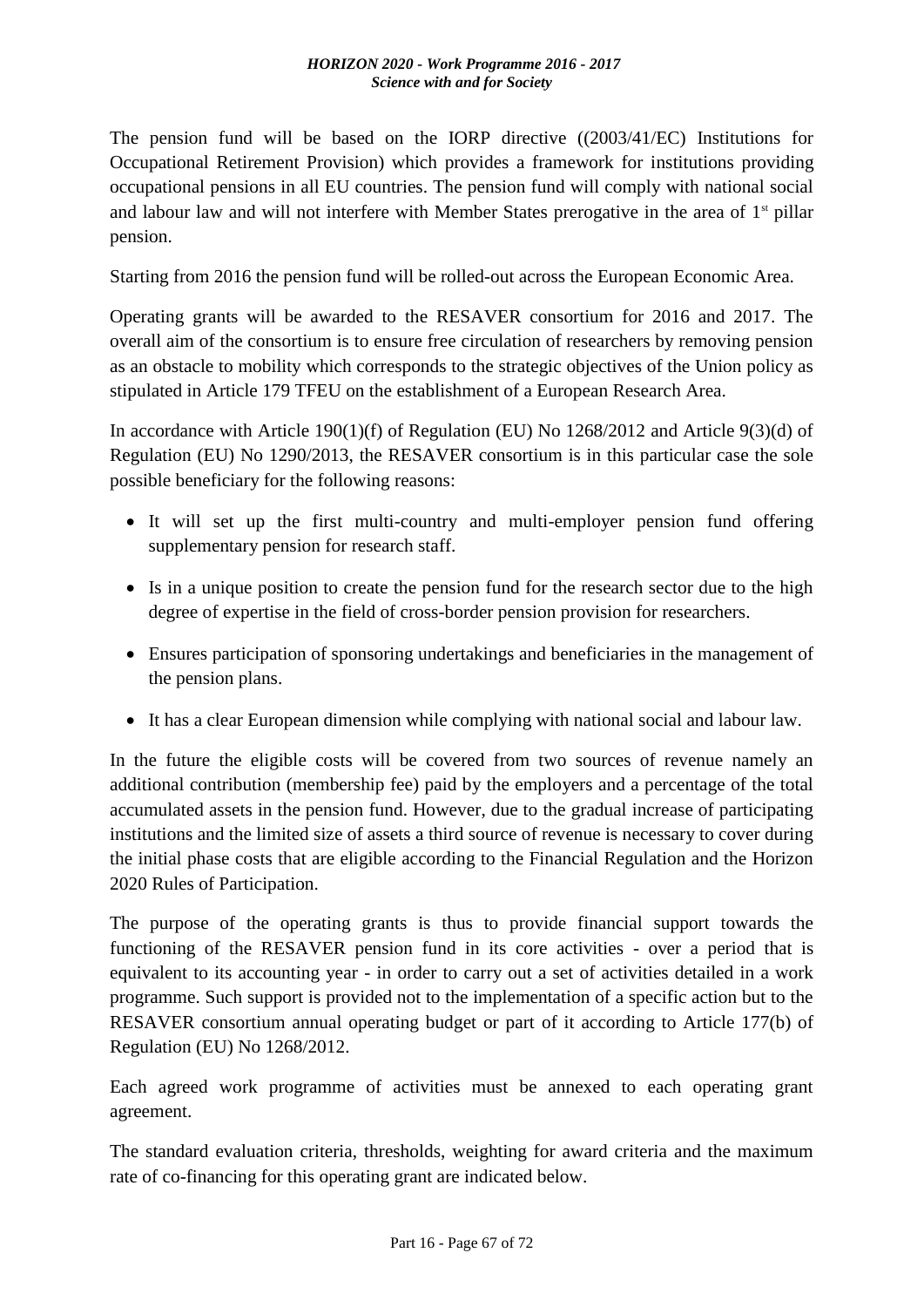#### Selection Criteria:

*Operational capacity*: As a distinct operation, carried out during the evaluation of the award criterion 'Quality and efficiency of the implementation', the Commission will indicate whether the applicant has sufficient operational capacity to carry out the proposed work, based on its competence and experience.

*Financial capacity:* The applicant must have stable and sufficient sources of funding to maintain its activity throughout the duration of the action and to participate in its funding. However, due to the amount of the grant, the financial capacity verification is not mandatory according to Article 15(9) of Regulation (EU) No 1290/2013.

*Award criteria, scores and weighting:* The operating grants will be awarded on the basis of work programmes proposed by the applicant for the duration of the budgetary year concerned.

The work programmes will be evaluated by the Commission services on the basis of the award criteria 'excellence', 'impact' and 'quality and efficiency of the implementation' according to Article 15 of Regulation (EU) No 1290/2013.

#### Excellence:

- Technical coherence and quality of the work programmes in relation to the specific need addressed. Level of ambition in the collaboration and commitment of the participants in the proposed RESAVER action to pool adequate assets and resources and to increase the number of participating institutions and beneficiaries.
- Comprehensiveness of the approach in relation to the specific need addressed. Appropriateness of the objective of the applicant with regard to achieving the objective of removing pension as a barrier to researchers' mobility.

#### Impact:

• Remove pension as a barrier to researchers' mobility by obtaining a critical mass participating employers and employees in the RESAVER pension fund.

#### Quality and efficiency of the implementation:

- Quality and effectiveness of the work programmes of the applicant, including extent to which the resources assigned to different functions are in line with their objectives and deliverables;
- Appropriateness of the management structures and procedures, including risk management;

*Scoring and weighting*: Evaluation scores will be awarded for the criteria, and not for the different aspects listed above. Each criterion will be scored out of 5. The threshold for individual criteria will be 3. The overall threshold, applying to the sum of the three individual scores, will be 10.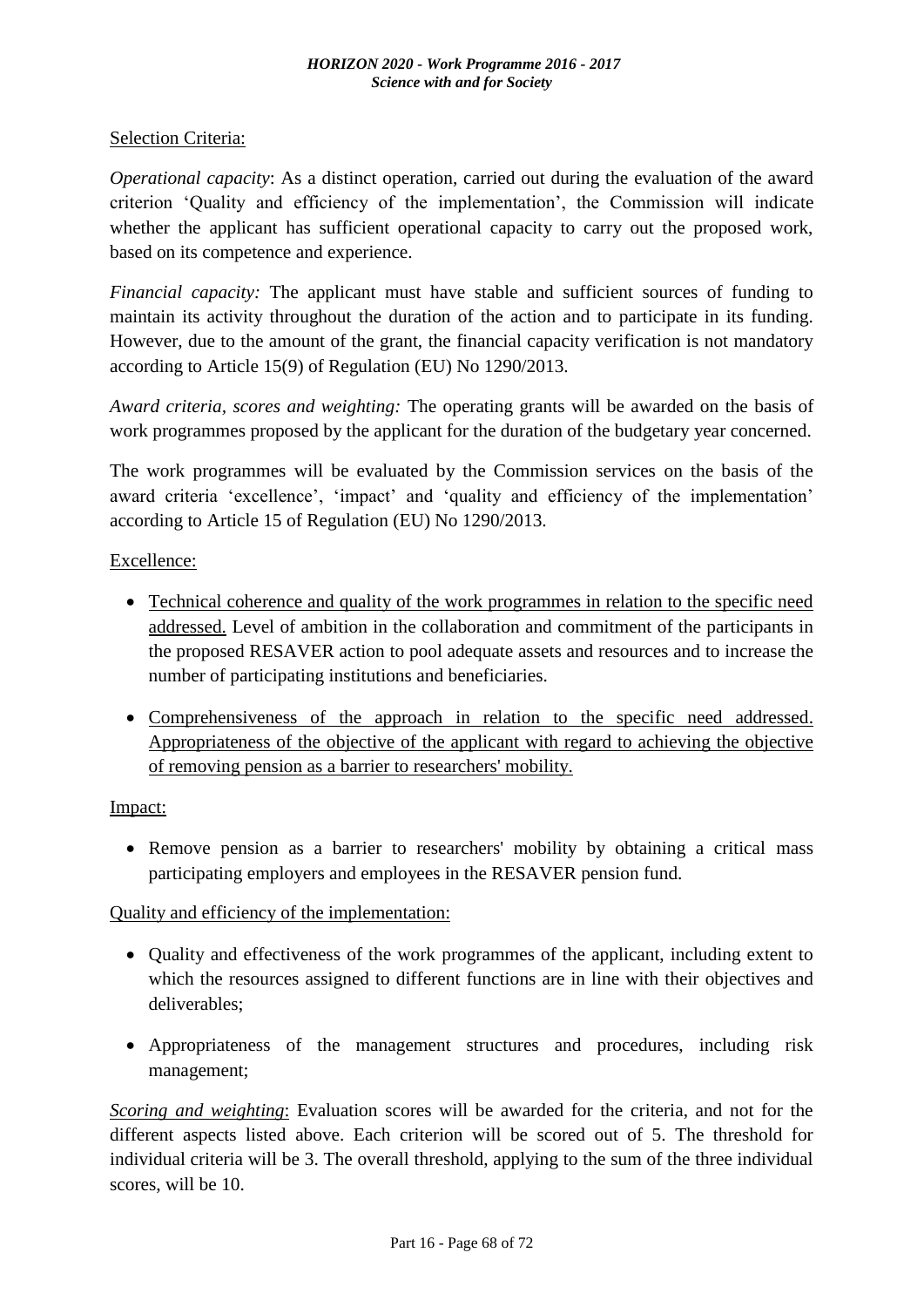*Evaluation procedure*: The applicant must submit a work programme for the budgetary year concerned, which will be evaluated by the Commission according to Article 15(8) of Regulation (EU) No 1290/2013. The Commission will provide Member States with detailed information on the evaluation procedure used and its outcome.

Expected impact: RESAVER will remove one of the barriers to researchers' mobility by providing a cross-border supplementary pension fund, and it will thereby contribute to the establishment of a European Research Area in which researchers circulate freely as set out in Article 179 TFEU.

Funding rate: The maximum rate of Union co-financing is 100% of eligible costs<sup>49</sup> not covered by membership fees and fees on accumulated assets in the pension fund.

Submission procedure: By way of derogation from Article 22 of Regulation No 1290/2013 and part B of the General Annexes, the work programmes will be submitted on paper.

Legal entities:

'RESAVER Pension Fund OFP' (Retirement Savings Vehicle for European Research Institutions), 22, Rue de Pascale, 1040 Brussels. Belgium

Type of Action: Grant to identified beneficiary - Coordination and support actions

The standard evaluation criteria, thresholds, weighting for award criteria and the maximum rate of co-financing for this type of action are provided in General Annexes D and H of the work programme.

Indicative timetable: 2nd quarter of 2016 and 2nd quarter of 2017.

Indicative budget: EUR 0.40 million from the 2016 budget and EUR 0.30 million from the 2017 budget

# **15. External expertise for the evaluation on Science with and for Society and Responsible Research and Innovation in Horizon 2020<sup>50</sup>**

This action will support the use of independent experts for the evaluation of the "Science with and for society" (SWAFS) part of Horizon 2020, and evaluation of Responsible Research and Innovation (RRI) as a cross-cutting issue in Horizon 2020.

<u>.</u>

<sup>&</sup>lt;sup>49</sup> According to A 129 of the Financial Regulation applicable to the general budget of the Union, the "Principle of non-cumulative award" foresees that beneficiaries receiving an operating grant cannot charge indirect costs to any other grant funded by the EU budget.  $50<sup>1</sup>$ 

<sup>[1]</sup>

This activity directly aimed at supporting the development and implementation of evidence base for R&I policies and supporting various groups of stakeholders is excluded from the delegation to REA and will be managed by the Commission services.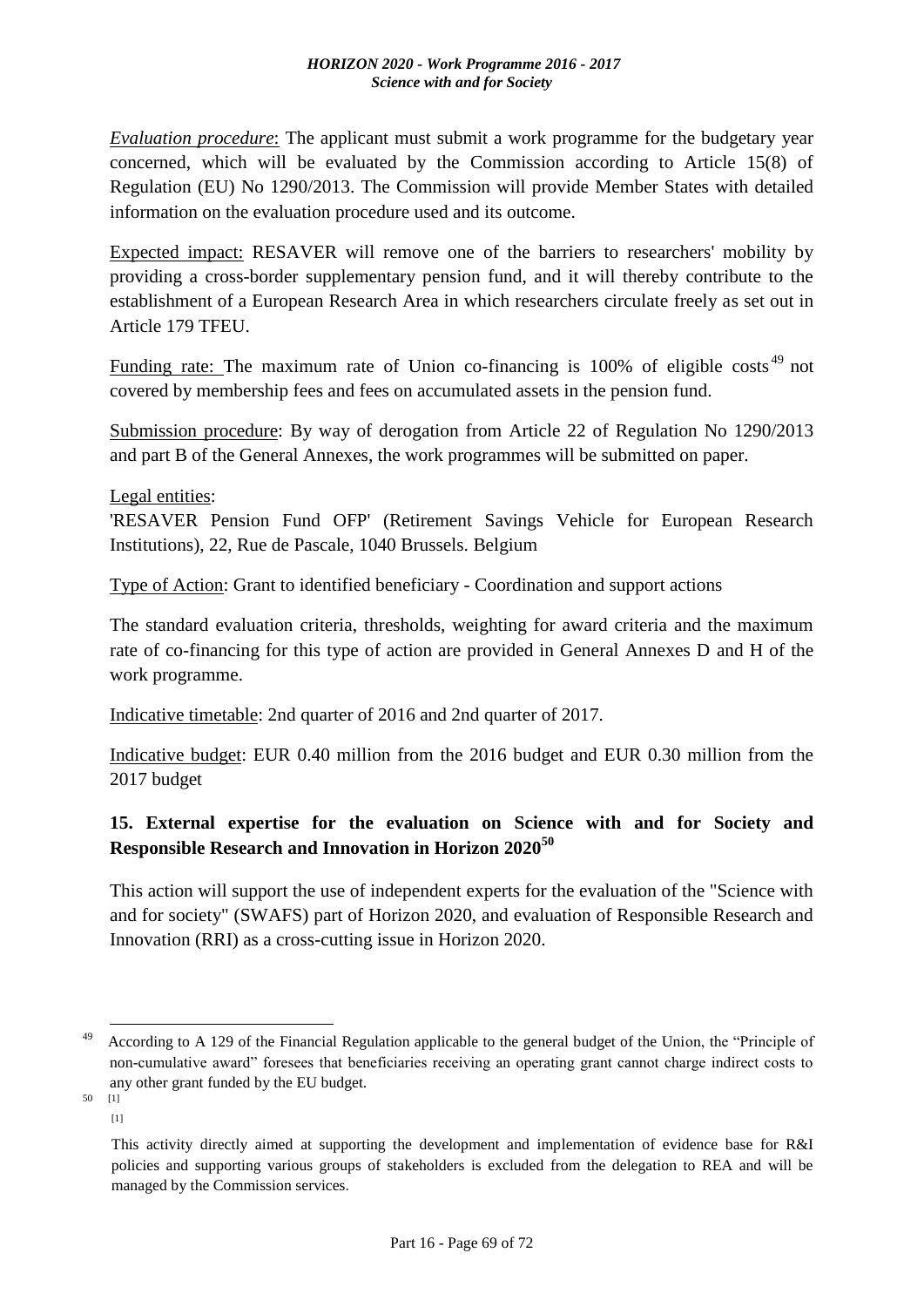The experts will assist the European Commission in evaluating the SWAFS part of Horizon 2020. This will include evaluation of the Work Programme and funded projects.

The experts will also assist the European Commission to assess how RRI was integrated into the various stages of the implementation of Horizon 2020, from the drafting of Work Programmes to the monitoring of funded projects. Note that these experts will not assess the gender equality component within RRI as a cross-cutting issue, as this will be dealt with by a separate Expert Group. These experts will, however, assess gender equality as part of the evaluation of SWAFS.

The experts' work will contribute to the overall assessment of the Horizon 2020 Programme at the mid-term of its implementation. In this regard, the experts will cover the five criteria of the better regulation guidelines (effectiveness, efficiency, relevance, coherence and EU added value). It will also contribute to improving the implementation of the programme and provide a solid evidence base for designing future activities and initiatives. The results will be used to prepare the ex-ante impact assessment of the future Framework Programme for Research and Innovation.

A special allowance of EUR 450/day will be paid to the experts appointed in their personal capacity who act independently and in the public interest.

Type of Action: Expert Contracts

Indicative timetable: August 2016 – January 2018

Indicative budget: EUR 0.07 million from the 2016 budget

## **16. External expertise on the evaluation of gender as a cross cutting issue in Horizon 2020 <sup>51</sup>**

This action will support the use of independent experts for the evaluation of gender as a crosscutting issue in Horizon 2020.

The experts will assist the European Commission in assessing how gender equality, and in particular the gender dimension was integrated at the various stages of the implementation of Horizon 2020 from the drafting of the Work Programme to the monitoring of funded projects.

The study will contribute to the overall assessment of Horizon 2020 in particular at mid-term of its implementation. In this regard, the expert group will cover the five criteria of the better regulation guidelines (effectiveness, efficiency, relevance, coherence and EU added value). It will help identify possible improvements in the implementation of gender as a cross-cutting

 $\frac{-}{51}$  [1]

<sup>[1]</sup>

This activity directly aimed at supporting the development and implementation of evidence base for R&I policies and supporting various groups of stakeholders is excluded from the delegation to REA and will be managed by the Commission services.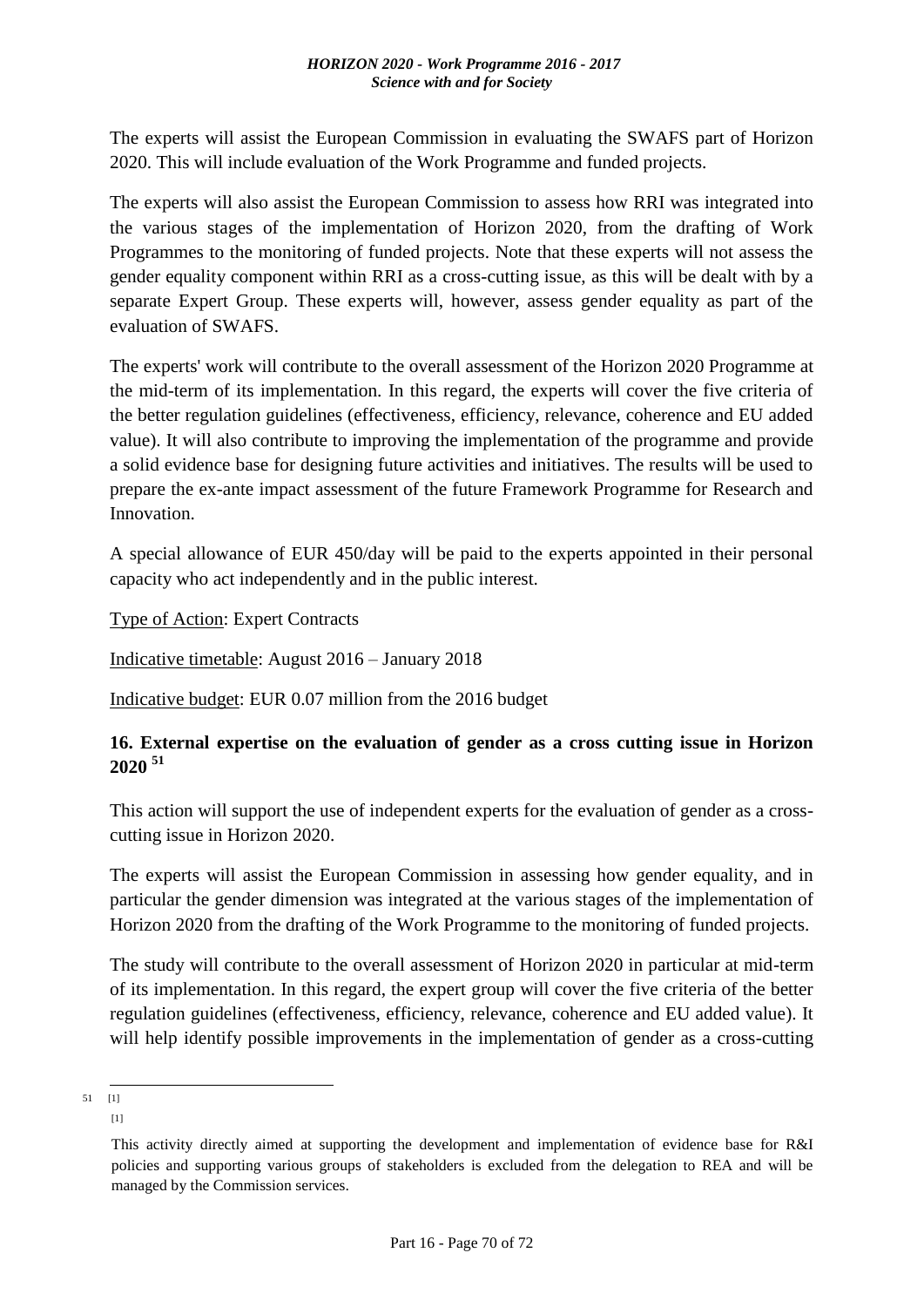issue in Horizon 2020. The study will also provide a solid evidence base for designing future activities and initiatives, in particular for the preparation of the ex-ante impact assessment of the future Framework Programme for Research and Innovation.

A special allowance of EUR 450/day will be paid to the experts appointed in their personal capacity who act independently and in the public interest.

Type of Action: Expert Contracts

Indicative timetable: August 2016 – January 2018

Indicative budget: EUR 0.05 million from the 2016 budget

## **17. External expertise for ad hoc tasks related to the implementation of Horizon 2020 Ethics Appraisal scheme<sup>52</sup>**

This action will support the use of appointed independent experts to advise on or assist with the implementation of the Horizon 2020 Ethics Appraisal scheme in view of ensuring and maintaining its quality and effectiveness.

Since the above tasks requires specialised knowledge in research ethics/integrity and the related national and European legal framework (e.g. data protection and privacy, dual use, benefit sharing, etc.) a special allowance of EUR 450/day will be paid to the experts appointed in their personal capacity who act independently and in the public interest.

Type of Action: Expert Contracts

Indicative budget: EUR 0.10 million from the 2016 budget

52

1

This activity directly aimed at supporting the development and implementation of evidence base for R&I policies and supporting various groups of stakeholders is excluded from the delegation to REA and will be managed by the Commission services.